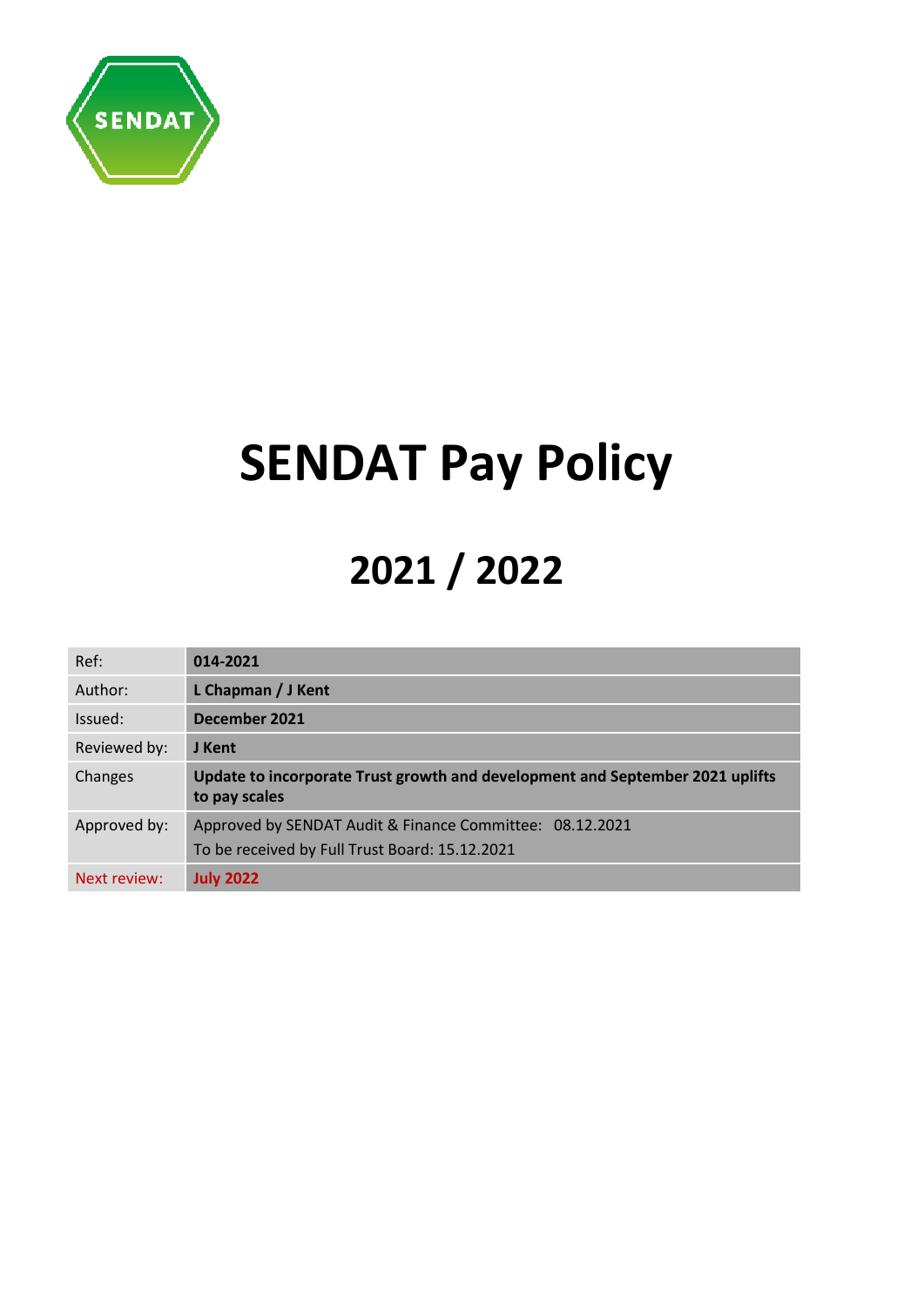

# **CONTENTS**

| <b>Section</b> | Item                                                         | Page           |
|----------------|--------------------------------------------------------------|----------------|
| $\mathbf{1}$   | Statement of intent                                          | 4              |
| $\overline{2}$ | Equalities legislation                                       | 4              |
| 3              | Equalities and performance related pay                       | 5              |
| 4              | Job descriptions                                             | 5              |
| 5              | Access to records                                            | 5              |
| 6              | Appraisal                                                    | 5              |
| 7              | <b>SENDAT Board obligations</b>                              | 5              |
| 8              | <b>CEO</b> obligations                                       | 6              |
| 9              | Headteacher / Head of School/AP obligations                  | 6              |
| 10             | <b>Employee obligations</b>                                  | 6              |
| 11             | <b>Differentials</b>                                         | $\overline{7}$ |
| 12             | Discretionary pay awards                                     | $\overline{7}$ |
| 13             | Safeguarding of pay                                          | $\overline{7}$ |
| 14             | Procedures                                                   | $\overline{7}$ |
| 15             | Annual determination of pay                                  | 8              |
| 16             | Absence and/or partial achievement of objectives             | 8              |
| 17             | Notification of pay determinations                           | 9              |
| 18             | Part-time employees                                          | 9              |
| 19             | <b>Residential duties</b>                                    | 10             |
| 20             | Casual / overtime hours                                      | 10             |
| 21             | Salary sacrifice arrangements                                | 10             |
| 22             | Application of annual uplift to salaries and allowances      | 10             |
| 23             | Appeals procedure                                            | 10             |
|                | PAY ARRANGEMENTS SPECIFIC TO SUPPORT STAFF                   | 11             |
| 24             | Support staff pay                                            | 11             |
|                | PAY ARRANGEMENTS SPECIFIC TO TEACHERS                        | 13             |
| 25             | Pay range for Leadership posts                               | 13             |
| 26             | Acting allowances                                            | 15             |
| 27             | Other teachers                                               | 15             |
| 28             | Pay progression for existing main pay range (MPR) teachers   | 15             |
| 29             | Applications to be paid on the upper pay range (UPR)         | 16             |
| 30             | Pay progression for existing upper pay ranger (UPR) teachers | 18             |
| 31             | Pay on appointment and progression for unqualified teachers  | 18             |
| 32             | Teaching and learning responsibility (TLR) payments          | 19             |
| 33             | Special needs (SEN) allowances                               | 20             |
| 34             | Teachers employed on a casual supply basis                   | 21             |
| 35             | <b>Additional payments</b>                                   | 21             |
| 36             | Honoraria                                                    | 22             |
|                | <b>APPENDICES</b>                                            |                |
| Appendix 1     | Appeals procedure                                            |                |
| Appendix 2     | Application form for upper pay range (UPR)                   |                |
| Appendix 3     | Application form for progression to SEN2 allowance           |                |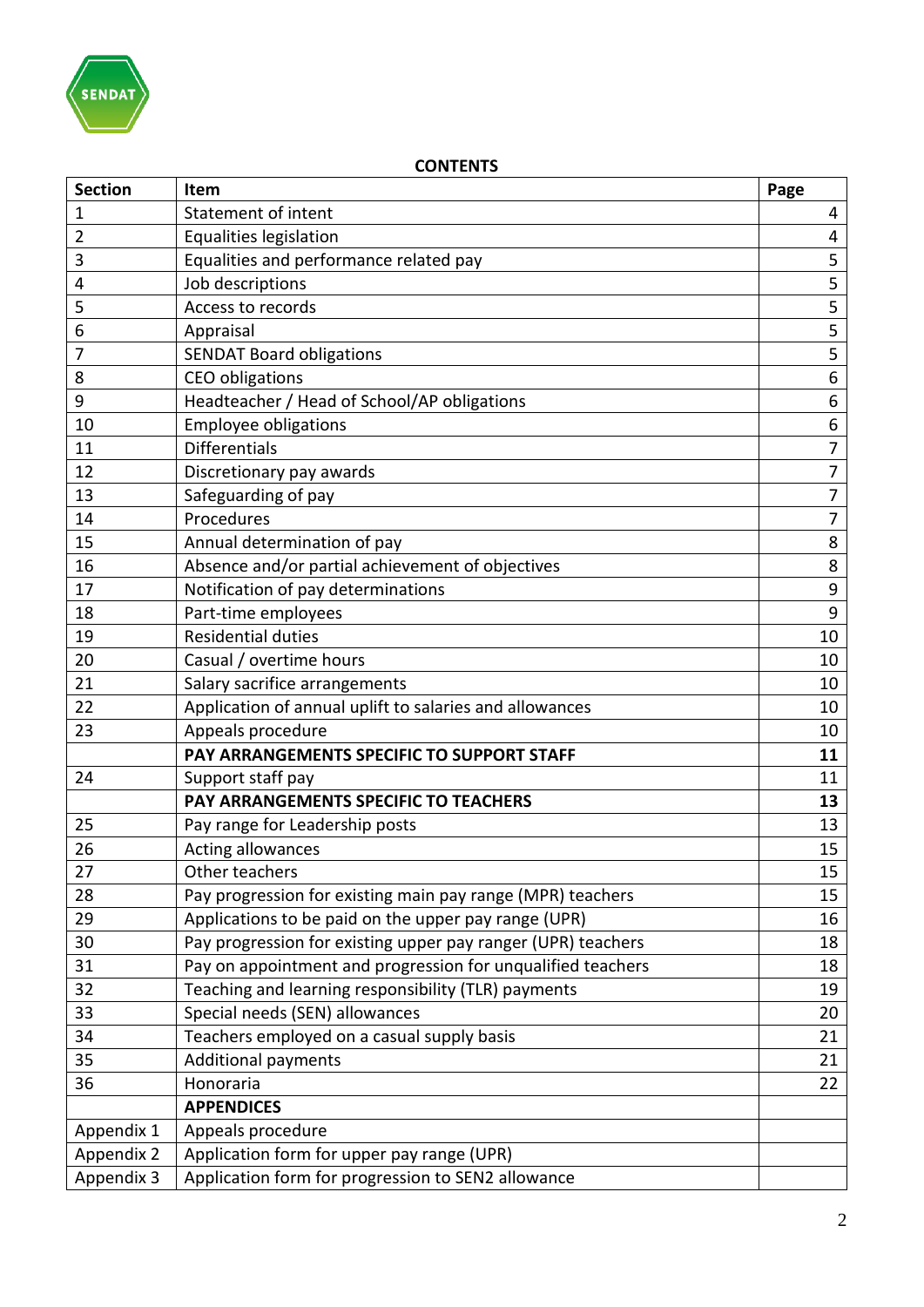

| Appendix 4 | SENDAT School/AP Staffing structure                                    |  |
|------------|------------------------------------------------------------------------|--|
|            | <b>SENDAT Central Staffing structure</b>                               |  |
| Appendix 5 | SENDAT Leadership and Teaching staff pay scales, ranges and allowances |  |
|            | 2021/2022                                                              |  |
| Appendix 6 | SENDAT Support Staff pay ranges and allowances                         |  |
| Appendix 7 | SENDAT support staff pay scale 2021/2022                               |  |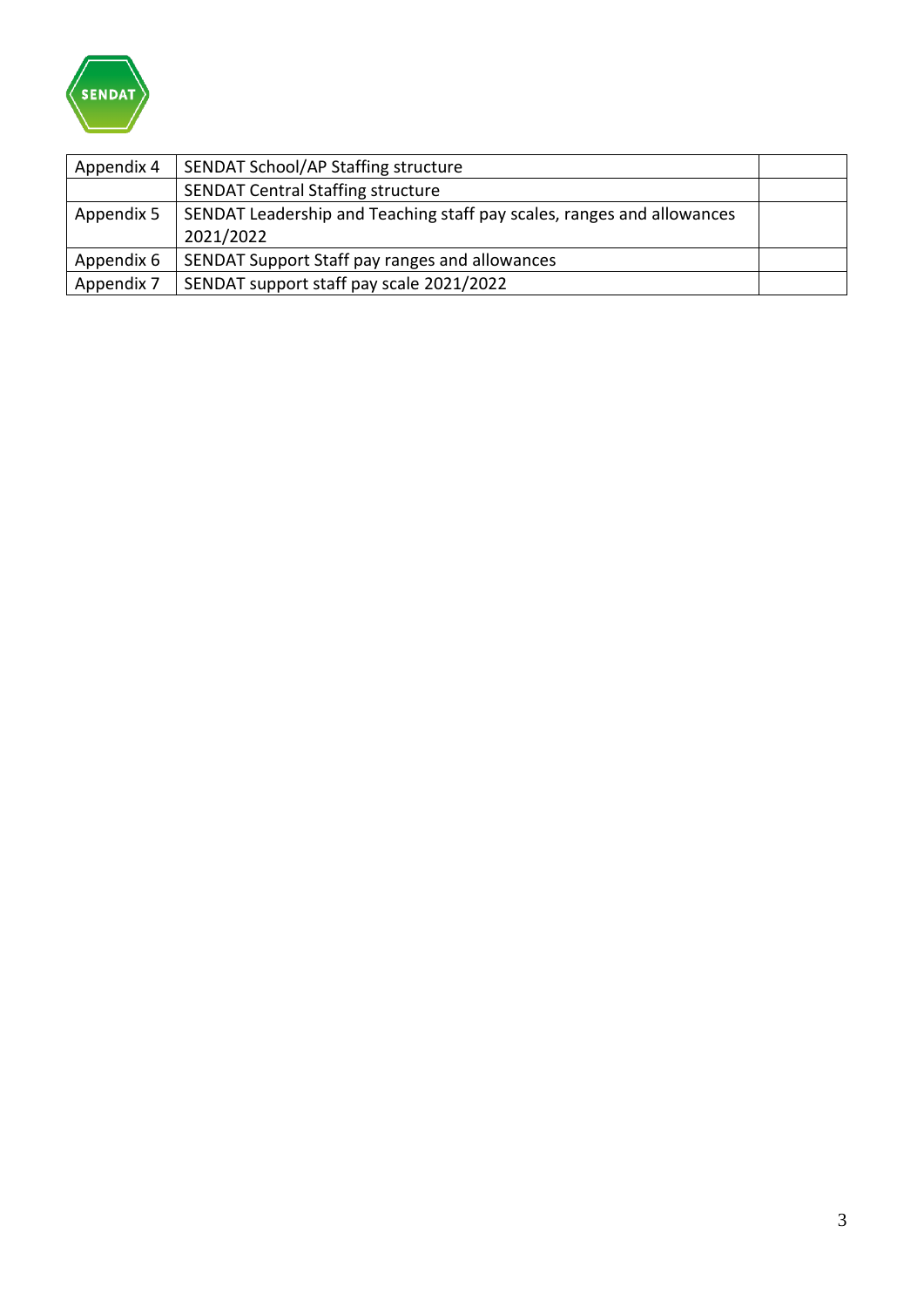

# **Contents**

#### **POLICY FOR ALL STAFF**

#### **1 STATEMENT OF INTENT**

- 1.1 The prime statutory duty of governing bodies in England, as set out in paragraph 21(2) of the Education Act 2002 is to "…conduct the school with a view to promoting high standards of educational achievement at the school." The SENDAT Pay Policy is intended to support that statutory duty.
- 1.2 The SENDAT Board of Directors will act with integrity, confidentiality, objectivity and honesty in the best interests of the Trust and all its constituent Schools / Alternative Provisions (APs); will be open about decisions made and actions taken, and will be prepared to explain decisions and actions to interested persons. Its procedures for determining pay will be consistent with the principles of public life: objectivity, openness and accountability.
- 1.3 This policy applies to all SENDAT staff. (Where different arrangements apply to different groups of staff by virtue of their terms and conditions of employment, this is clearly stated.)
- 1.4 For all staff, pay progression will be clearly attributable to the individual's performance and the SENDAT Board of Directors and/or delegated Pay Committee will be able to objectively justify its decisions and/or recommendations.

#### **2 EQUALITIES LEGISLATION**

- 2.1 The SENDAT Board will comply with relevant equality and other relevant legislation, including (but not limited to) the following legislation, as amended:
	- Employment Relations Act 1999
	- Equality Act 2010
	- Employment Rights Act 1996
	- The Part-time Workers (Prevention of Less Favourable Treatment) Regulations 2000
	- The Fixed-term Employees (Prevention of Less Favourable Treatment) Regulations 2002
	- The Agency Workers Regulations 2010.
- 2.2 The Board will promote equality in all aspects of school life, particularly as regards all decisions on advertising of posts, appointing, promoting and paying staff, training and staff development. See 'Board obligations' in relation to monitoring the impact of this policy.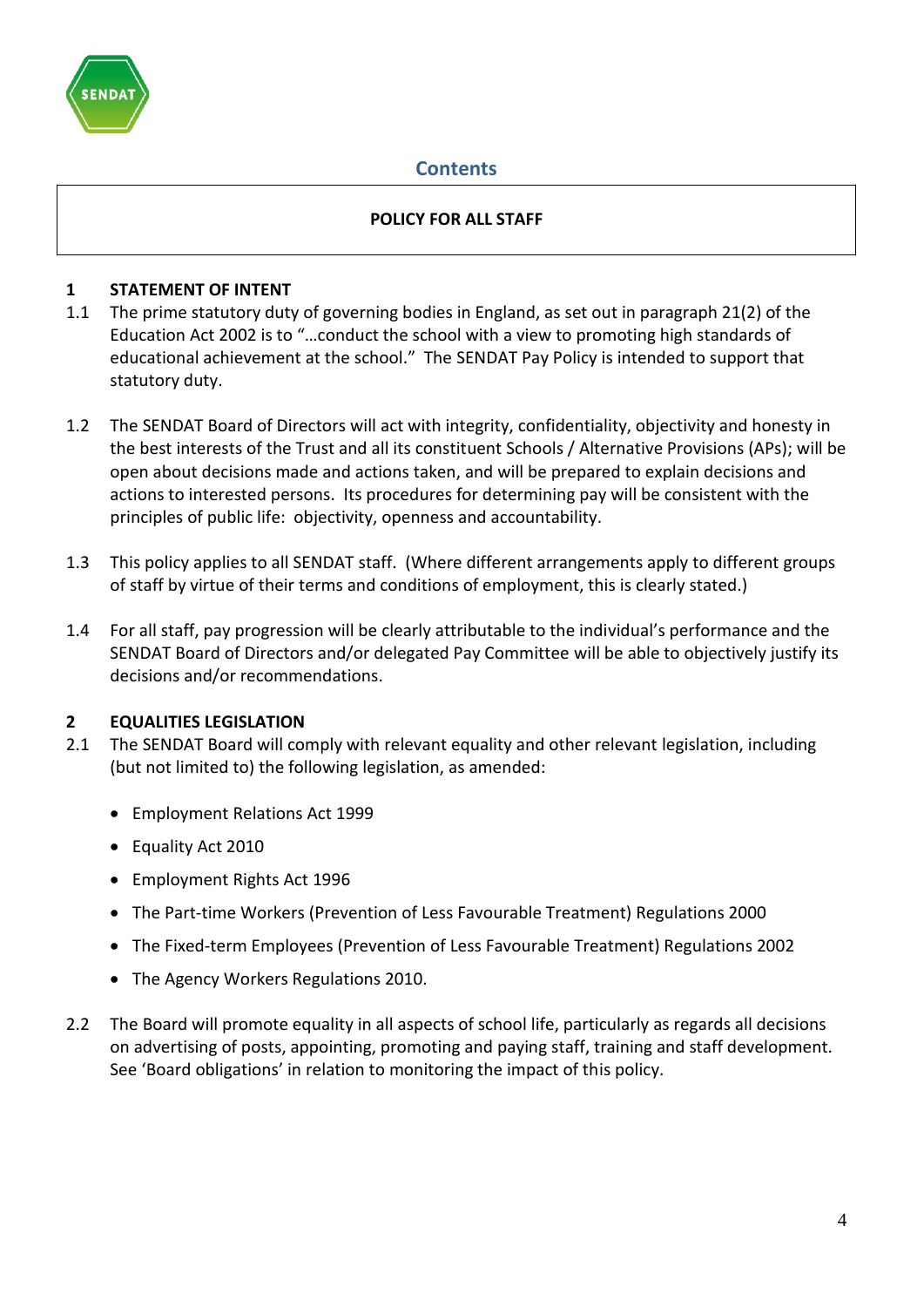

## **3 EQUALITIES AND PERFORMANCE RELATED PAY**

3.1 The SENDAT Board of Directors will ensure that its processes are open, transparent and fair. All decisions will be objectively justified. Adjustments will be made to take account of special circumstances, e.g. absence on maternity, other parental leave, long-term sick leave, or extended leave for some other exceptional reason such as a requirement for self-isolation. The exact adjustments will be made on a case-by-case basis, using a consistent approach across the Trust which takes account of the individual employee's circumstances and the circumstances of the School/AP and the Trust as a whole.

#### **4 JOB DESCRIPTIONS**

- 4.1 The CEO / Headteacher / Head of School/AP will ensure that each member of staff is provided with a job description in accordance with the staffing structure agreed by the SENDAT Board of Directors.
- 4.2 Job descriptions will identify the main purpose of the role, key areas of responsibility and how the role interfaces with other roles both within the Trust and with external organisations (as applicable). All job descriptions will normally be reviewed at least annually as part of the appraisal process.

#### **5 ACCESS TO RECORDS**

5.1 The CEO / Headteacher / Head of School/AP will ensure reasonable access for individual members of staff to their own employment records. All staff records are stored and retained in accordance with current Data Protection regulations (see SENDAT Data Protection policy).

#### **6 APPRAISAL**

- 6.1 Assessment will be based on evidence from a range of sources, as described in the SENDAT Appraisal Policy. The Trust will establish a firm evidence base in relation to the performance of all employees and there is a responsibility on the individual and their appraiser to work together. Employees should gather any evidence that they deem is appropriate in relation to their objectives and other relevant criteria e.g. any relevant national or local professional standards so that such evidence can be taken into account as part of their annual Appraisal.
- 6.2 Appraisal objectives will become more challenging as staff colleagues progress up their pay range/grade.
- 6.3 Where not already directly responsible for objective setting and pay recommendations, the CEO will oversee moderation to ensure consistency and fairness.

#### **7 SENDAT BOARD OBLIGATIONS**

- 7.1 The SENDAT Board of Directors will fulfil its obligations to:
	- Teachers: as set out in the School Teachers' Pay and Conditions Document ('the Document') and the Conditions of Service for School Teachers in England and Wales (commonly known as the 'Burgundy Book'). The Board will also comply with The Education (School Teachers' Appraisal) (England) Regulations 2012 concerning the appraisal of teachers;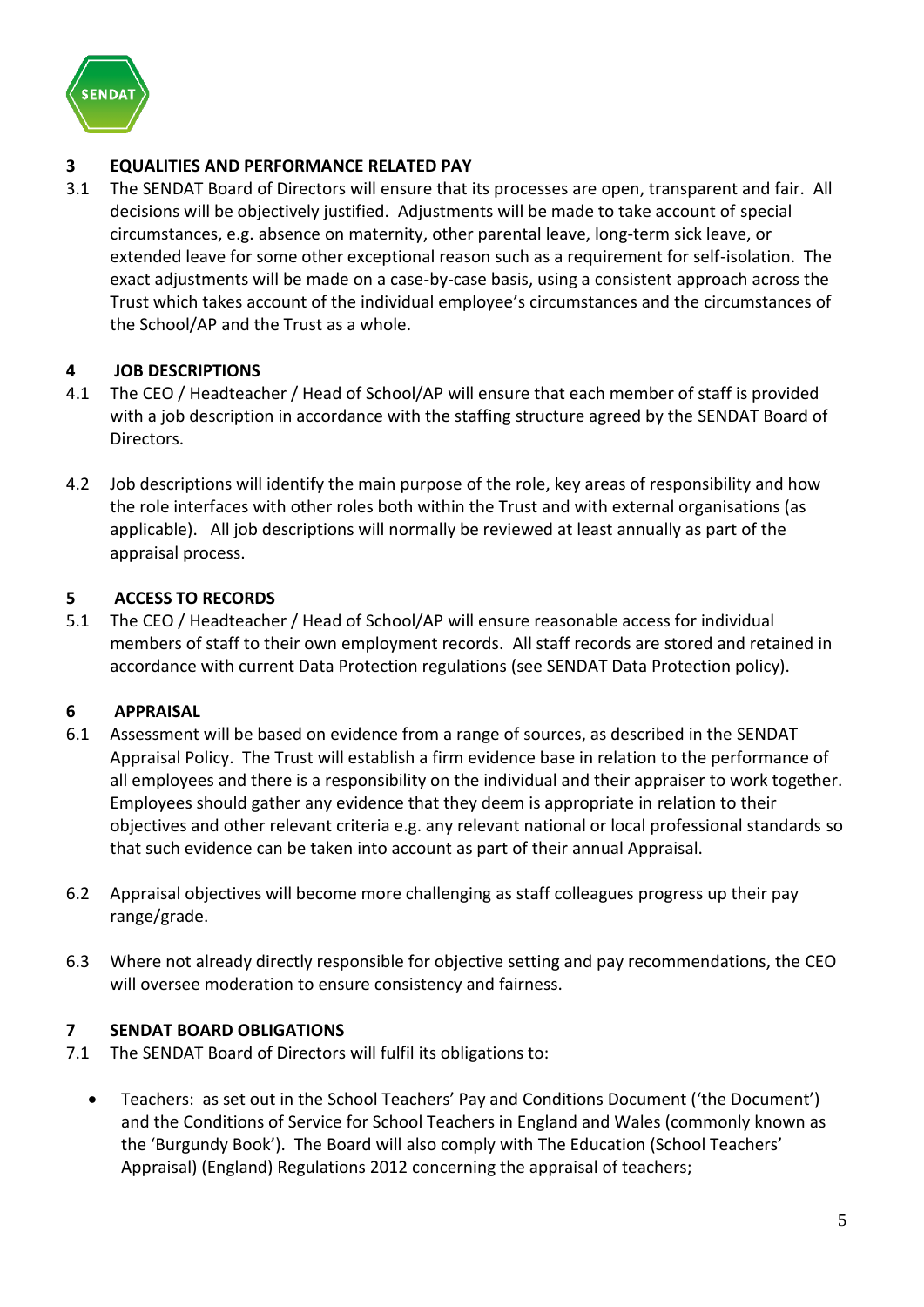

- Support staff: as set out in the National Joint Council for Local Government Services National Agreement on Pay and Conditions of Service (Green Book).
- 7.2 The Board will consider any updated policies to ensure that the appropriate arrangements for linking appraisal to pay are in place, can be applied consistently and that their pay decisions are properly documented and can be can be objectively justified. It will at all times assure itself that public money is being used effectively and with propriety, as necessary, seeking appropriate independent advice and complying with audit requirements.
- 7.3 The Board will ensure that it makes funds available to support pay decisions, in accordance with this Pay Policy (see paragraph 13. Procedures) and the SENDAT spending plan.
- 7.4 The Board will monitor the outcomes of pay decisions, including the extent to which different groups of staff may progress at different rates, ensuring the Trust's continued compliance with equalities legislation.

# **8 CEO OBLIGATIONS**

#### 8.1 The CEO will:

- a) Develop clear arrangements for linking appraisal to pay progression and consult with staff and Trust recognised trade union representatives on the appraisal and pay policies;
- b) Submit any updated appraisal and pay policies to the Full Board for approval;
- c) Ensure that effective appraisal arrangements are in place and that any appraisers have the knowledge and skills to apply procedures fairly;
- d) Submit pay recommendations to the Pay Committee and ensure the Pay Committee has sufficient information upon which to make pay decisions.
- e) Ensure that all staff are informed about decisions reached; and that records are kept of recommendations and decisions made.

#### **9 HEADTEACHER / HEAD OF SCHOOL/AP OBLIGATIONS**

- 9.1 Heads of School/APs will:
	- a) Ensure that the annual appraisal of all Trust employees in their particular School/AP takes place in accordance with the SENDAT Appraisal policy;
	- b) Ensure that where pay progression is recommended, the CEO is provided with recommendations and the required supporting documentation in accordance with published deadlines.

#### **10 EMPLOYEE OBLIGATIONS**

10.1 Employees will: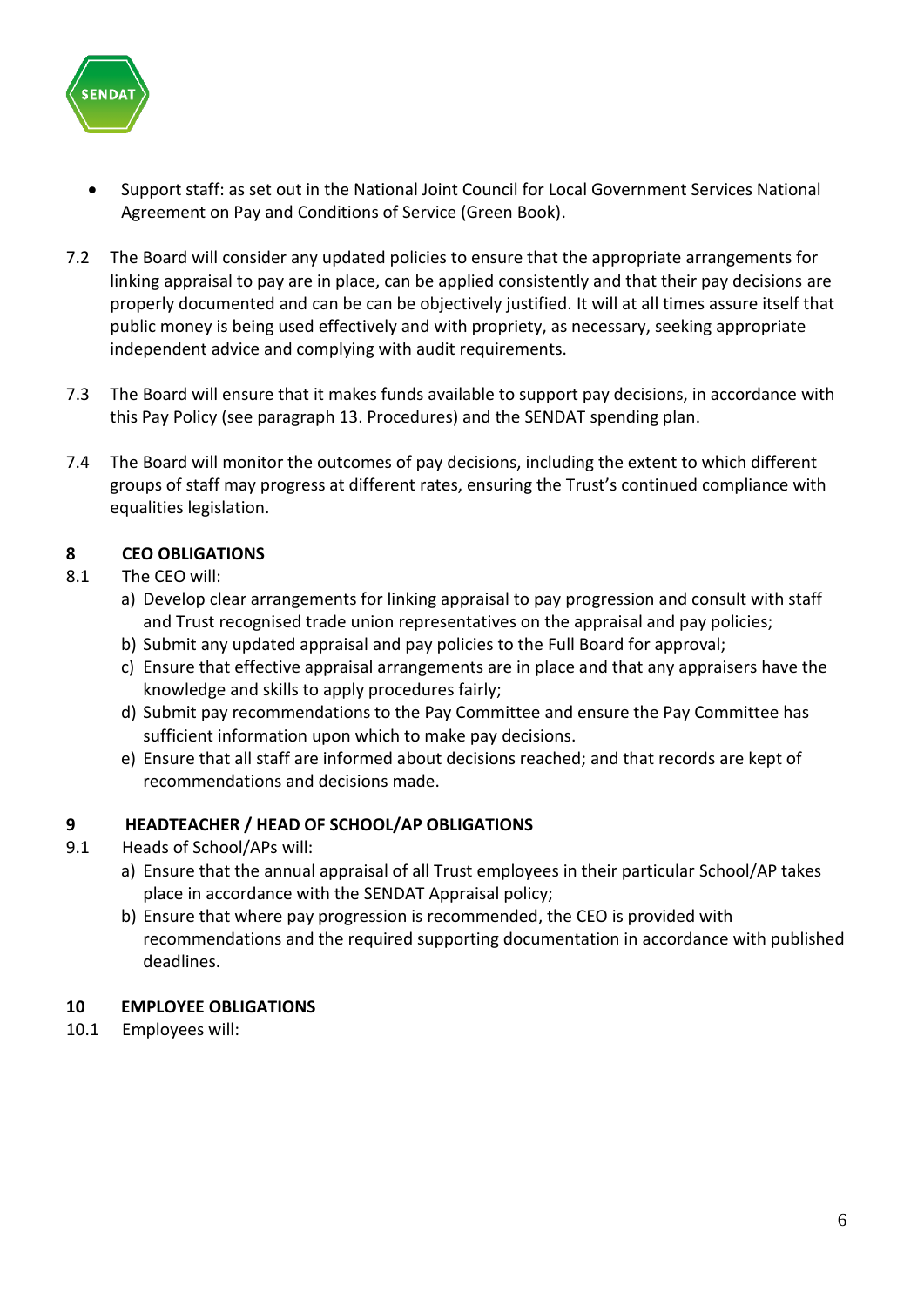

- a) Engage with appraisal this includes working with their appraiser to ensure that there is a secure evidence base in order for an annual pay determination to be made;
- b) Keep records of their objectives and review them throughout the appraisal process;
- c) Share any evidence they consider relevant with their appraiser;
- d) Take reasonable action where necessary to ensure they have, as a minimum, an annual review of their performance.

#### **11 DIFFERENTIALS**

11.1 The need to create or maintain appropriate differentials between posts within Schools/APs across the Trust will be considered, recognising: accountability and job weight and the Trust's need to recruit, retain and motivate sufficient employees of the required quality at all levels.

#### **12 DISCRETIONARY PAY AWARDS**

12.1 Criteria for the use of pay discretions are set out in this policy and discretionary awards of additional pay will only be made in accordance with these criteria.

#### **13 SAFEGUARDING OF PAY**

13.1 Where a pay determination leads or may lead to the start of a period of safeguarding, the SENDAT Board will comply with the relevant provisions of the Document or support staff terms and conditions of employment and will give the required notification as soon as possible and no later than one month after the determination.

#### **14 PROCEDURES**

- 14.1 The "relevant Pay Committee" is a specially convened meeting of the SENDAT Board's Finance & Audit Committee.
- 14.2 The SENDAT Board of Directors will determine the annual pay budget on the recommendation(s) of the Chief Finance and Operations Officer (CFOO) in conjunction with the relevant Pay Committee.
- 14.3 The SENDAT Board of Directors has delegated its pay powers to the Pay Committee. Any person employed to work as part of the Central Trust team, or at the School/AP, other than the CEO / Headteacher / Head of School/AP (where relevant), must withdraw from a meeting at which the pay or appraisal of any other employee of the Central Trust team or their School/AP (as relevant) is under consideration. The CEO / Headteacher / Head of School/AP must withdraw from that part of the meeting where the subject of consideration is his/her own pay. A relevant person must withdraw where there is a conflict of interest or any doubt about their ability to act impartially.
- 14.4 The Pay Committee will be attended by the SENDAT CEO / Headteacher / Head of School/AP (as applicable) in an advisory capacity. Where the relevant Pay Committee has invited an external adviser to attend and offer advice on the determination of the CEO / Headteacher / Head of School/AP pay, that person will withdraw at the same time as the CEO / Headteacher / Head of School/AP while the Committee reaches its decision. Any member of the Committee required to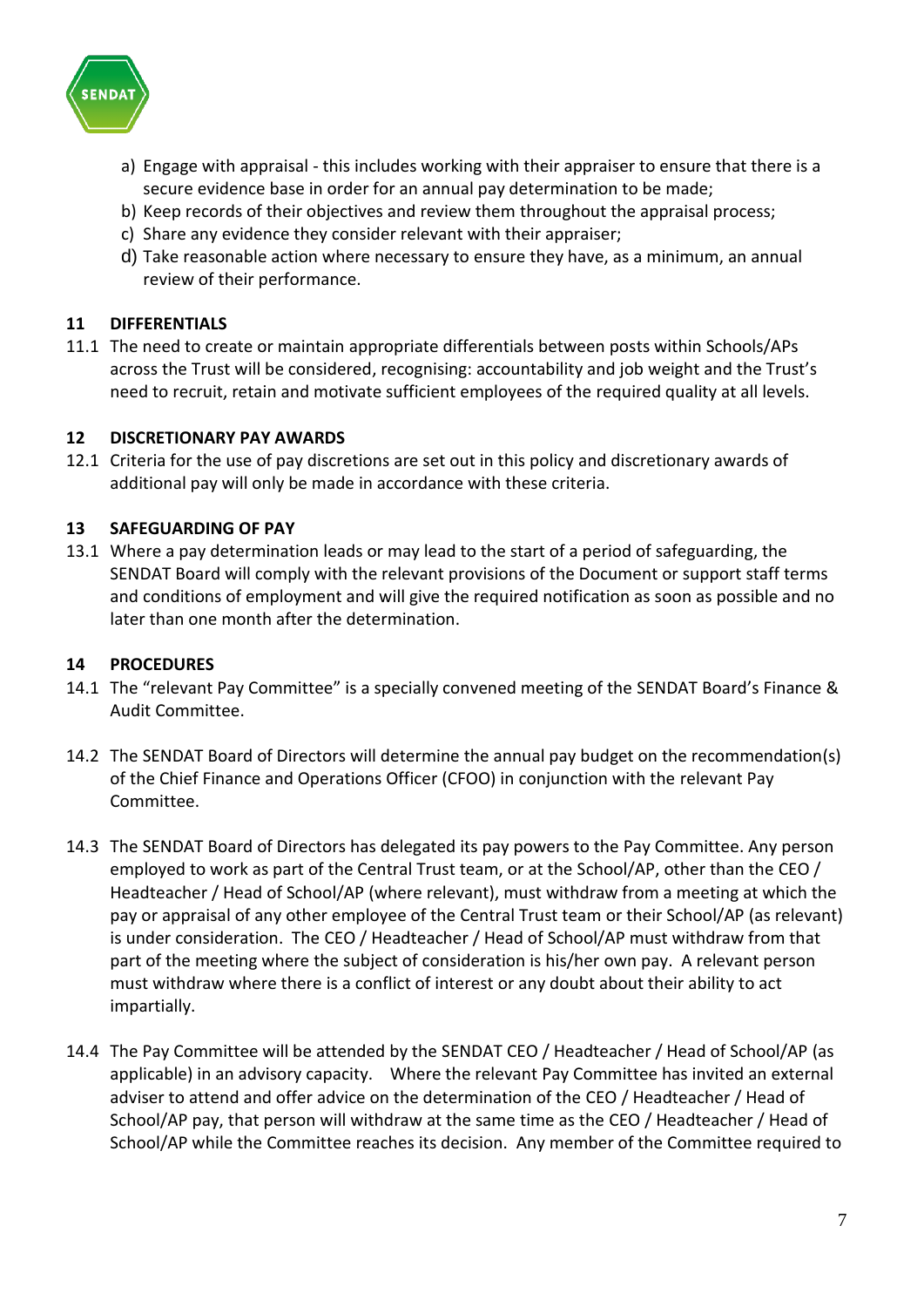

withdraw will do so.

- 14.5 The terms of reference for the relevant Pay Committee will be determined from time to time by the SENDAT Board of Directors. The current terms of reference, relevant to this policy, are to:
	- a) Monitor and oversee the administration and review of the SENDAT Pay Policy;
	- b) Ensure that the criteria set by the SENDAT Pay Policy has been applied in determining the pay of each member of staff following their annual review;
	- c) Keep under review the Central Trust / Schools/APs staffing structures, in consultation with the CEO;
	- d) Oversee the appointment procedure for all staff;
	- e) Review the Appraisal Policy for all staff;
	- f) Make recommendations for personnel related expenditure, including recommending to the SENDAT Board of Directors the annual budget needed for pay, bearing in mind the need to ensure the availability of monies to support any exercise of pay discretion;
	- g) Provide, as appropriate, a response under the informal stages of the appeals procedure for any appeal against a decision on pay grading or pay awards.
- 14.6 Reports of the relevant Pay Committee will be placed in the confidential section of the SENDAT Full Board's agenda and will either be received or referred back. Reference back may occur only if the relevant Pay Committee has exceeded its powers under the SENDAT Pay Policy.

#### **15 ANNUAL DETERMINATION OF PAY**

- 15.1 All staff salaries, including those of the CEO, Headteachers / Heads of Schools/APs, Leadership Teams and other teaching and support staff will be reviewed annually to take effect, where scope for progression is available, from 1<sup>st</sup> September each year.
- 15.2 The Pay Committee will endeavour to complete staff annual pay reviews and forward to the SENDAT Board of Directors for approval between 1 June and the end of the summer term each year. Annual pay progression is not automatic. It will only be considered where staff have met the expectations described in this policy, the SENDAT Appraisal Policy and through their appraisal process, and will be subject to the maximums of the employee's relevant pay range/grade/grade mid-point and the Board's annual decision making processes.
- 15.3 Pay progression for all staff will not normally be considered during any probationary period. Normal appraisal and pay review arrangements will apply following the successful completion of a probationary period, as described in the school's Appraisal Policy and subject to the "11 month rule" applicable to support staff, described in paragraph 21 of this policy.

#### **16 ABSENCE AND/OR PARTIAL ACHIEVEMENT OF OBJECTIVES**

16.1 Where any member of staff has been absent for some or all of the appraisal period, for example, as a result of long-term sickness absence, maternity/adoption or parental leave, or extended leave for some other exceptional reason such as a requirement for self-isolation, the assessment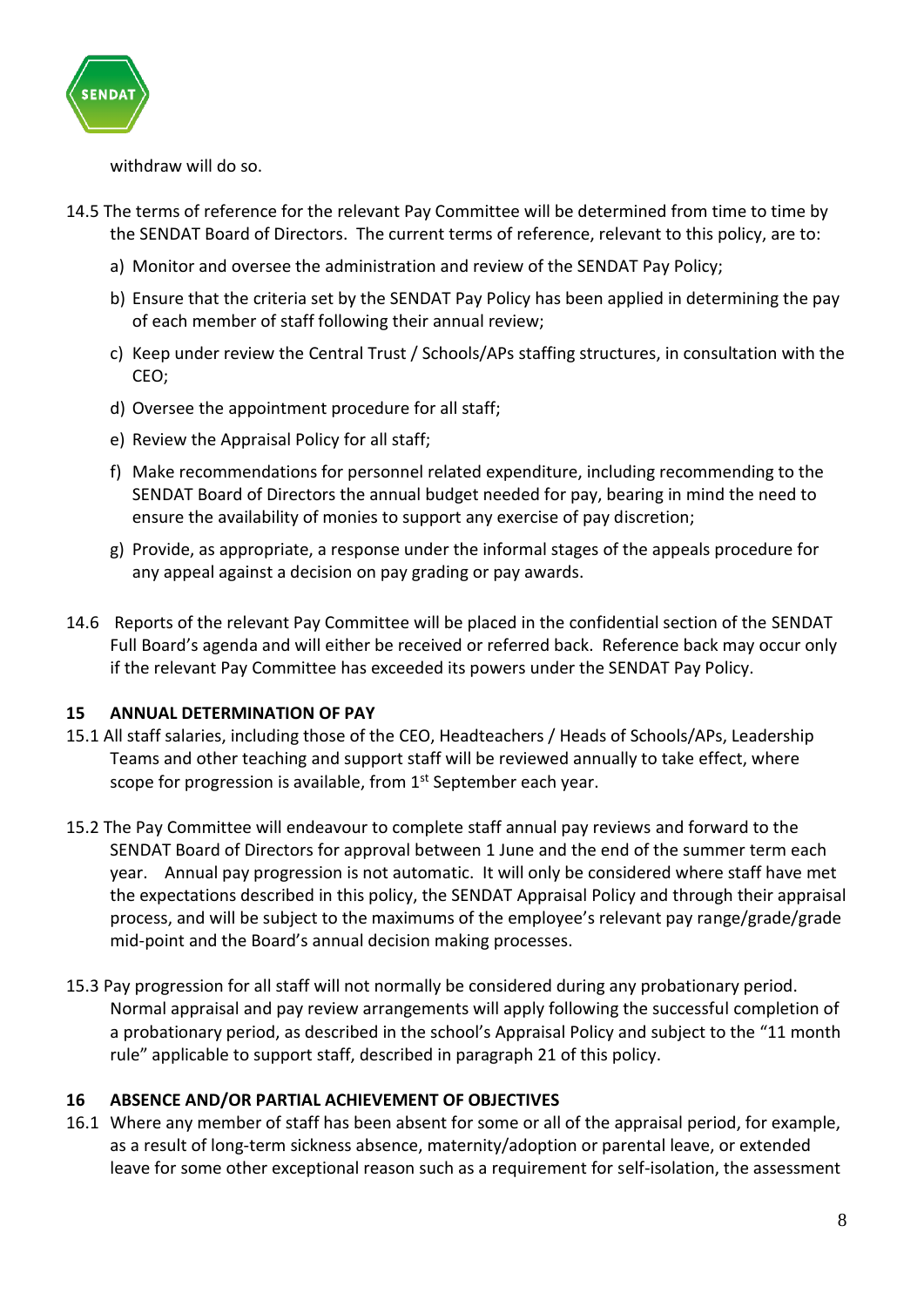

in relation to pay progression will be based on performance during any period of attendance and/or prior performance.

- 16.2 Where the length of absence for one of these reasons means the individual has missed the majority or all of the year under review a review of pay will be postponed until the next available review period and may be backdated where appropriate.
- 16.3 Where a member of staff starts their employment, transfers to a new post within the Trust, or completes a period of induction part way through a performance management cycle, performance management objectives will be set in accordance with the Trust's Appraisal policy. Assessment in relation to pay progression will be based on any period of attendance and/or prior performance. In the case of new members of staff who are external appointments, information relating to prior performance will be sought by way of normal pre-employment checks.
- 16.4 In exceptional circumstances, for example, where objectives have not been fully met due to factors entirely outside the control of the reviewee, the reviewer may apply discretion in recommending pay progression. Such discretion will normally only be applied where:
	- For teachers: competency in all elements of the Teachers' Standards and overall 'good' teaching have been demonstrated, as described below
	- For support staff: all requirements of the job description and/or relevant standards have been met and the standard of work has generally been of a high level.

#### **17 NOTIFICATION OF PAY DETERMINATIONS**

- 17.1 Decisions will be communicated to each member of staff by the CEO / Headteacher / Head of School/AP, in writing, at the earliest opportunity and normally not later than the **15th of September** each year. Decisions on the pay of the CEO will be communicated in writing by the relevant Pay Committee. All communication regarding pay determinations will set out the reasons why decisions have been taken. An instruction to amend pay from the relevant date will be issued as soon as practicable after the pay decision has been made.
- 17.2 Pay statements given to employees as part of the regular review process or when other pay decisions are taken, will state all remuneration, including any allowances, any payments or other financial benefits, any safeguarded sums and any fixed term arrangements, as well as where a copy of the SENDAT Pay Policy and relevant staffing structure can be inspected.

#### **18 PART-TIME EMPLOYEES**

18.1 The Board of Directors and Trust Leadership Group (TLG) members will ensure that part-time employees are treated no less favourably than a full-time comparator. For teaching staff, this will include the Board ensuring that the provisions of the Document in relation to part-time teachers' pay and working time are consistently applied.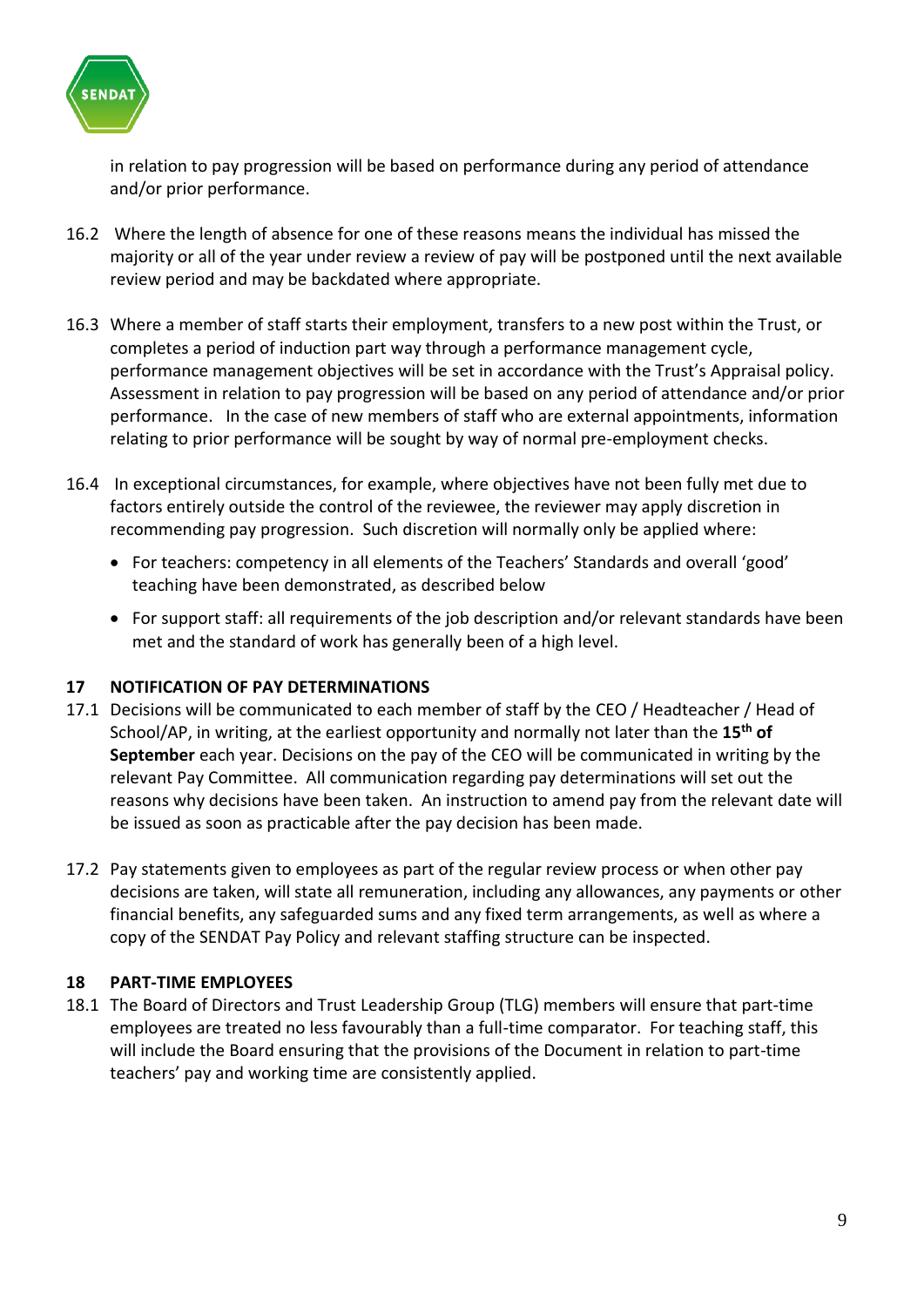

#### **19 RESIDENTIAL DUTIES**

- 19.1 The Pay Committee will take account of agreements reached in the National Joint Council for Teachers in Residential Establishments in determining payments for residential duties. The sleep-in' payment will be payable to any member of staff undertaking overnight duties, including during residential trips.
- 19.2 In the case of those paid on the SENDAT Leadership pay range, such payments will only be granted where the Board has not already taken account of residential duties when determining base pay. The Board has taken this into account when setting the CEO, Headteacher, Head of School/AP overall remuneration.
- 19.3 The CEO, Headteacher, Head of School/AP, Schools' Leadership team members or any other member of staff fulfilling that role, can claim "sleep-ins" for residential trips as these are seen as over and above their normal contractual responsibilities.
- 19.4 Rates of annual SENDAT Leadership residential allowances for 2021/2022 can be found at **Appendix 5.**

## **20 CASUAL ADDITIONAL HOURS**

- 20.1 Paid casual additional hours may only be worked with prior agreement from the CEO / Headteacher, Head of School/AP or Chief Finance & Operations Officer (CFOO).
- 20.2 SENDAT wishes to minimise the amount of casual additional hours worked but recognises that there are times when additional hours cannot be avoided to cover colleagues' absence, or a vacant post pending permanent appointment. When casual additional hours are worked SENDAT will pay the rate applicable to the tasks and responsibilities being covered.

# **21 SALARY SACRIFICE ARRANGEMENTS**

21.1 The Board operates a salary sacrifice scheme in relation to Childcare Vouchers (closed to new applicants) and the Cycle2Work scheme. Staffing choosing to participate in this scheme will have their gross pay reduced according to the terms of the scheme for the duration of their participation.

#### **22 APPLICATION OF ANNUAL UPLIFT TO SALARIES AND ALLOWANCES**

22.1 Any agreed uplift to the national pay framework (teachers) or Suffolk local pay scales (support staff) will be applied to all pay ranges, salaries and allowances in payment on  $1<sup>st</sup>$  September each year.

#### **23 APPEALS PROCEDURE**

- 23.1 The appeals procedure in relation to pay decisions for all staff is set out in Appendix 1 of this policy.
- 23.2 The following sections of the policy cover further pay arrangements as they apply to, firstly, support Staff and, secondly, teaching Staff.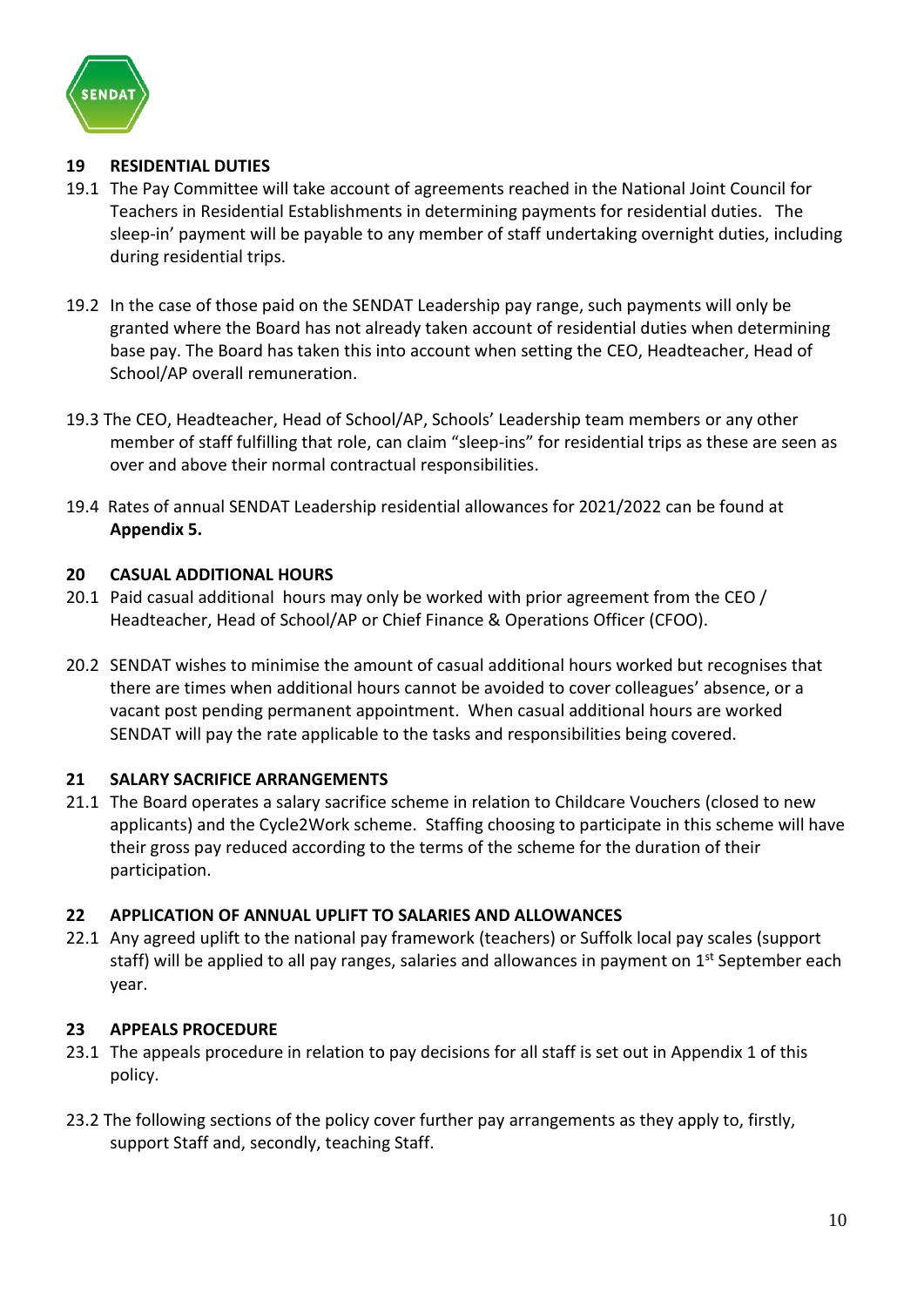

#### **PAY ARRANGEMENTS SPECIFIC TO SUPPORT STAFF**

Pay decisions relating to performance in any academic year will be made in accordance with the Trust's Pay and Appraisal Policies for that year.

#### **24 SUPPORT STAFF PAY Salary on appointment**

- 24.1 The Pay Committee will recommend the pay of support staff in accordance with the DfE's current 'Staffing and Employment Advice for Schools' and any relevant legislation. The Pay Committee will determine the pay grade of support staff on appointment, taking account of the SENDAT support staff pay scale. SENDAT support staff pay scales (for all SENDAT support staff other than the Trust's Central Leadership team), mirror Suffolk County Council's local pay scales for Support staff. **The SENDAT Support staff pay scale can be found at Appendix 6.**
- 24.2 Support staff colleagues who are appointed to the Trust's Central Leadership team will be positioned on the SENDAT Leadership pay scale - **see Appendix 5.**
- 24.3 The CEO / Headteacher / Head of School/AP will determine the pay range to be advertised, taking account of the full responsibilities of the post.
- 24.4 Appointment in each case will normally be at the lowest point in the pay range for the post (see Appendix 3), unless the post is specifically designated as appropriately placed at a higher point. Where the Trust is satisfied that it is necessary to pay a higher staring salary in order to attract the best candidate, the appointment may be made at a higher point, as deemed appropriate.

#### **Serving support staff**

- 24.5 In any year in which the Board agrees to award incremental progression to SENDAT support staff, progression within the relevant pay range will be by a single increment, which is dependent on successful performance in post, as assessed through the appraisal process. Further information is contained in the SENDAT Appraisal Policy.
- 24.6 Where performance has been assessed by the relevant Pay Committee as exceptional, the SENDAT Board of Directors may apply its discretion and approve enhanced progression of an additional point, where there is scope for this within the relevant part of the pay grade.
- 23.6 **New starters:** To ensure that an employee who is new in post is able to benefit from, where available, incremental progression when performance supports this, the School / AP will ensure forward objectives are set as soon as possible set upon completion of the Trust's probationary period and that an appraisal review is completed within four to six months of that date.

Provided that this is done, an increment (where applicable) will normally be paid to new starters from the 1<sup>st</sup> September in the calendar year following their start date e.g.

| Starters in the autumn term 2021:         | Increment payable from September 2022  |
|-------------------------------------------|----------------------------------------|
| Starters in the spring/summer terms 2022: | Increment payable from September 2023. |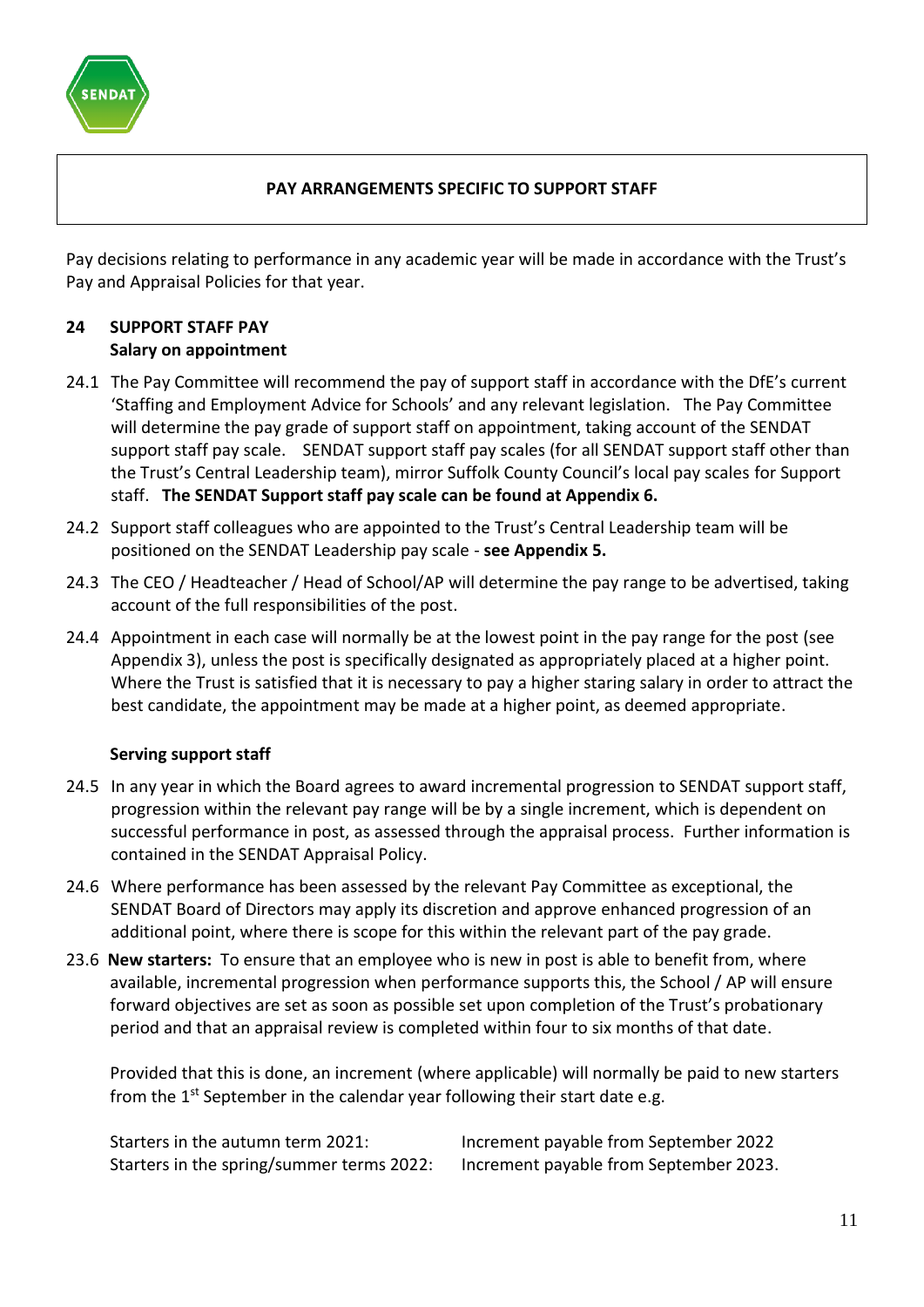

#### **Acting-up Payments and Honoraria**

24.7 The Board may determine (upon the recommendation of the Pay Committee) to approve an acting-up payment or an honorarium.

**An acting-up payment** may be appropriate where an employee takes on the full duties of a more senior post for a substantial period (usually four weeks or more) in the absence of the post-holder or where there is a vacancy pending recruitment to a vacant post. Where an acting-up payment is agreed, the employee will receive a salary which is not less than the minimum point of the salary range for the "acting-up" post, and at least one incremental point higher than their substantive salary.

**An honorarium** may be appropriate where an employee takes on additional duties of a higher paid post for a temporary period (for whatever reason), but not the full duties. Where an honorarium payment is agreed, the CEO / Headteacher / Head of School AP will estimate the proportion of the duties at the higher level which the employee has undertaken, the period over which the duties have been undertaken and calculate a payment. Honoraria will normally be paid as a lump sum retrospectively. Where additional duties are those of an Instructor (for example, cover duties in the absence of the class teacher), the payment will be calculated by reference to the Unqualified Teacher Pay Range and positioned at an appropriate equivalent point on the scale.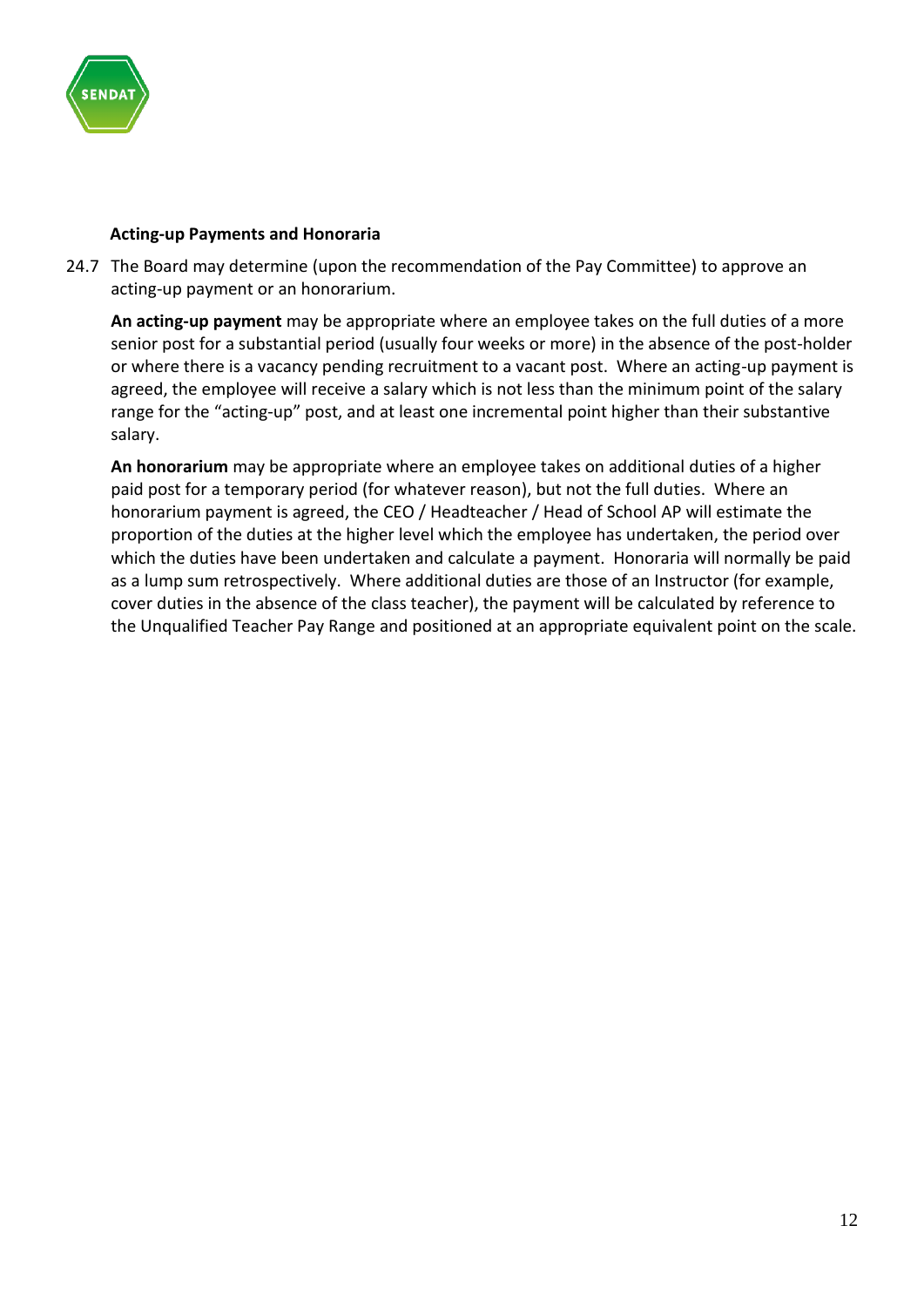

## **PAY ARRANGEMENT SPECIFIC TO TEACHING STAFF**

Pay decisions relating to performance in any academic year will be made in accordance with the Trust's Pay and Appraisal Policies for that year.

#### **25 PAY RANGE FOR LEADERSHIP POSTS**

- 25.1 Leadership post holders will be paid in accordance with the SENDAT Leadership pay scale, which mirrors the pay reference points and pay ranges for school leaders as detailed in the Document. In any determination or re-determination of leadership pay, the pay range for the CEO / Headteacher / Head of School/AP will start no lower than the lowest point on the SENDAT Leadership scale**. See full Leadership Scale at Appendix 5.**
- 25.2 The Board may seek independent advice and/or benchmarking data, as appropriate, when determining leadership pay.
- 25.3 The Board will record the rationale for leadership pay determinations and the reasons for any redetermination of pay.

## **CEO / Headteacher / Head of School/AP / other Leadership posts - pay on appointment, or following a significant change in responsibilities, or following an associated review of leadership pay**

In accordance with the SENDAT Leadership pay scale, the Board will determine leadership pay on appointment and may re-determine leadership pay following any significant change in responsibilities. The Board may also determine that it is necessary to review the pay of all leadership posts to maintain consistency with pay arrangements for new appointments to the leadership group.

The Board has determined that the pay reference points will apply to all leadership posts across the Trust, subject to the individual Leadership Pay Range determined for each post.

- 25.4 When determining the Leadership Pay Range, the Board will take into account:
	- a. All the permanent responsibilities of the role, such as any permanent responsibility as the CEO / Executive Head of more than one School/AP.
	- b. Any challenges that are specific to the role;
	- c. All other relevant considerations, for example, any recruitment and retention difficulties, the requirement for a fixed-term appointment or candidate specific factors, including how well the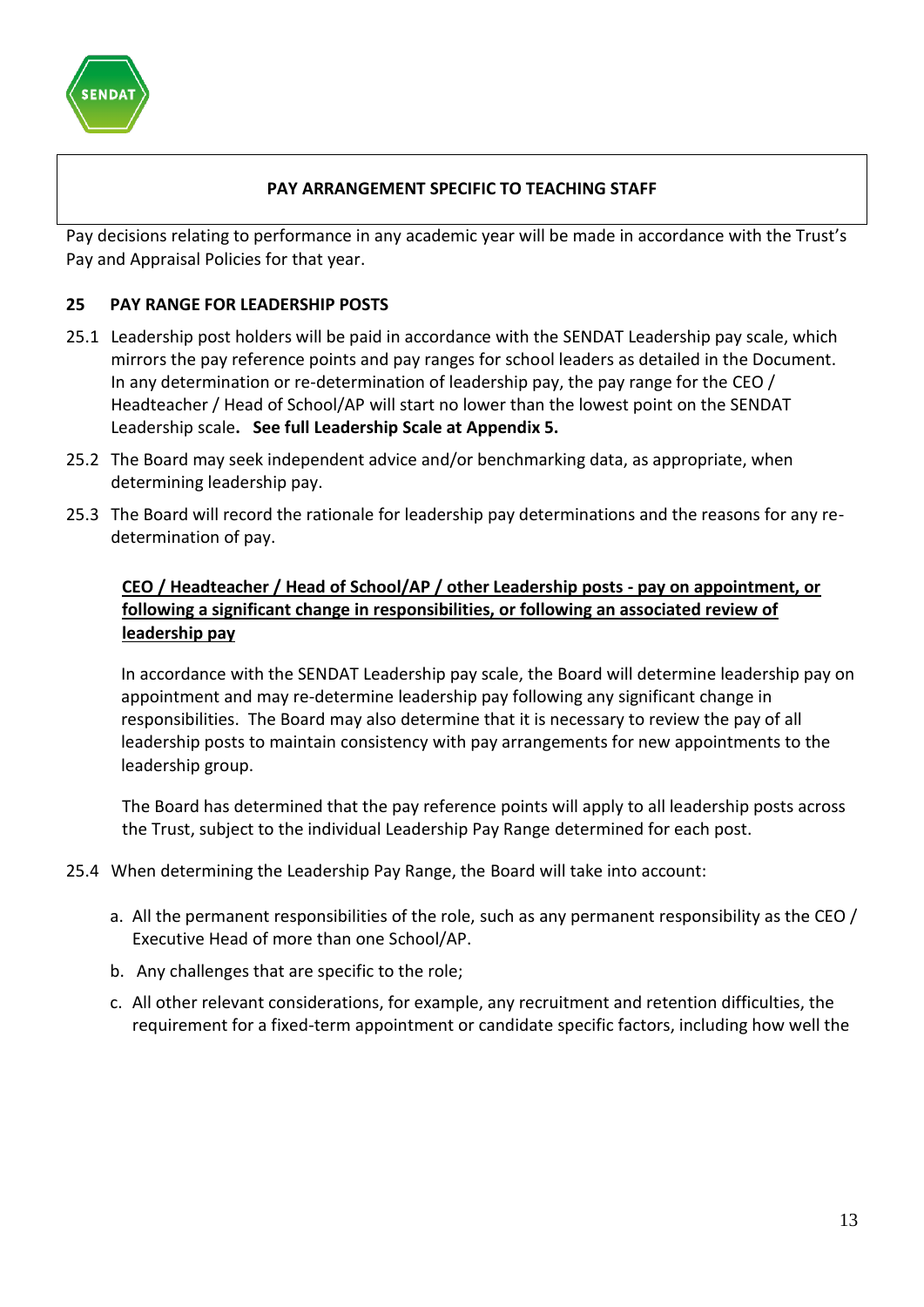

appointee meets the requirements of the post and how much room is appropriate for progression for the individual.

- 25.5 The SENDAT Board of Directors may use its discretion to set a leadership pay range which is appropriate to the full scope of the post, taking into account the factors listed above and any other relevant circumstances.
- 25.6 When determining the Leadership Pay Range to advertise, the Board will consider whether or not it would pay above the advertised pay range for an exceptional candidate. If the Board considers that it would, this information will be clearly stated in the advertisement and/or recruitment pack.

## **Serving CEO, Head of School / AP and other SLT / EMT members on the Leadership scale**

- 25.7 The Pay Committee will review the CEO, Head of School/AP and other SLT / EMT members of staff on the Leadership scale in accordance with the SENDAT Appraisal policy and this policy, having regard to the most recent appraisal report and the recommendation on pay that it contains. It will recommend the award of one point progression where there has been a sustained high quality of performance, with particular regard to leadership, management and student progress at the School /AP. The Board may consider approving two-point progression where performance is assessed as having significantly exceeded the sustained and high quality of performance that must be demonstrated for one point progression.
- 25.8 All pay decisions (i.e. no movement, one point, more than one point) will be clearly attributable to the performance of the post holder. The Pay Committee will be able to justify its recommendations to the SENDAT Board of Directors.
- 25.9 The Pay Committee may re-determine its recommendation for the pay range for a serving CEO, Head of School/AP and other SLT/EMT members on the Leadership scale in accordance with the above arrangements with effect from 1 September or at any time if they consider it is necessary, to reflect a significant change in responsibilities attached to the post.

#### **Temporary Payments to the CEO / Headteacher / Head of School/AP**

- 25.10An additional temporary payment will only be considered for additional responsibilities that are undertaken on a temporary basis, and which have not already been taken account of when setting base pay, for example, any temporary responsibility for additional schools. No additional payment will be considered for local collaboration as this forms part of the role of all CEOs and other Headteacher / Head of School / AP posts.
- 25.11 In circumstances where an exceptional and substantial additional temporary payment is being considered, the SENDAT Full Board will seek external independent advice before giving final approval.
- 25.12The SENDAT Board may appoint a CEO / Headteacher / Head of School/AP on a fixed-term contract where it determines that the circumstances of the Trust / School / AP requires it. In establishing such a contract the relevant body will consider how remuneration should be structured and whether achievement of objectives should be assessed over a shorter or longer timescale that would normally be the case.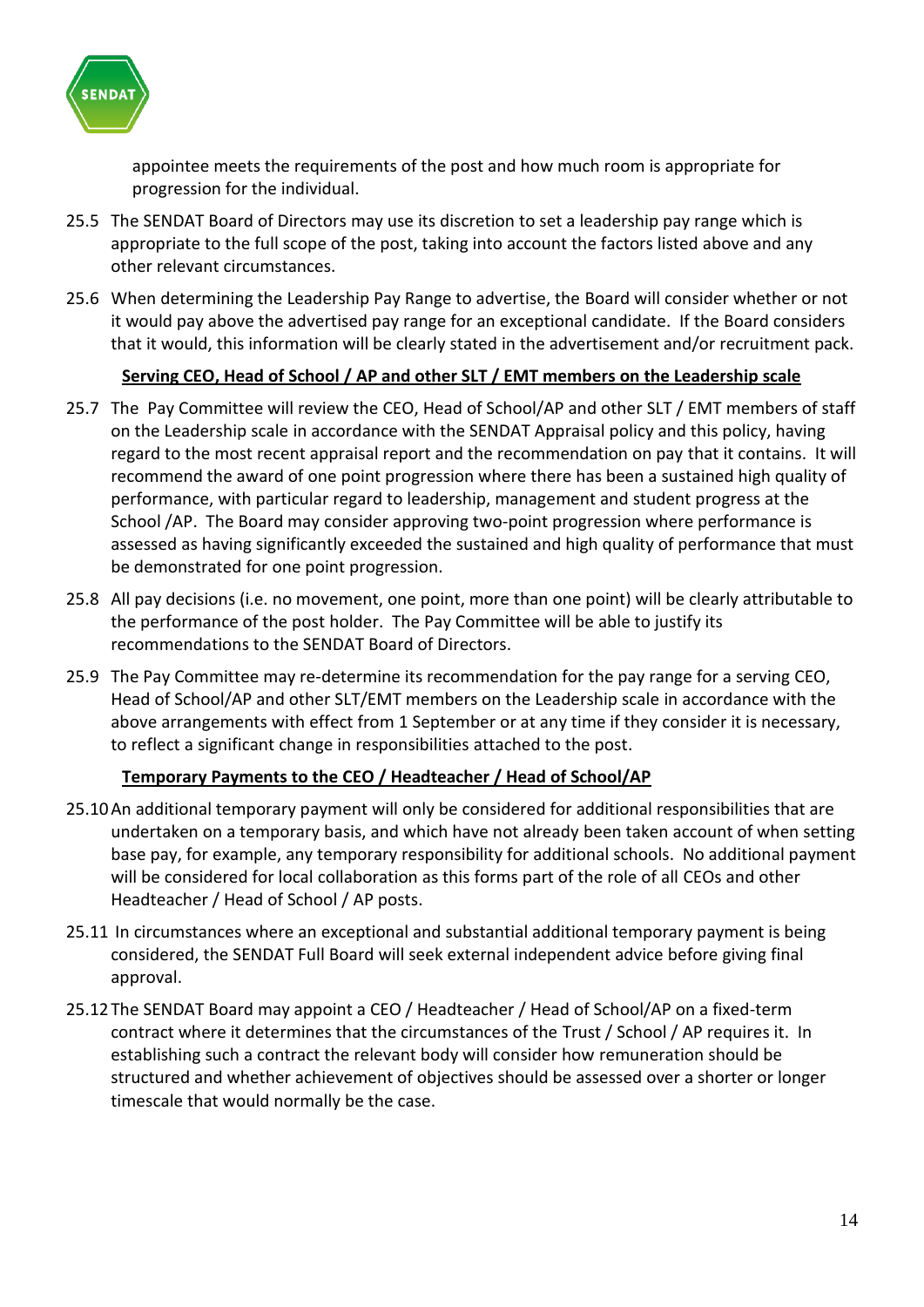

## **26 ACTING ALLOWANCES**

26.1 The SENDAT Board may determine to approve an acting allowance to any teacher who is assigned and carries out the duties of CEO, Head of School/AP or other member of the SLT / EMT. The Pay Committee will, within a four week period of the commencement of acting duties, determine whether or not to recommend that the acting post-holder will be paid an allowance. In the event of a planned and prolonged absence, an acting allowance will be agreed in advance and paid from the first day of absence.

26.2 Any teacher, who carries out the duties of CEO, Head of School/AP or other member of the SLT / EMT for a period of four weeks or more, may be paid at an appropriate point of the Leadership pay range, as recommended by the Pay Committee and approved by the SENDAT Board. Payment may be backdated to the commencement of the duties. Where a pay range has been determined for the post for which an acting payment is being made, the 'appropriate salary' should not be lower than the minimum of that range.

## **27 OTHER TEACHERS**

## **27.1 Pay on appointment (Unqualified, Main and Upper pay scales)**

The Pay committee will recommend for Full Board approval the starting salary of any teaching post on the Unqualified, Main and Upper pay ranges, having regard to:

- The requirements of the post;
- Any specialist knowledge required for the post;
- The experience required to undertake the specific duties of the post;
- The wider Trust / School/AP context.

The Board will, if necessary, use its discretion to approve a recommendation by the Pay Committee to award a recruitment incentive benefit to secure the candidate of its choice.

#### **28 PAY PROGRESSION FOR EXISTING MAIN PAY SCALE TEACHERS**

- 28.1 The Main Pay scale for SENDAT Teachers can be found at **Appendix 5.**
- 28.2 To move up the Main Pay Scale (MPS), one annual point at a time, teachers must have fully met their objectives, shown that they are competent in all elements of the Teachers' Standards and teaching should be 'good' overall (based on successful appraisal and meeting ALL relevant Professional Teaching Standards).

[https://assets.publishing.service.gov.uk/government/uploads/system/uploads/attachment\\_data/file/6](https://assets.publishing.service.gov.uk/government/uploads/system/uploads/attachment_data/file/665522/Teachers_standard_information.pdf) [65522/Teachers\\_standard\\_information.pdf](https://assets.publishing.service.gov.uk/government/uploads/system/uploads/attachment_data/file/665522/Teachers_standard_information.pdf)

28.3 If the evidence shows that a teacher has exceptional performance, including teaching being consistently outstanding, the SENDAT Board will consider the use of its flexibilities to approve a recommendation by the Pay Committee for enhanced pay progression, up to the maximum of one additional point. If a teacher has been in-post at SENDAT for less than one full academic year, the teacher will be required to submit appraisal information from his/her previous school.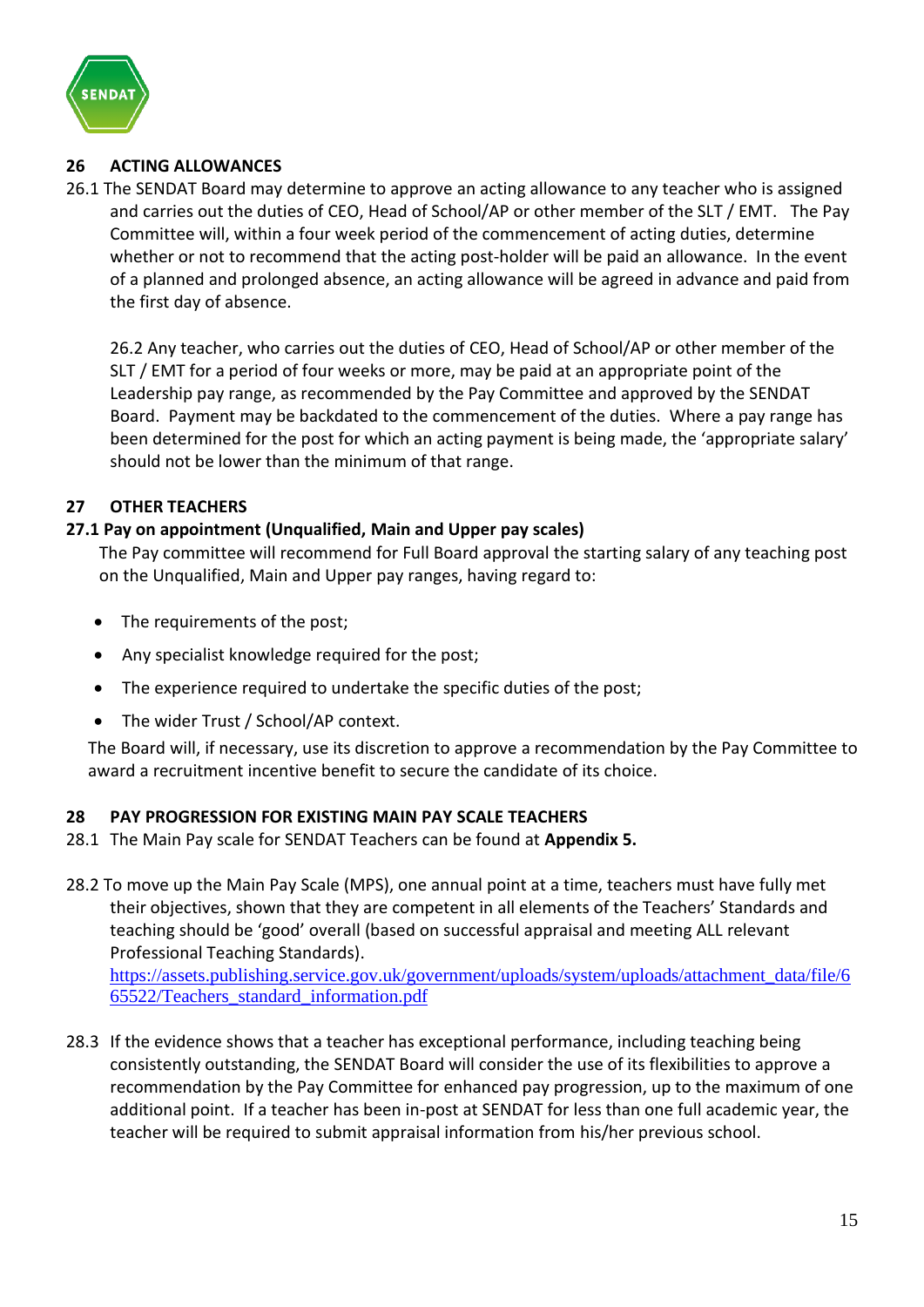

- 28.4 Judgments will be properly rooted in evidence. As a teacher moves up the main pay range, this evidence should show:
	- a) An increasing positive impact on student progress;
	- b) An increasing impact on wider outcomes for students;
	- c) Improvements in specific elements of practice identified to the teacher, e.g., behaviour management or lesson planning;
	- d) An increasing contribution to the work of the School / Specialism;
	- e) An increasing impact on the effectiveness of staff and colleagues.

Further information, including sources of evidence is contained in the SENDAT Appraisal Policy.

28.5 The Pay Committee will be advised by the CEO / Headteacher / Head of School/AP in making all such recommendations. Any increase (i.e., no movement, one point, more than one point) will be clearly attributable to the performance of the individual. The Pay Committee will be able to justify its recommendations.

#### **29 APPLICATIONS TO BE PAID ON THE UPPER PAY SCALE**

- 29.1 Any qualified teacher can apply to be paid on the Upper Pay Scale (UPS). In order to demonstrate that they meet the assessment criteria set out in the Document (see below), particularly around the teacher's achievements and contribution to the School/AP being substantial and sustained, applications will be normally be submitted by teachers with a minimum of three years' postqualification experience and often significantly more. It is the responsibility of the teacher to decide whether or not they wish/when to apply to be paid on the Upper Pay Scale.
- 29.2 If a teacher is simultaneously employed at another Trust, they may submit a separate application if they wish to apply to be paid on the UPS by SENDAT. SENDAT will not be bound by any pay decision made by another employer.
- 29.3 Applications will normally include the results of the two most recent appraisals within SENDAT, including any recommendation on pay. Where such information is not applicable or available, a written statement and summary of evidence designed to demonstrate that the applicant has met the assessment criteria must be submitted by the applicant.
- 29.4 In order for the assessment to be robust and transparent, it will be an evidence-based process only. Teachers therefore should ensure that they build a mainly paper evidence base to support their application. Those teachers who have been absent through sickness, disability or maternity/paternity/adoption/shared parental leave, or for some other reason outside their control, such as self-isolation in response to a pandemic, may cite written evidence from a 3 year period before the date of application in support of their application.

#### **29.5 Process:**

One application may be submitted annually (see application form in Appendix 2). The closing date for applications is normally  $31<sup>st</sup>$  March each year; however, exceptions will be made in particular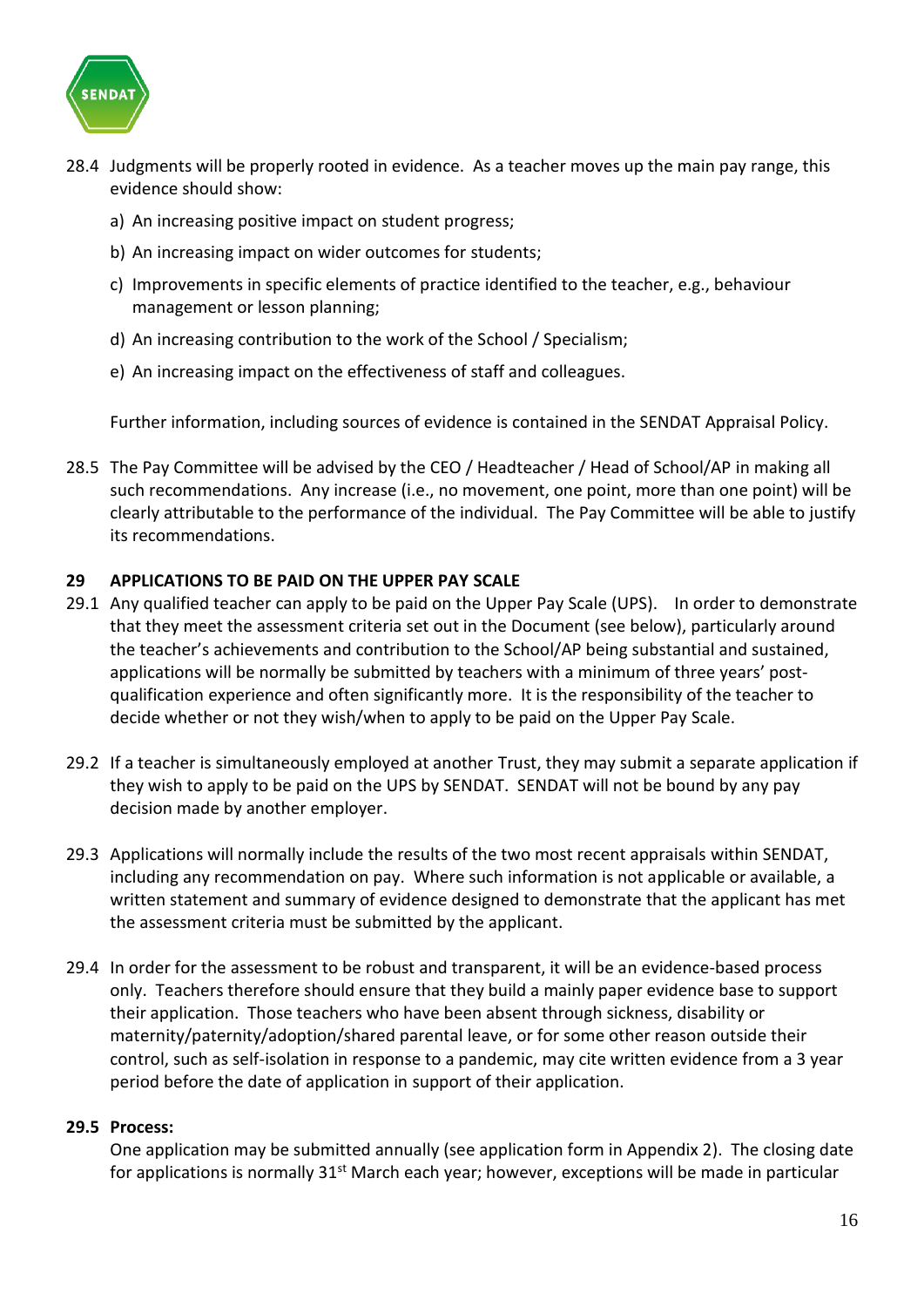

circumstances, e.g., those teachers who are on maternity/paternity/adoption/shared parental leave or who are currently on sick leave. The process for applications is:

The teacher must complete the SENDAT application form (Appendix 2);The teacher should submit the application form and supporting evidence to the CEO / Headteacher / Head of School/AP by the cut-off date of 31st March.

- a. The assessor will assess the application, which will include a recommendation to the relevant Pay Committee;
- b. The application, evidence and recommendation will be passed to the CEO / Headteacher / Head of School/AP for moderation purposes, if he/she is not the assessor;
- c. The relevant Pay Committee will make the final recommendation, advised by the CEO / Headteacher / Head of School/AP;
- d. Teachers will receive written notification of the outcome of their application after final approval has been given by the SENDAT Board. Where the application is unsuccessful, the written notification will include the areas where it was felt that the teacher's performance did not satisfy the relevant criteria set out in this policy (see 'Assessment' below);
- e. If requested, oral feedback which will be provided by the assessor. Oral feedback will be given within 10 school working days of the date of notification of the outcome of the application/request for feedback. Feedback will be given in a positive and encouraging environment and will include advice and support on areas for improvement in order to meet the relevant criteria;
- f. Successful applicants will move to the minimum of the UPR on 1 September following the application;
- g. Unsuccessful applicants can appeal the decision. The appeals process is set out in Appendix 1.

#### **29.6 Assessment:**

The teacher will be required to meet the relevant criteria, namely that:

- The teacher is highly competent in all elements of the relevant standards; and
- The teacher's achievements and contribution to the school are substantial and sustained.

In this Trust, this means:

"highly competent": the teacher's performance is assessed as having exceptional depth and breadth of knowledge, skill and understanding of the Teachers' Standards in the particular role they are fulfilling and the context in which they are working.

"substantial": the teacher's achievements and contribution to the school are significant, not just in raising standards of teaching and learning in their own classroom, or with their own groups of children, but also in making a significant wider contribution to school improvement, which impacts on student progress and the effectiveness of staff and colleagues.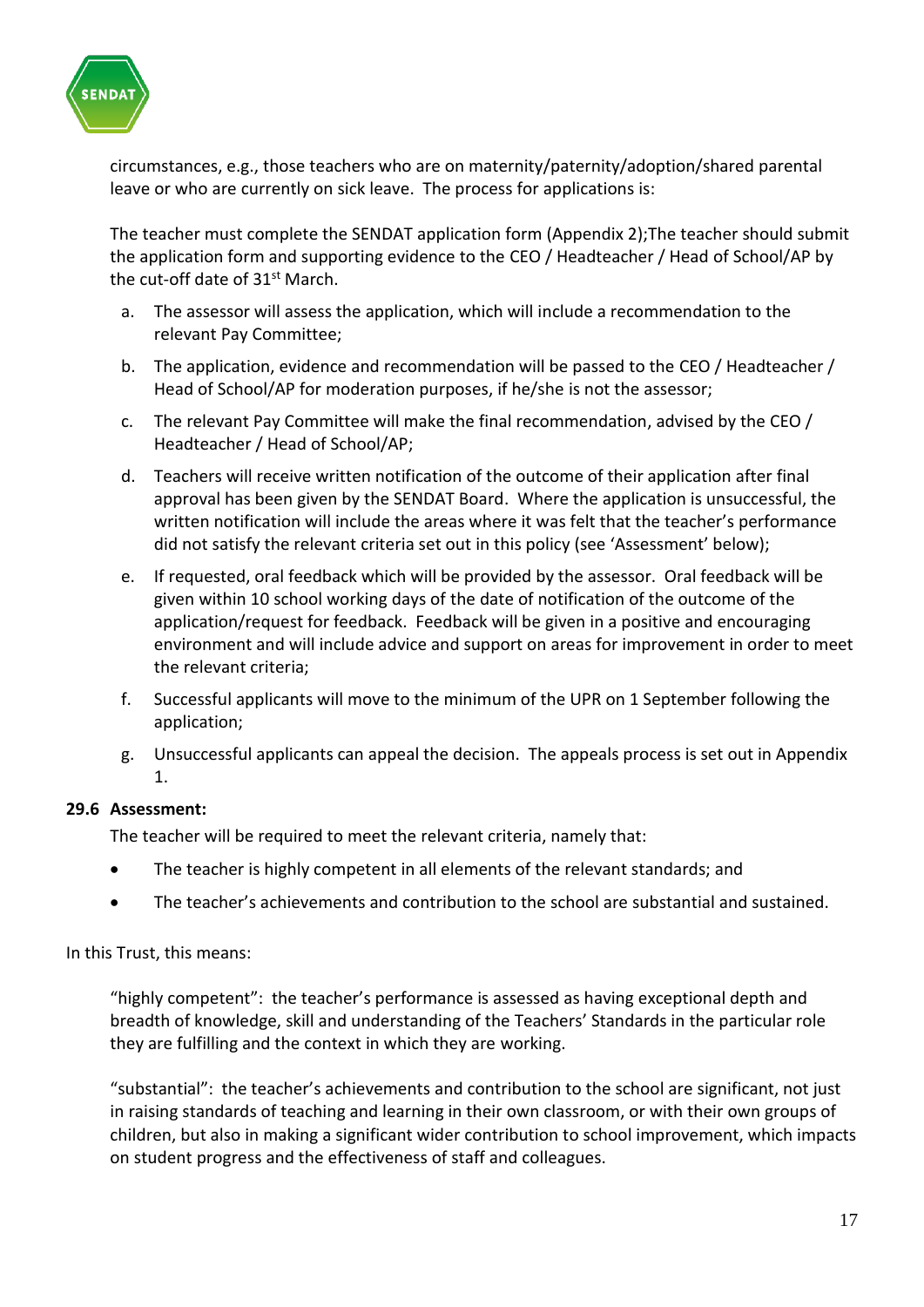

"sustained": typically, the teacher will have had two consecutive successful appraisal reports in this school and will have met their objectives during this period (see exceptions, e.g., maternity/sick leave, in the introduction to this section). They will be expected to show that their teaching expertise has grown over the relevant period and is consistently good to outstanding.

Further information, including information on sources of evidence is contained within the Trust's appraisal policy.

## **30 PAY PROGRESSION FOR EXISTING UPPER PAY RANGE TEACHERS**

The Upper Pay Scale for SENDAT teachers can be found at **Appendix 5.**

- 30.1 To make an application to move up the Upper Pay Scale, one point biennially, UPS teachers will need to:
	- a. Complete two successful performance reviews in which they have fully met their objectives;
	- b. Maintained the criteria set out in paragraph 27 (namely that the teacher is highly competent in all elements of the relevant standards;
	- c. Demonstrated that their achievements and contribution to the school are substantial and sustained, as defined above);
	- d. Demonstrated that their overall teaching is 'good' (based on successful Appraisal;
	- e. Demonstrated that they meet ALL Professional Teaching Standards) and that their work performance is, increasingly, 'outstanding'.
- 30.2 Teachers should submit a written application for UPR pay progression, referencing appropriate evidence in support of their application. Applications for UPS pay progression should be should be received by the CEO / Headteacher / Head of School/AP as appropriate by  $31<sup>st</sup>$  March for pay progression effective the following September.
- 30.3 Where it is clear from the evidence that the teacher's performance is exceptional in relation to the above criteria, teaching is consistently outstanding and the teacher has exceeded some or all of their objectives, the relevant Pay Committee may use its flexibility to recommend enhanced progression from the minimum to the maximum of Upper Pay Scale.
- 30.4 Further information, including sources of evidence is contained within the SENDAT Appraisal Policy.
- 30.5 The Pay Committee will be advised by the CEO / Headteacher / Head of School/AP in making all such decisions. Any increase (i.e., no movement, one point, more than one point) will be clearly attributable to the performance of the teacher in question. The relevant Pay Committee will be able to justify its recommendations.

#### **31 PAY ON APPOINTMENT AND PROGRESSION FOR UNQUALIFIED TEACHERS** The pay scale for SENDAT Unqualified Teachers can be found at **Appendix 5.**

31.1 The funding agreement is the key document which all schools converting to academy status need to enter into with the Secretary of State. The master funding agreement is clear that it is still a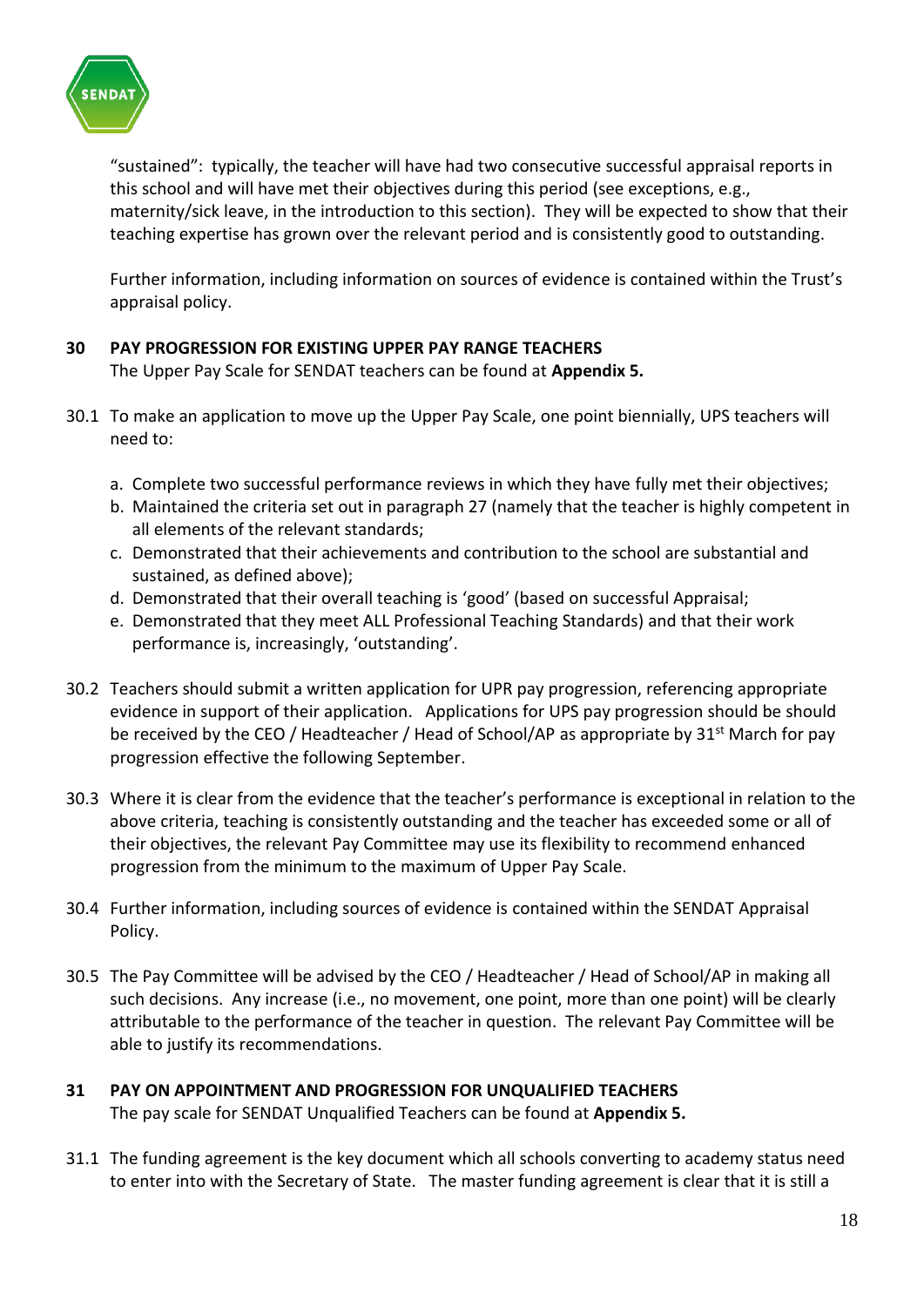

requirement in a special academy that anyone under a contract to carry out specified work has qualified teacher status (QTS). Specified work is essentially the type of work teaching staff are employed to carry out.

- 31.2 Any appointment of an unqualified teacher to a teaching post in a SENDAT School/AP will be either temporary (pending a permanent appointment) or permanent, but conditional upon the individual achieving QTS and commencing an accredited Initial Teacher Training (ITT) programme within one year of appointment.
- 31.3 The Pay Committee will recommend payment to any unqualified teacher in accordance this policy and the Document. The Pay Committee will recommend where a newly appointed unqualified teacher will enter the scale, having regard to any qualifications or experience s/he may have, which they consider to be of value. The relevant Pay Committee will also consider whether it wishes to recommend payment of an additional allowance, in accordance with the provisions of the Document.
- 31.4 To move up the Unqualified Teacher Pay Scale, one annual point at a time, unqualified teachers must provide evidence to demonstrate:
	- a. An increasing positive impact on student progress;
	- b. An increasing impact on wider outcomes for students;
	- c. Improvements in specific elements of practice identified to the teacher;
	- d. An increasing contribution to the work of the school and trust;
	- e. An increasing impact on the effectiveness of staff and colleagues.
- 31.5 If the evidence shows that an unqualified teacher has achieved exceptional performance, the Pay Committee may use its discretion to recommend enhanced pay progression of one additional point.
- 31.6 Information on sources of evidence is contained within the SENDAT Appraisal Policy.
- 31.7 The Pay Committee will be advised by the CEO / Headteacher / Head of School/AP in making all such recommendations. Any increase (i.e., no movement, one point, more than one point) will be clearly attributable to the performance of the teacher in question. The relevant Pay Committee will be able to justify its decisions.

#### **32 TEACHING AND LEARNING RESPONSIBILITY (TLR) PAYMENTS**

32.1 The Pay Committee may, in exceptional circumstances, award a TLR to a classroom teacher in accordance with this policy. A TLR 1 or 2 will be for clearly defined and sustained additional responsibility in the context of the School/AP staffing structure for the purpose of ensuring the continued delivery of high quality teaching and learning. All job descriptions will be regularly reviewed and will make clear, if applicable, the responsibility or package of responsibilities for which a TLR is awarded, taking into account the criteria and factors set out in the Document.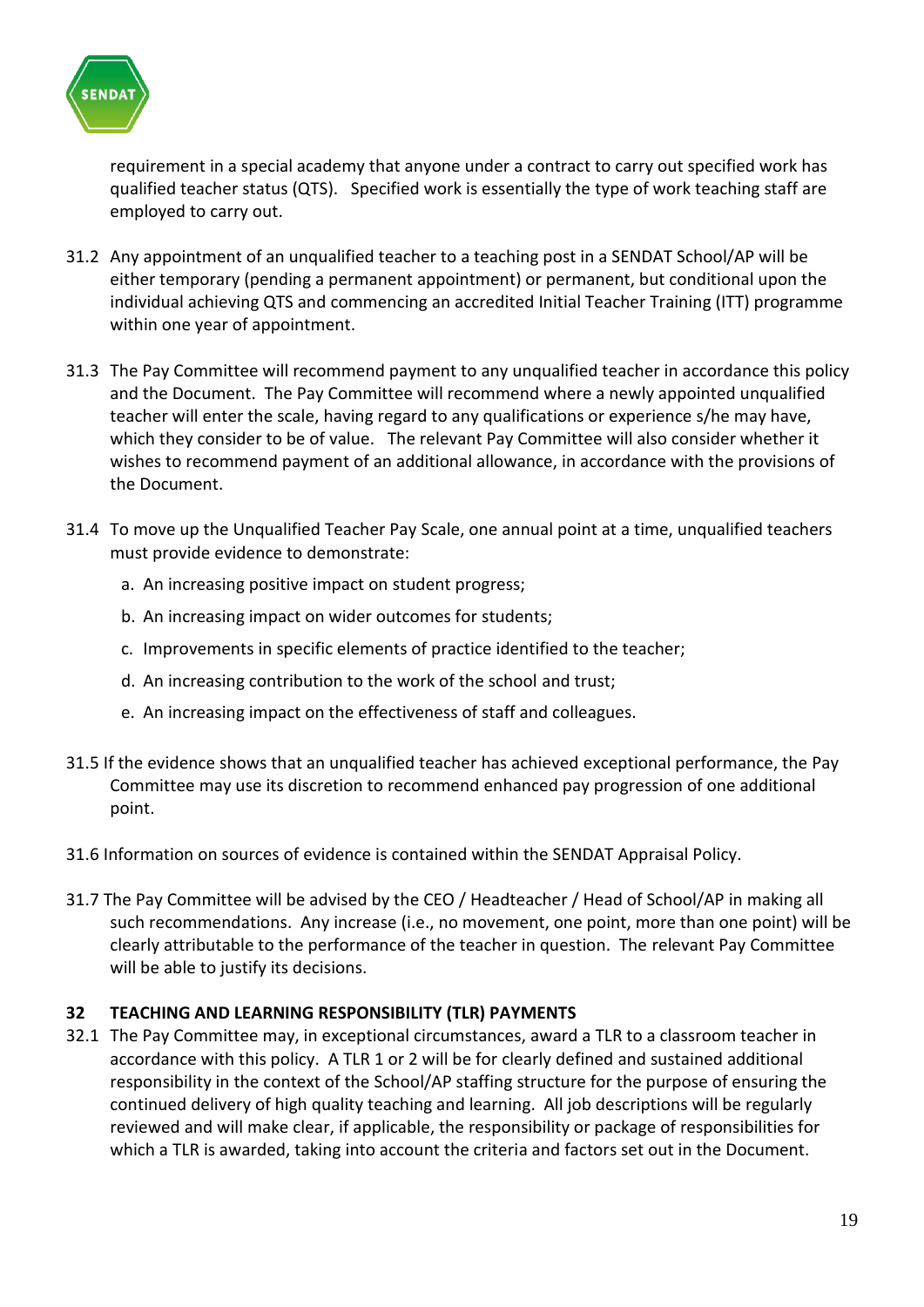

- 32.2 The Pay Committee may award a TLR3 for clearly time-limited School/AP improvement projects, or one-off externally driven responsibilities. The Headteacher / Head of School/AP will set out in writing to the teacher the duration of the fixed term, and the amount of the award, which will be paid in monthly instalments. No safeguarding will apply in relation to an award of a TLR3. The SENDAT Board will not normally approve consecutive TLR3 payments for the same responsibility.
- 32.3 Rates of SENDAT TLR allowances for 2021/2022 can be found at **Appendix 5.**

# **33 SPECIAL EDUCATIONAL NEEDS (SEN) ALLOWANCES**

- 33.1 A spot value SEN1 allowance is automatically awarded to all SENDAT UQ/MPR/UPR teachers. This is in recognition that they are required to teach students with moderate, and sometimes severe and profound and multiple difficulties, and take on the full range of pastoral, organisational and curricular responsibilities necessary to provide effective education for these students.
- 33.2 Teachers with appropriate SEND qualifications and/or experience may be appointed at SEN2.
- 33.2 Teachers appointed on SEN 1 can apply to move to SEN 2 following the procedure outlined below. Although the timescales for this process are similar to MPR/UPR pay progression, this process is separate. (see application form at Appendix 3).

#### **Examples of appropriate qualifications for SEN2 are: (this is not an exhaustive list)**

- Masters degree in special education
- Doctorate in special education
- 1<sup>st</sup> degree in special education
- Specialist teacher qualification
- Qualification and experience in Autism approaches like Scerts.

#### **Examples of appropriate experience for SEN2 are:**

- Taught in special school for at least 2 full years AND
- Can demonstrate consistent outstanding differentiation for students with SEND
- Can demonstrate a child centred approach.

#### **Examples that do not qualify for SEN 2 are:**

- Planning this is part of teachers responsibility
- Marking this is part of teachers responsibility
- Preparing for and attending annual reviews this is part of SEN 1

#### **Process for applying for SEN 2**

- Applications should be made to the SENDAT CEO by  $1<sup>st</sup>$  April each year, for implementation the following September
- Applications should have the support of the Headteacher /Head of School/AP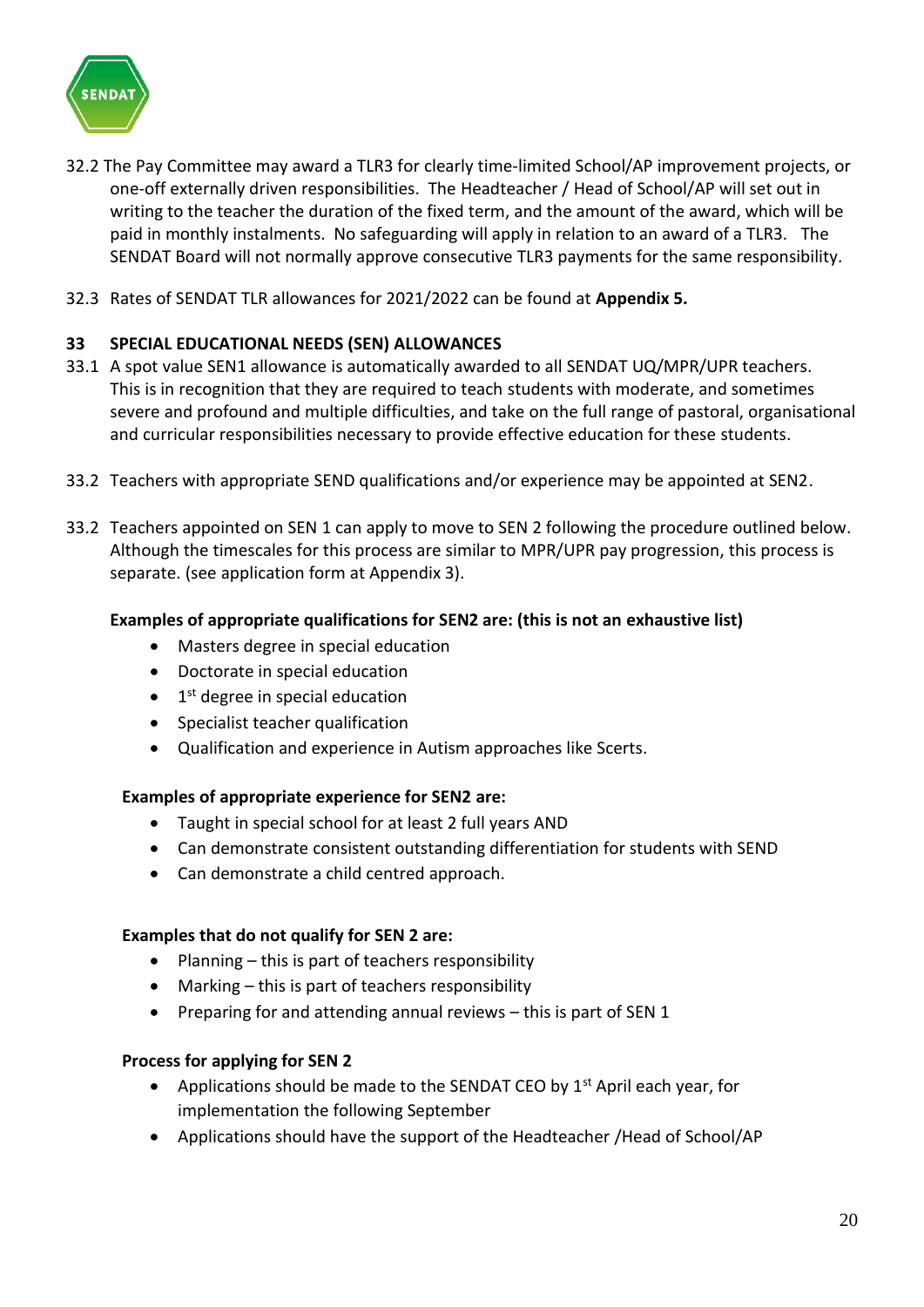

- Applications will be reviewed by the CEO and all will be taken to the Pay committee In June.
- Applicants will be notified in writing by the end of the summer term.
- Successful applicants will start on SEN2 from the 1<sup>st</sup> September following approval of their application.
- 33.3 Rates of SENDAT SEN allowances for 2021/2022 can be found at **Appendix 5.**

## **34 TEACHERS EMPLOYED ON A CASUAL SUPPLY BASIS**

- 34.1 Teachers employed directly by SENDAT on a casual supply basis will be paid on a daily or hourly basis for the role they are performing.
- 34.2 Teachers paid on a daily basis will have their salary paid at a daily or half-daily rate and will also be eligible to receive holiday pay.
- 34.4 Entitlement to holiday pay each month will be calculated with reference to average pay over the previous 12 weeks worked (taking into account the last whole week in which the teacher was paid, ending on a Saturday as the most recent week). This reference period must include the last 12 weeks for which you was actually paid, so excludes any weeks where there was no work done.
- 34.5 Teachers should be paid for all the hours they are required to be on school premises, and consideration should be given to their entitlement to PPA time.
- 34.5 A casual supply teacher employed directly by an individual School/AP, or across a number of Trust Schools, throughout a 12-month period beginning in August or September must not be paid more in respect of that period than s/he would have received had s/he been in regular employment with the Trust throughout the period.

#### **35 ADDITIONAL PAYMENTS**

- 35.1 The Pay Committee may recommend payments as they see fit to a teacher, including a CEO, in respect of:
	- Activities relating to the provision of initial teacher training as part of the ordinary conduct of the school;
	- Participation in out-of-school hours learning activity agreed between the teacher and the CEO / Headteacher / Head of School/AP or, in the case of the CEO, between the CEO and the Board;
	- Participation in out-of-school hours CPD agreed between the teacher and the CEO / Headteacher / Head of School / AP. No such payments will be normally be made to the CEO.
	- Additional responsibilities and activities due to, or in respect of, the provisions of services by the CEO / Headteacher / Head of School/AP relating to the raising of educational standards to one or more additional schools.
- 35.2 The Pay Committee will recommend making additional payments to teachers in accordance with this policy where advised by the CEO / Headteacher / Head of School/AP. Payment will be approved as the SENDAT Board see fit.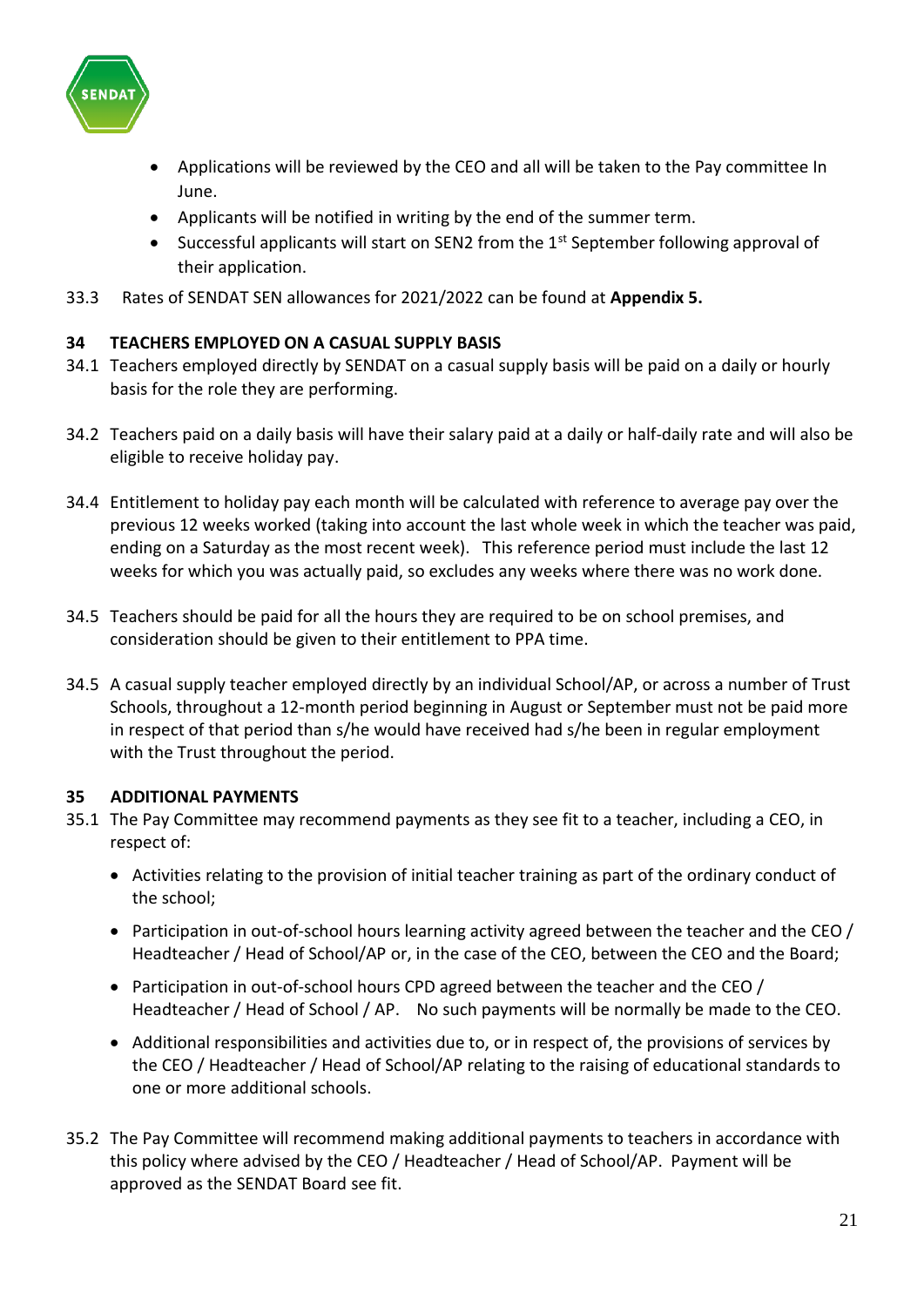

- 35.3 Recruitment and retention incentive benefits: The SENDAT Board may approve the award of lump sum payments, periodic payments, or provision of other financial assistance, support or benefits for a recruitment or retention incentive for teaching staff.
- 35.4 The Pay Committee will consider recommending such payments where they consider it is appropriate to do so in order to recruit or retain relevant staff. It will make clear at the outset, in writing, the expected duration of any such incentive or benefit, and the review date after which they may be withdrawn.
- 35.5 The SENDAT Board will conduct an annual review of all such awards.
- 35.6 In the case of the CEO, Headteacher / Head of School/AP or other SLT / EMT members, such payments will be normally be limited to reasonably incurred housing/relocation costs.

#### **36 HONORARIA**

36.1 The Board will not normally approve payment of any honoraria to any member of the teaching staff for carrying out their professional duties as a teacher,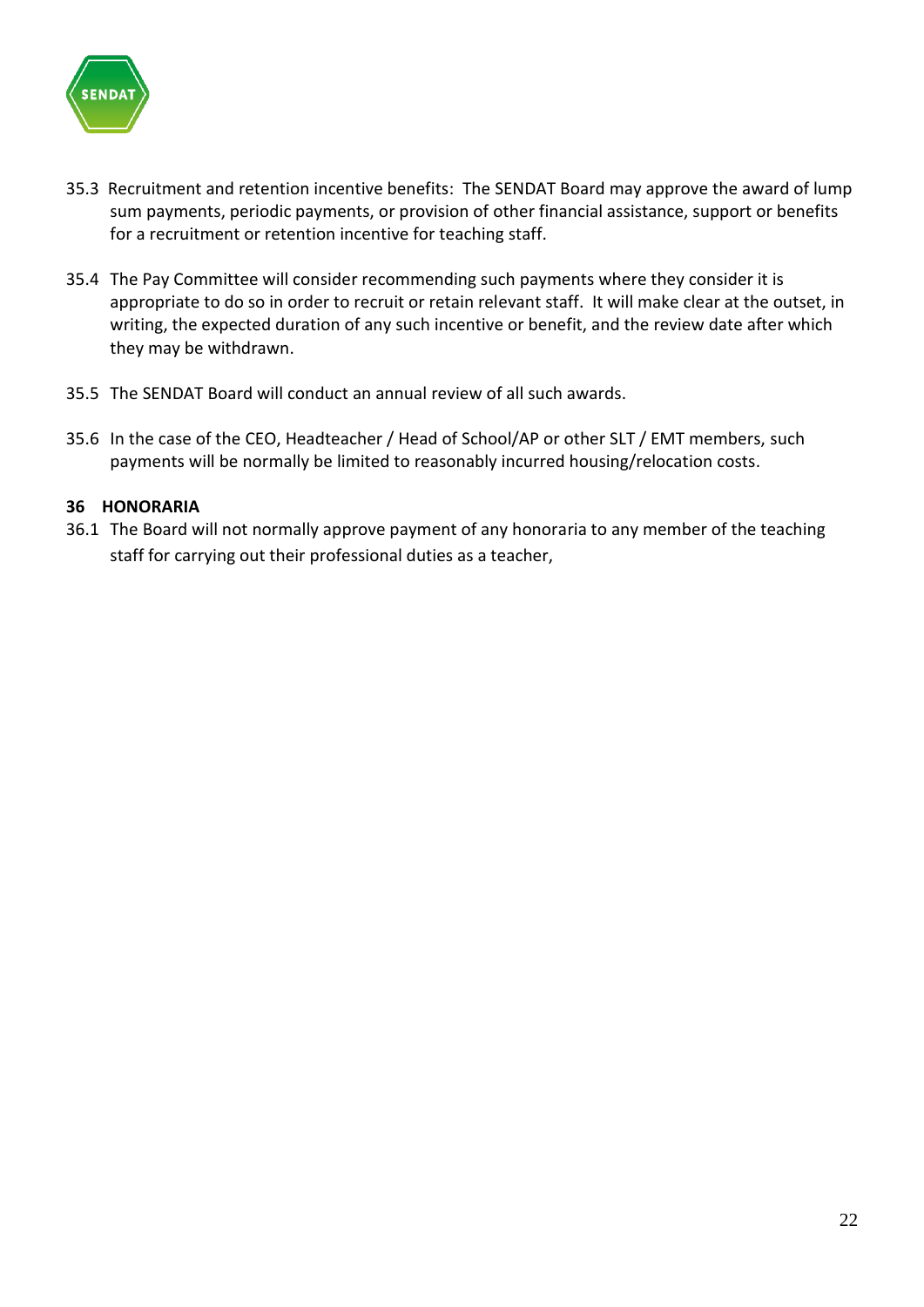

#### **APPENDIX 1 - APPEALS PROCEDURE**

#### **Introduction**

As part of the overall appraisal process, a pay recommendation is made by the appraiser (normally the line manager) and discussed with the employee at their review meeting prior to being submitted to the Pay Committee or other decision maker.

At this particular stage of the pay determination process, if the employee wishes to better understand the rationale for the pay recommendation or bring any further evidence to the attention of the appraiser/reviewer, they should be given the opportunity to do so before the final pay recommendation is drafted in the appraisal report. The nature of any subsequent appraisal and pay discussion will be informal and therefore representation (on either side) is not necessary nor would it be appropriate. At the conclusion of any further discussion, the pay recommendation may be adjusted or it may remain the same; the appraisal report will be updated to reflect the discussion.

If the employee believes that the final pay recommendation/decision falls short of their expectations and they wish to seek a further review of the information that affects their pay, they may wish to formally appeal against the decision, utilising the formal Appeal Hearing Procedure. Employees may be accompanied at a formal appeal hearing by a companion who may be either a work colleague or a trade union representative.

#### **Appeal Procedure Steps: Informal Stage**

An employee may seek informal review of the pay recommendation made by their appraiser, using the approach described above. There is no requirement to submit their concerns in writing under the informal stage of the appeal procedure, although doing so may help clarify the concerns/evidence in support of a review of the pay recommendation.

#### **Appeal Procedure Steps: Formal Stage**

If an employee wishes to exercise their right of appeal under formal procedures, they must write to the Clerk of the SENDAT Board at the earliest opportunity and normally within 10 school working days of the written advice of their pay determination, or the conclusion of discussions under the informal stage of the procedure. Written notification of the appeal should include a statement of the grounds of the appeal and sufficient details of the facts on which they will rely.

On receipt of the written appeal, the Clerk to the Board will establish an Appeal Committee that should consist of three directors, none of whom are SENDAT employees or have been previously involved in the relevant pay determination process and convene a meeting of the Appeal Committee. The meeting will be convened at the earliest opportunity and normally no later than 20 school working days after the date on which the written appeal was received. Both "the recommendation provider" and "the decision maker" will be required to attend the meeting.

The Chair of the Appeal Committee will invite the employee to set out their case. Both "the recommendation maker" and "the decision maker" will also be asked to take the committee through the procedures that were observed in their part of the pay policy determination process.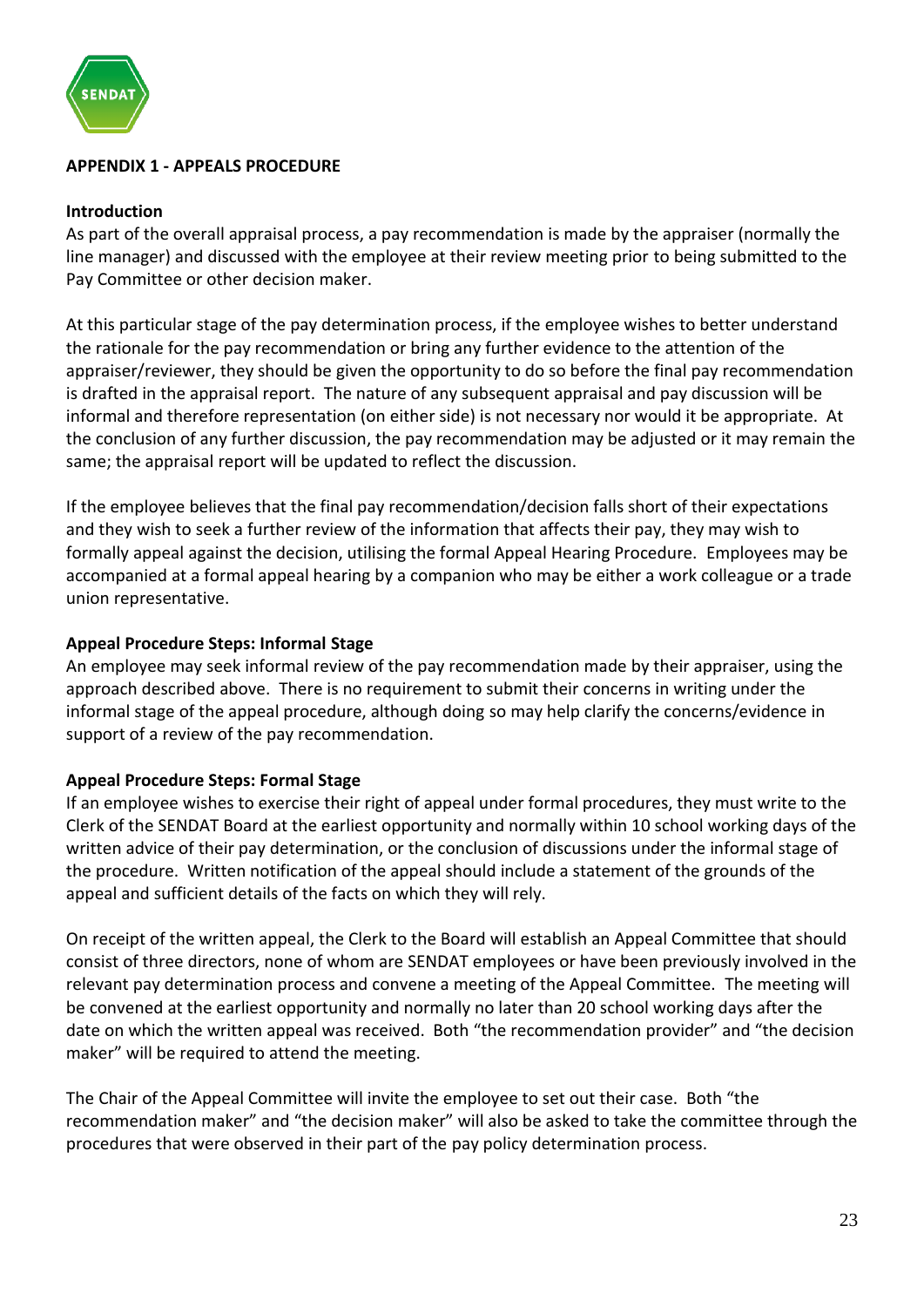

Following the conclusion of representations and questions by all relevant parties, the Appeal Committee will then consider all the evidence in private and reach a decision. The Appeal Committee will write to the employee notifying them of their decision and the reasons for it. Other attendees at the meeting will also be notified of the decision. The decision of the Appeal Committee is final.

#### **The Modified Procedure**

There will be no entitlement to invoke the appeal procedure in relation to a pay decision if the teacher has left the employment of the school.

Where an employee has, whilst employed at SENDAT, lodged an appeal against a pay decision but has then subsequently left the trust's employment before any appeal hearing is held, the following steps will be observed:

- 1. The employee must have set out details of their appeal in writing;
- 2. The employee must have sent a copy of their appeal to the Chair of the Board;
- 3. The Chair of the SENDAT Board will consult with relevant Trust personnel and provide the employee with an appropriate written response on behalf of the Trust.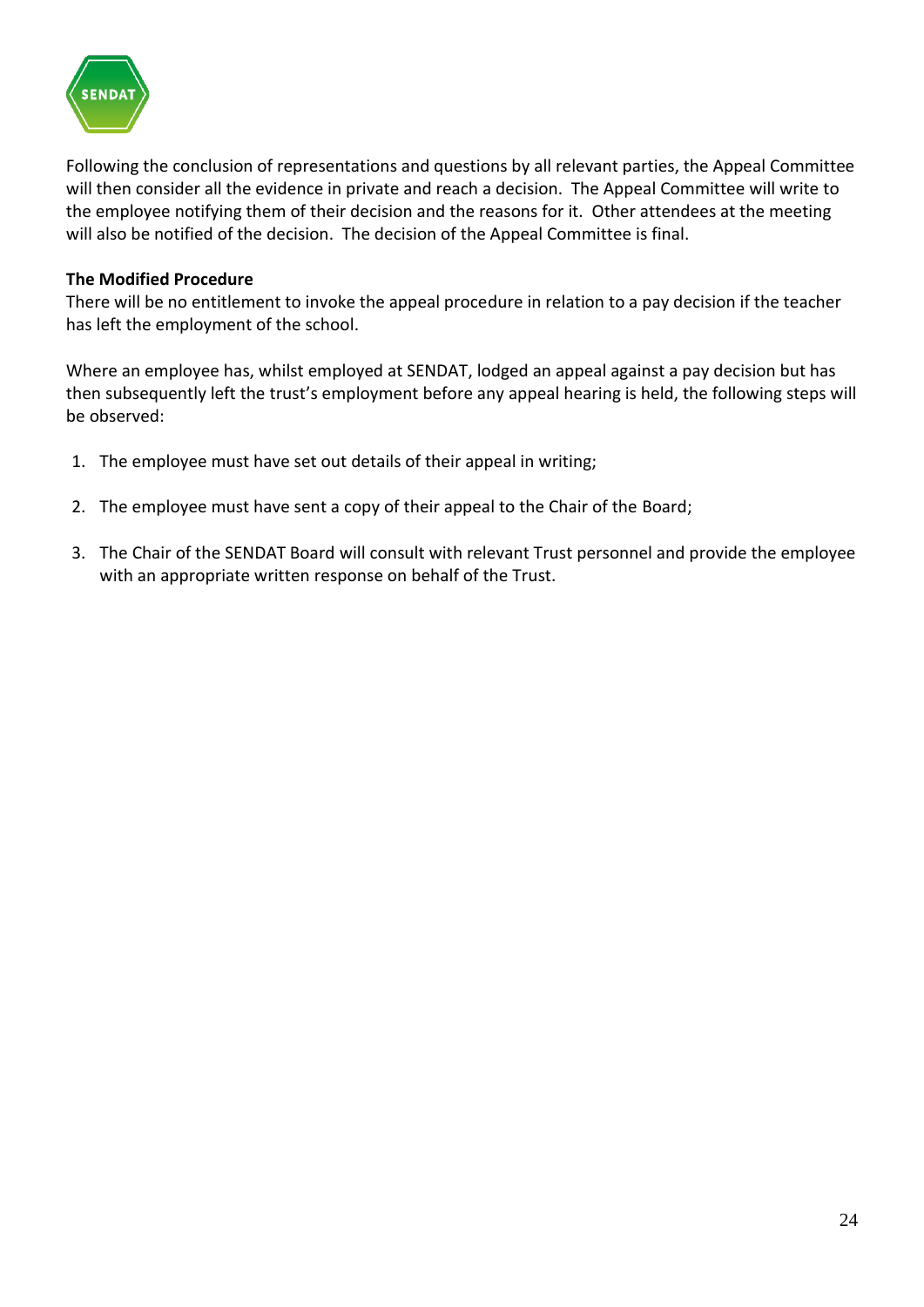# **Application to be paid on the Upper Pay Range**

- To be paid on the Upper Pay Range you must be assessed as meeting the expectations set out in the SENDAT Pay and Appraisal policies.
- Please enclose copies of Appraisal Reports to support your application. You may submit addition evidence if you wish to do so to support your application.
- Print, sign and date the form, keeping a copy and pass it to your Head of School / Specialism by **31st March.**

Examples of evidence that you may wish to include are:

- Most recent appraisal report(s)
- Classroom observations
- Reviews of assessment results
- Reviews of lesson planning records
- Reviews of children's work
- Internal tracking of student progress
- Moderation within and across schools
- Students' voice
- Parents' voice
- Subject leadership and evidence of impact
- Evidence supporting progress against Teachers' Standards including self-assessment
- Evidence matched to the criteria set out in Appendix 2b of this policy
- Records of CPD and evidence of impact.

**Name: ………………………………………………………………………………………………………**

I confirm that I am applying to be paid on the Upper Pay Range with effect from 1 September 20**……**.

I consider that I meet the criteria to be paid on the Upper Pay Range as set out in my trust's Pay Policy and enclose copies of my last three Appraisal Statements, and my portfolio of cross referenced evidence which support this.

**Signed: ………………………………………………………………………….**

**Date: …………………………………………………………………………….**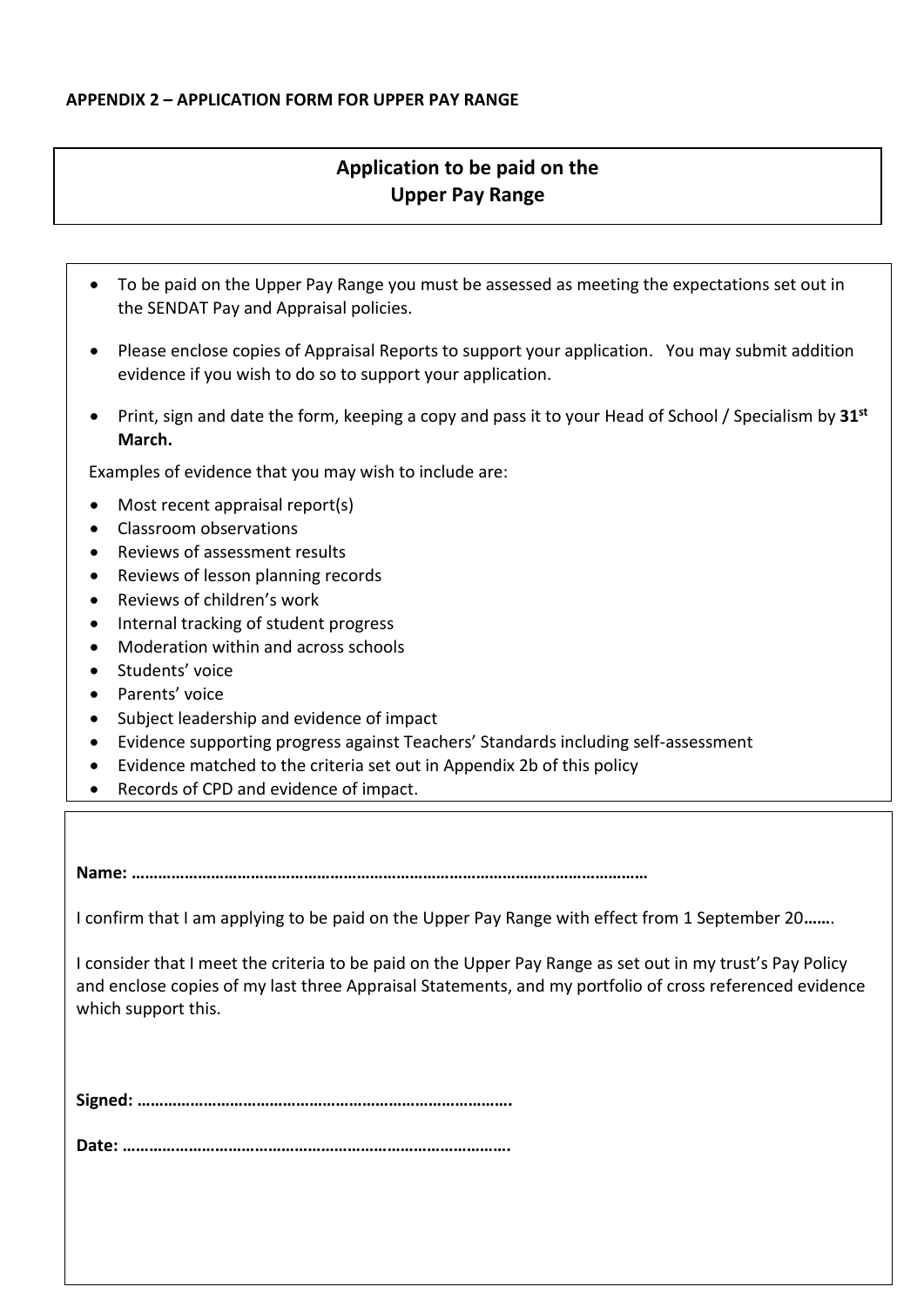#### **[To be completed by the Applicant** *the boxes can be expanded as needed***]**

1. Progression to the Upper Pay Range (UPR) requires evidence that the applicant is a "highly competent" in all elements of the relevant standards.

Please outline below how you meet this criteria, with reference to the Teachers' Standards [\(https://www.gov.uk/government/publications/teachers-standards](https://www.gov.uk/government/publications/teachers-standards) ), the Expectations for UPR Teachers (Appendix 2b) and the particular role that you are fulfilling/the context within which you are working:

#### .**The Teaching Standards** *have* **been met throughout the assessment period**

Explanation/evidence (include assessment of quality of teaching overall during the assessment period and outcomes for students. Cross reference to pages in your portfolio)

#### **Performance Management objectives** *have* **been met through the assessment period**

Explanation/evidence (Cross reference to pages in your portfolio)

#### **Evidence of contribution to the wider school development and ethos**

Progression to the UPR requires evidence that the applicant's achievements and contribution to the school are "substantial".

Please outline below how your contribution has raised standards of teaching and learning, not just in your own classroom but as a significant wider contribution to school improvement – this should show a clear impact on student progress across the school and on the effectiveness of colleagues

Explanation/evidence (Cross reference to pages in your portfolio)

#### **Evidence of personal responsibility for CPD and application and impact of this development**

Progression to the UPR requires evidence that the applicant's achievements and contribution to the school have been "sustained".

Please outline below how your teaching expertise has grown over a sustained period of time and is consistently good/developing outstanding professional practice:

Explanation/evidence (Cross reference to pages in your portfolio)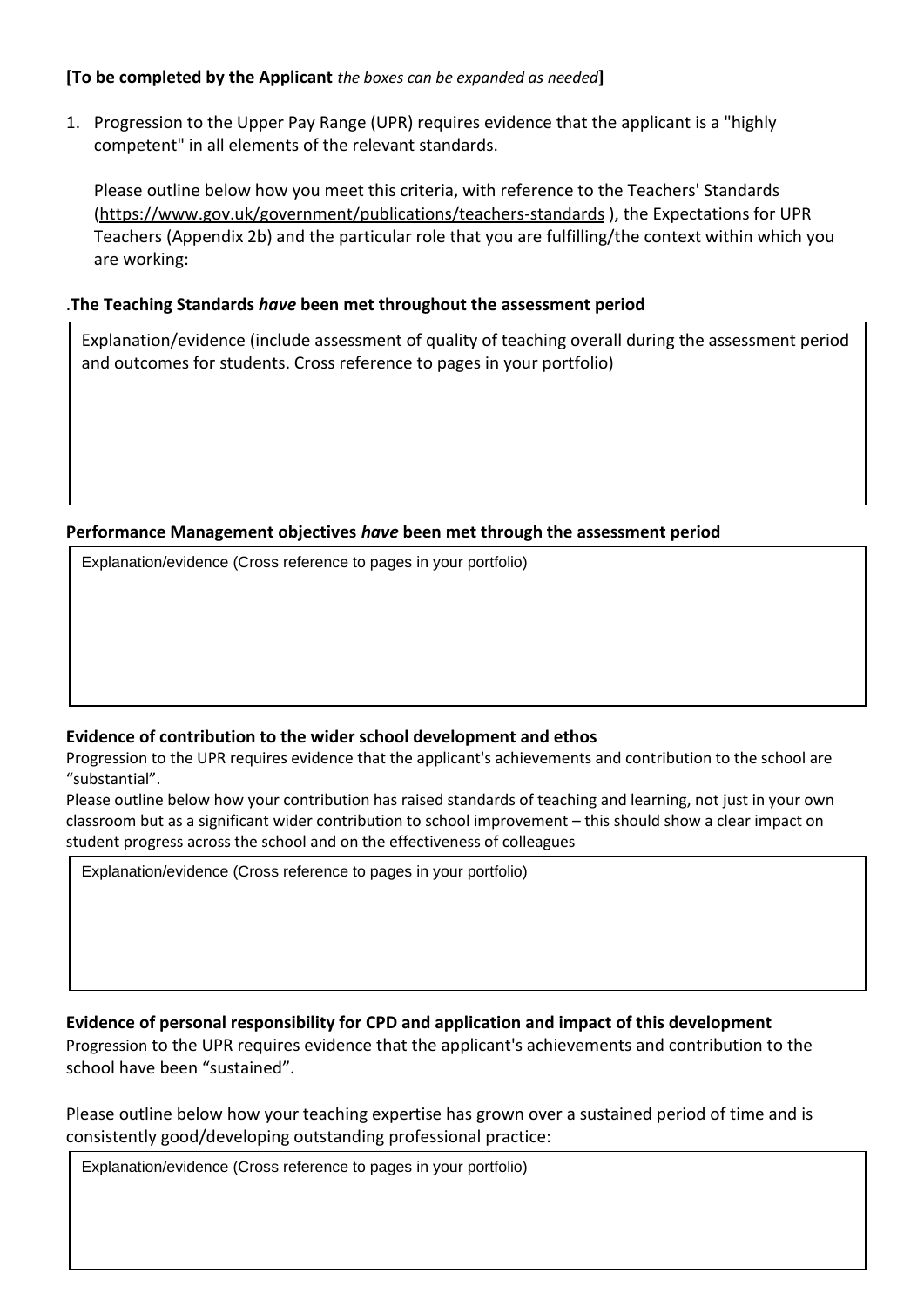# **Other comments**

Explanation/evidence (Cross reference to pages in your portfolio)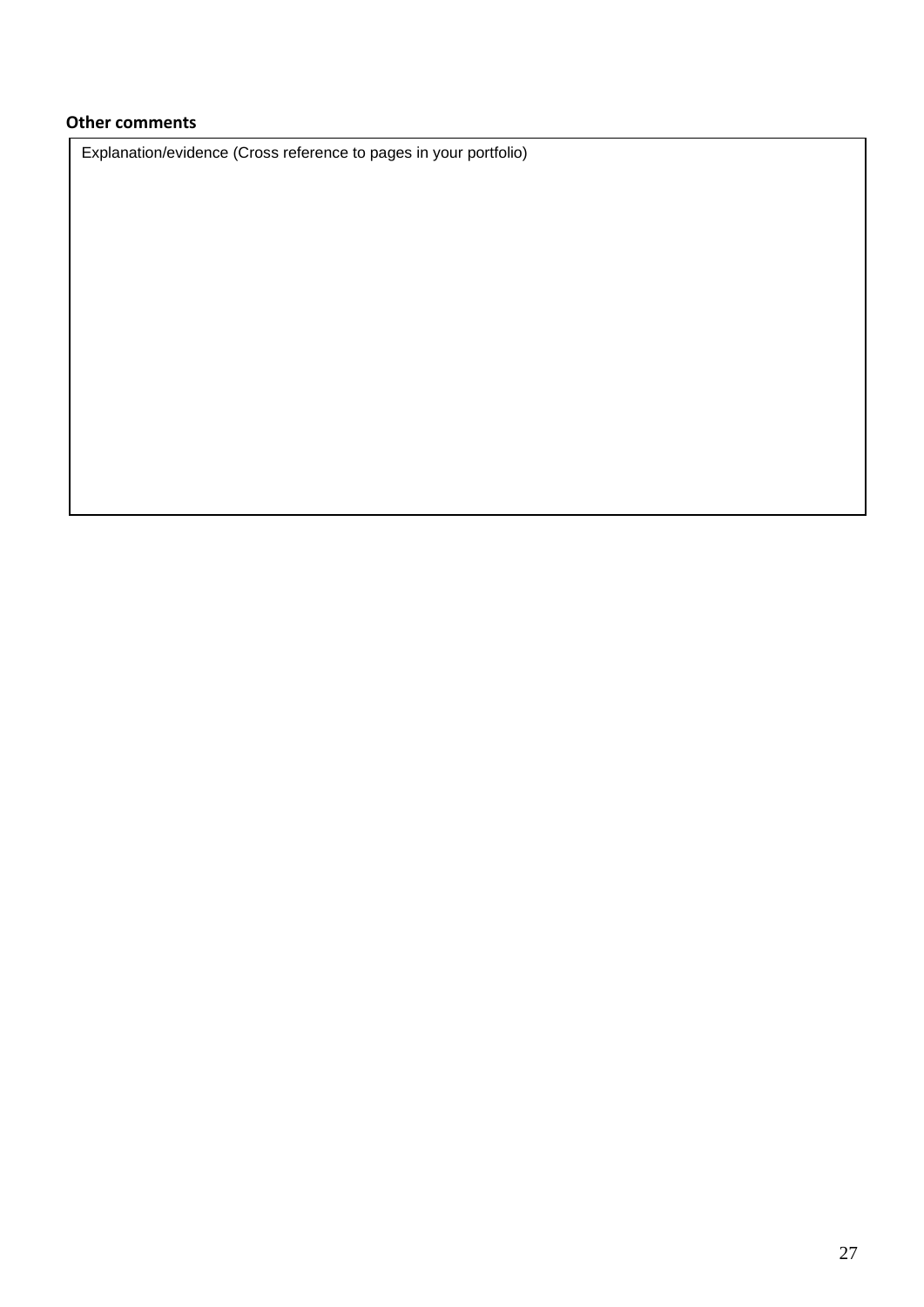| [To be completed by the Headteacher / Head of School/AP]                                                 |                         |
|----------------------------------------------------------------------------------------------------------|-------------------------|
| <b>Application for Upper Pay Range Assessment for</b>                                                    |                         |
|                                                                                                          | (teacher's name)        |
| The criteria for Upper Pay Range have / have not* been met.                                              | (*delete as applicable) |
|                                                                                                          |                         |
|                                                                                                          |                         |
|                                                                                                          |                         |
| The Teaching Standards have / have not been met throughout the assessment period                         |                         |
| Explanation/evidence (include assessment of quality of teaching overall during the assessment period and |                         |

# **Performance Management objectives** *have / have not* **been met through the assessment period**

Explanation/evidence

outcomes for students.)

# **Evidence of contribution to the wider School / Specialism development and ethos**

**Evidence of personal responsibility for CPD and application and impact of this development**

#### **Other comments**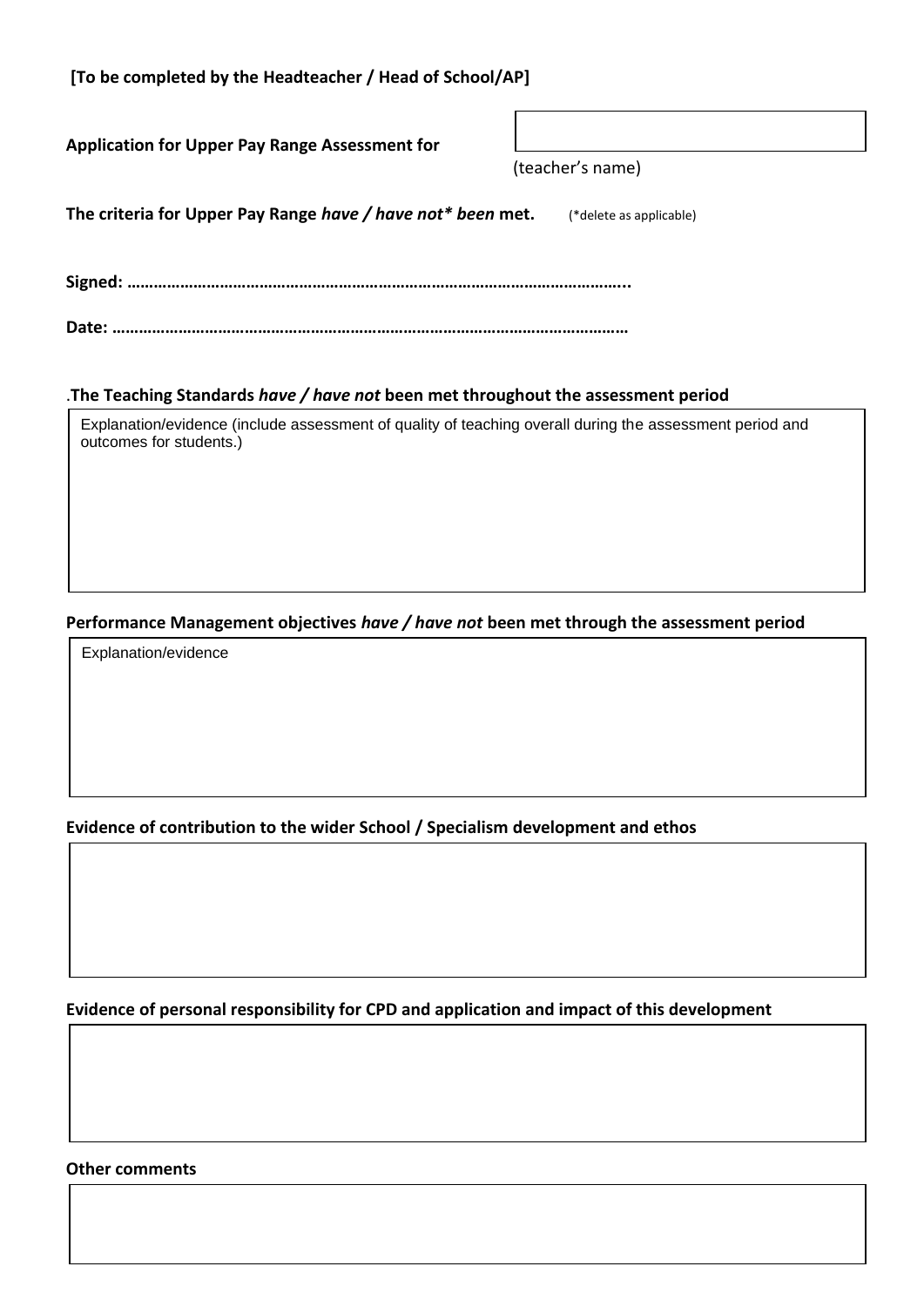All teachers on Upper Pay Range (UPR) will be:

- Highly competent in all elements of the Teachers' Standards and
- Their achievements and contribution to the school will be substantial and sustained.

This following table provides an overview of what post threshold teachers should aspire to at each pay level and to achieve the next level.

| UPR <sub>1</sub>       |                                                                                                                                                                                                                      | UPR <sub>2</sub>                                                                                                                                                                                                                                | UPR <sub>3</sub>                                                                                                                                                                                                                                       |
|------------------------|----------------------------------------------------------------------------------------------------------------------------------------------------------------------------------------------------------------------|-------------------------------------------------------------------------------------------------------------------------------------------------------------------------------------------------------------------------------------------------|--------------------------------------------------------------------------------------------------------------------------------------------------------------------------------------------------------------------------------------------------------|
|                        | <b>Accepted professional</b>                                                                                                                                                                                         | <b>Established professional</b>                                                                                                                                                                                                                 | Senior and leading professional                                                                                                                                                                                                                        |
| $\bullet$              | Consistently good teaching<br>and developing outstanding<br>professional practice                                                                                                                                    | Over a sustained period:<br>Consistently good teaching and<br>$\bullet$<br>increasingly outstanding                                                                                                                                             | Consistently good teaching and<br>$\bullet$<br>regularly outstanding teaching and<br>professional practice                                                                                                                                             |
| $\bullet$              | Will regularly support<br>activities                                                                                                                                                                                 | professional practice<br>Will lead activities<br>$\bullet$                                                                                                                                                                                      | Will create, develop and lead<br>activities                                                                                                                                                                                                            |
|                        | Most students will make<br>good progress                                                                                                                                                                             | Some students will exceed good<br>$\bullet$<br>progress                                                                                                                                                                                         | Over a sustained period, many<br>students will exceed good progress                                                                                                                                                                                    |
| $\bullet$              | Will take an enthusiastic and<br>proactive role in the school                                                                                                                                                        | Will take an enthusiastic and<br>$\bullet$<br>proactive role in school                                                                                                                                                                          | Will take an enthusiastic and<br>$\bullet$<br>proactive role within the school and<br>with wider stakeholders                                                                                                                                          |
| $\bullet$              | Performance Management<br>objectives met each year                                                                                                                                                                   | Performance Management<br>$\bullet$<br>objectives met each year                                                                                                                                                                                 | <b>Challenging Performance</b><br>$\bullet$<br>Management objectives met each                                                                                                                                                                          |
| $\bullet$<br>$\bullet$ | Demonstrate and model good<br>practice within own classes<br>for other members of staff<br>Contribute to the<br>professional development of<br>colleagues through coaching<br>and mentoring,                         | $\bullet$<br>Will demonstrate and model good<br>practice for other members of<br>staff and contribute to policy and<br>practice which has improved<br>teaching and learning across the<br>school<br>Contribute to the professional<br>$\bullet$ | year<br>Will coach and mentor staff to<br>excellence and/or lead on the<br>development of policy and practice<br>which will improve teaching and<br>learning across the school                                                                         |
| ٠                      | demonstrating effective<br>practice and providing advice<br>and feedback especially with<br>those new to the profession<br>Evaluate and develop the<br>planning and delivery of the<br>curriculum by contributing to | development of colleagues across<br>the school through coaching and<br>mentoring, demonstrating<br>effective practice and providing<br>advice and feedback enabling<br>teachers to improve their teaching<br>practice.                          | Contribute to the professional<br>٠<br>development of colleagues across<br>the school through coaching and<br>mentoring, demonstrating effective<br>practice, and providing advice and<br>feedback; moving teachers to Good<br>or Outstanding teaching |
|                        | schemes of work and<br>developing resources                                                                                                                                                                          | Evaluate and develop the planning<br>$\bullet$<br>and delivery of the curriculum<br>across the school, taking the lead<br>on schemes of work and<br>developing resources                                                                        | Evaluate and develop the planning<br>٠<br>and delivery of the curriculum<br>across the school; taking the lead<br>on schemes of work and developing<br>resources, including cross-curricular<br>themes                                                 |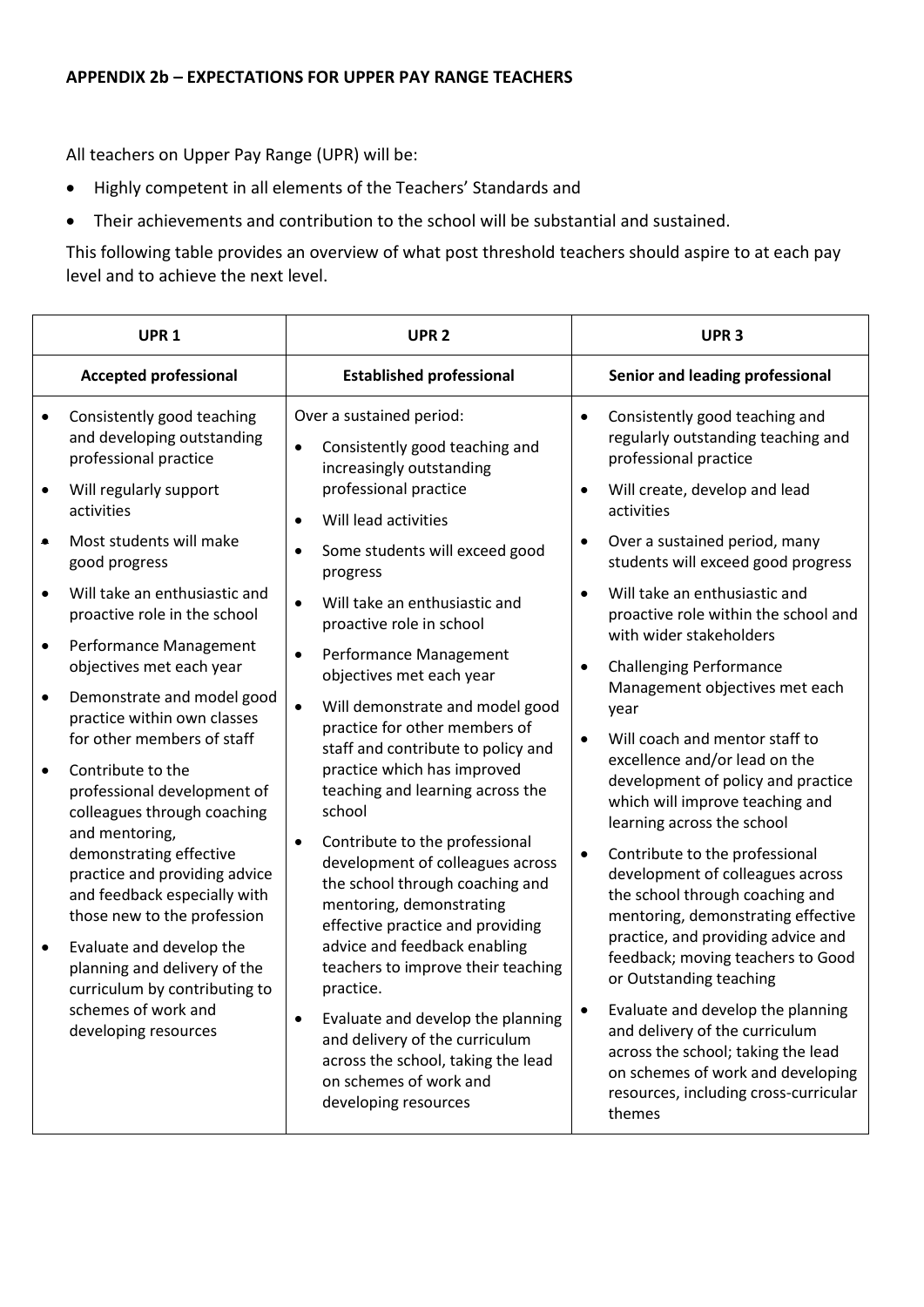# **Application for progression to SEN2**

- To be eligible to receive the SEN2 allowance, you must be assessed as meeting the expectations set out in the Pay and Appraisal policies.
- Please enclose copies of Appraisal Reports to support your application. You may submit additional evidence if you wish to do so to support your application.
- Print, sign and date the form, keeping a copy and pass it to your Headteacher / Head of School/AP by **31st March.**

Examples of appropriate qualifications that you may wish to include are:

- Masters degree in special education
- Doctorate in special education
- 1<sup>st</sup> degree in special education
- Specialist Teacher qualification
- Qualification and experience in Autism approaches e.g. Scerts

Examples of appropriate experience that you may wish to include are:

- Has taught in a special school/AP for at least two full years AND
- Has demonstrated consistent effective differentiation for students with SEND
- Has consistently demonstrated a child-centred approach to teaching.

Examples that **do not qualify** for SEN 2 are:

- $\circ$  Planning this is part of teachers responsibility
- $\circ$  Marking this is part of teachers responsibility
- o Preparing for and attending annual reviews this is part of SEN 1

Documents which you may wish to submit as evidence could include:

- Most recent appraisal report(s)
- Classroom observations
- Reviews of assessment results
- Reviews of lesson planning records
- Reviews of children's work
- Internal tracking of student progress
- Students' voice
- Parents' voice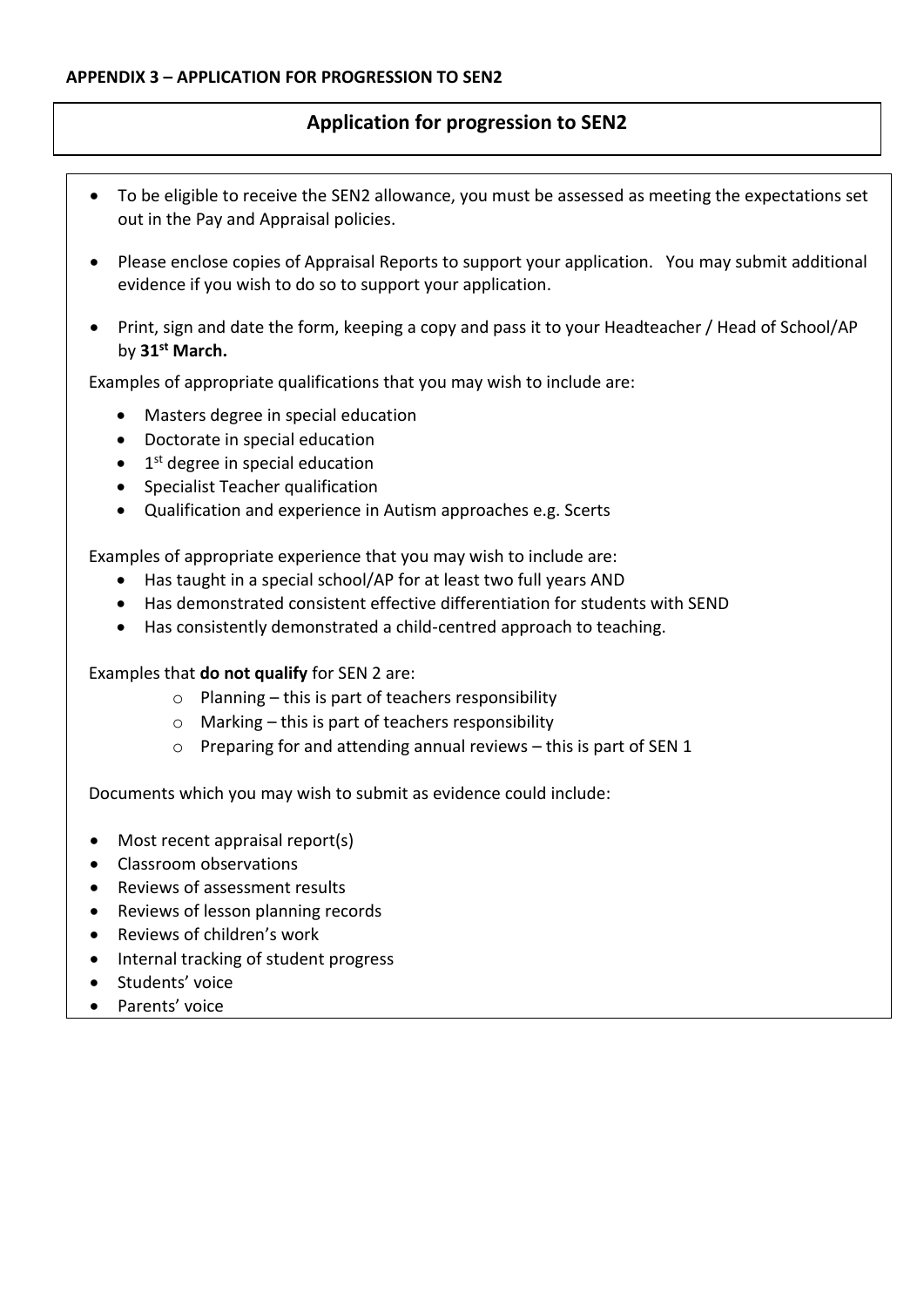| I confirm that I am applying to progress to SEN2 with effect from 1 September 20                                                                                                              |
|-----------------------------------------------------------------------------------------------------------------------------------------------------------------------------------------------|
| I consider that I meet the criteria to receive the SEN2 allowance as set out in the SENDAT Pay Policy and<br>enclose my portfolio of cross referenced evidence which supports my application. |
|                                                                                                                                                                                               |
|                                                                                                                                                                                               |
|                                                                                                                                                                                               |
|                                                                                                                                                                                               |
|                                                                                                                                                                                               |

#### **[To be completed by the Applicant** *the boxes can be expanded as needed***]**

1. Eligibility to receive the SEN2 allowance requires evidence that the applicant has taught in a Special School / AP for at least two full years.

#### **Work history in Special School / AP**

Include start and finish dates and a brief summary of posts / responsibilities held:

# **Evidence of consistent and effective differentiation for students with SEND**

Please outline below how your approach to differentiation has raised standards of teaching and learning, not just in your own classroom but as a significant wider contribution to your team and/or school improvement – this should show a clear impact on student progress across the school and on the effectiveness of colleagues

Explanation/evidence (Cross reference to pages in your portfolio)

#### **Evidence of a consistent child-centred approach to teaching**

Please outline below how your teaching approach has evolved and developed over a sustained period of time and how it has supported and improved learning outcomes for students:

Explanation/evidence (Cross reference to pages in your portfolio)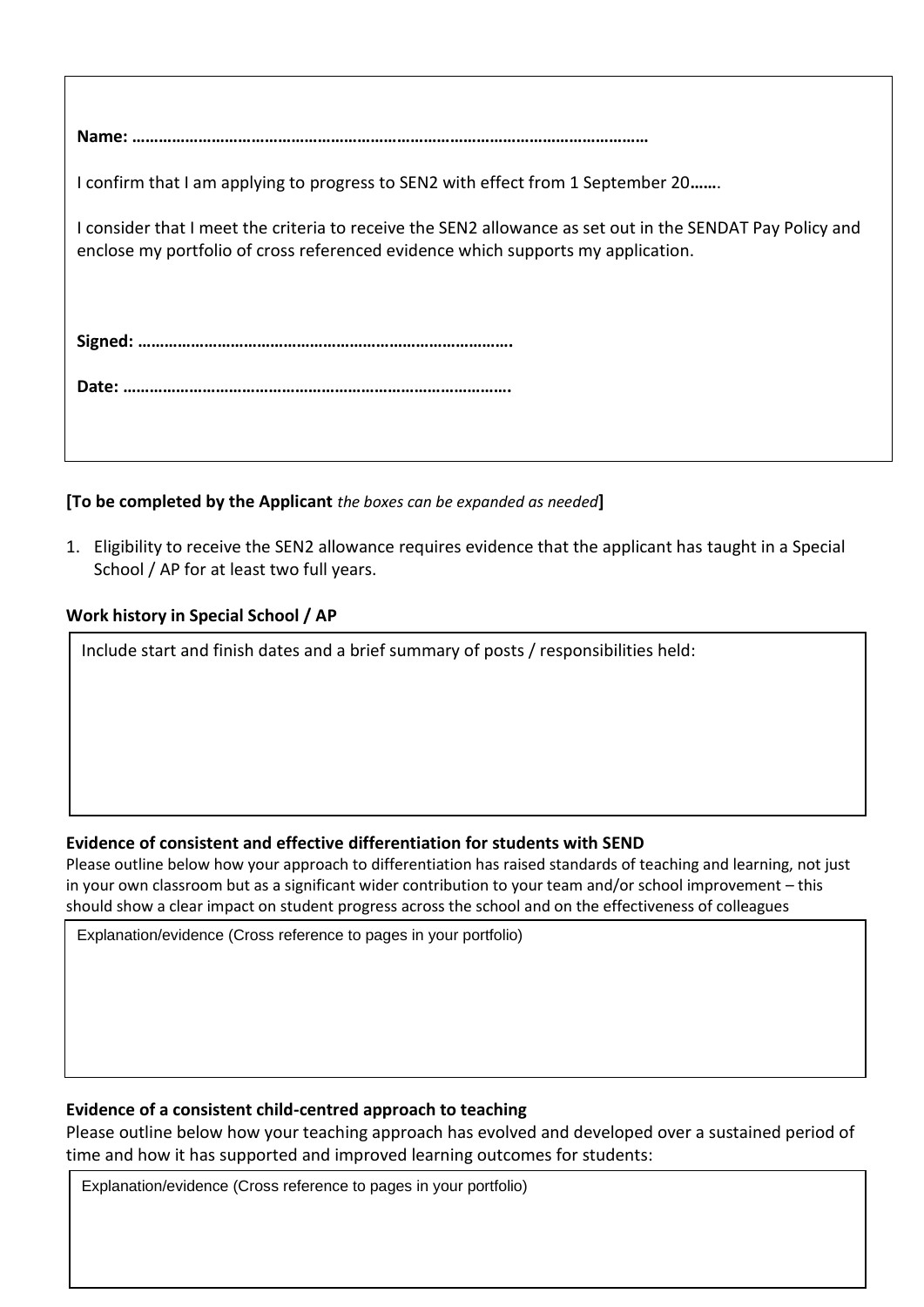# **Other comments / evidence**

Explanation/evidence (Cross reference to pages in your portfolio)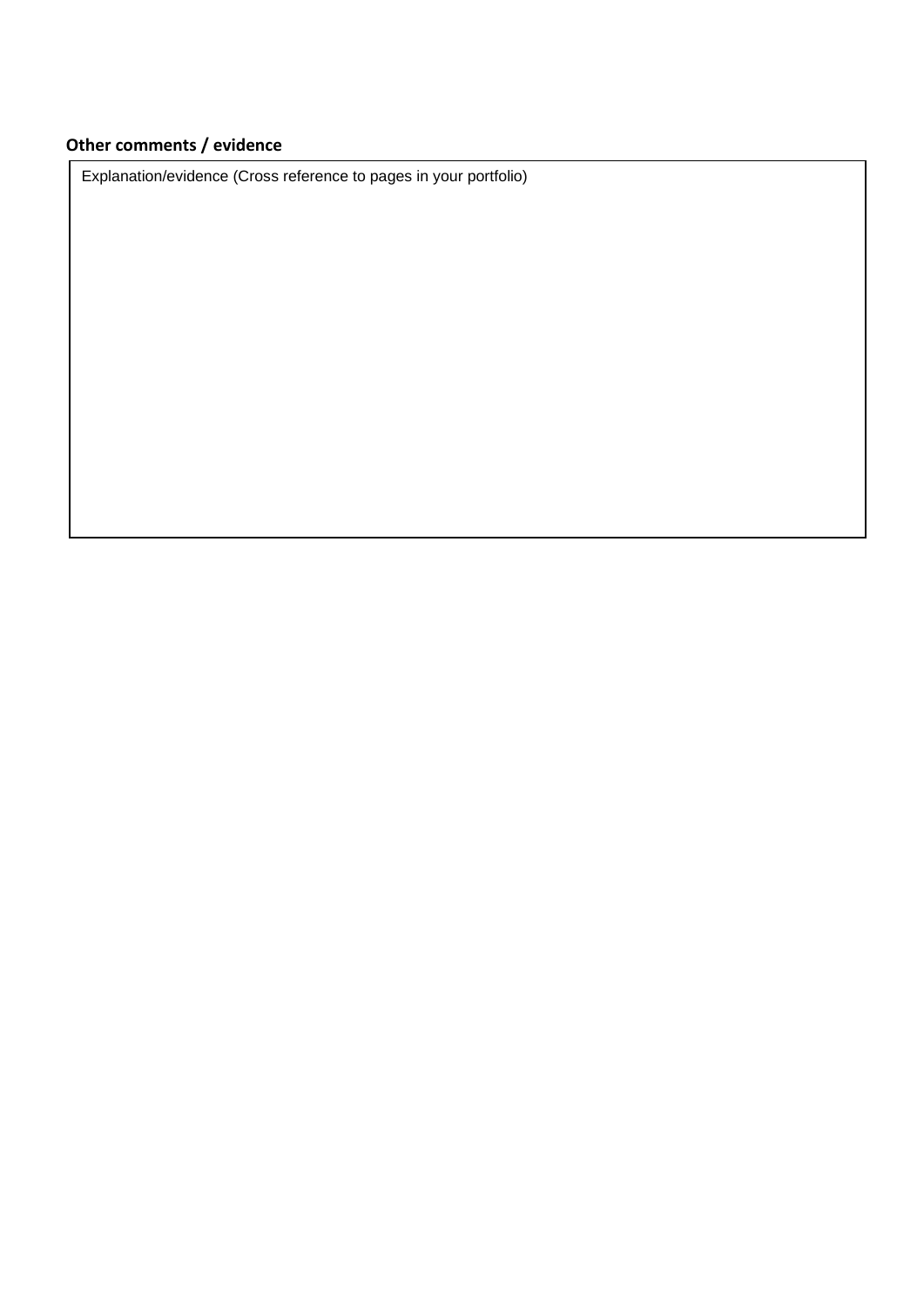**[To be completed by the Headtecher / Head of School / AP]**

**Application for SEN allowance progression for** 

(Teacher's name)

**The criteria for progression to SEN2 allowance** *have / have not\* been* **met.** (\*delete as applicable)

**Signed: …………………………………………………………………………………………………...**

|--|--|--|--|

**Relevant work experience in a Special School / AP for at least two full years evidenced: Yes / No\***

**Evidence of consistent and effective differentiation for students with SEND has / has not\* been evidenced:**

Explanation/evidence

**Evidence of a consistent child-centred approach to teaching has / has not\* been evidenced:**

**\* Delete as applicable**

**Other comments**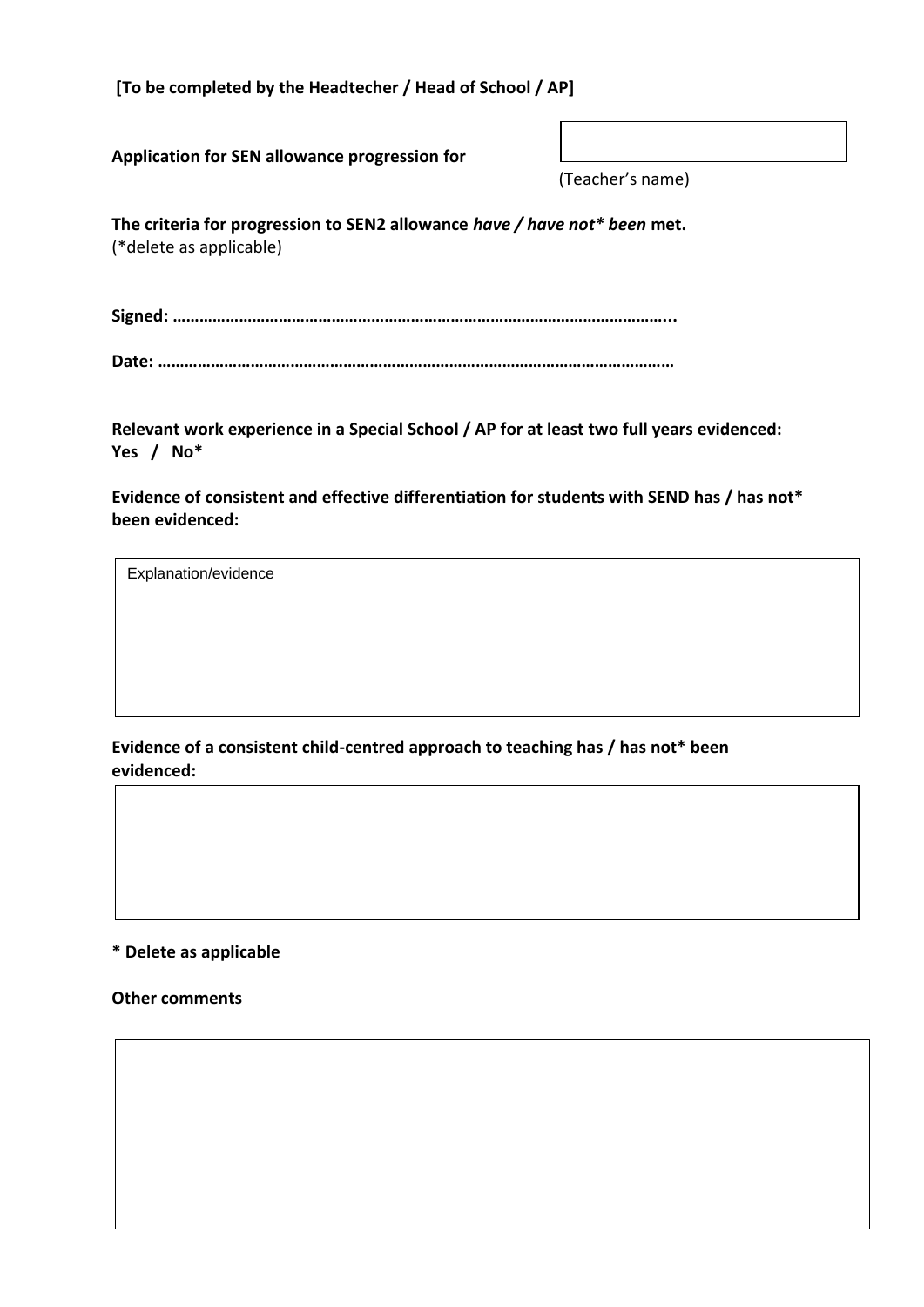#### **APPENDIX 4**

#### CEO / EXECUTIVE HEADTEACHER

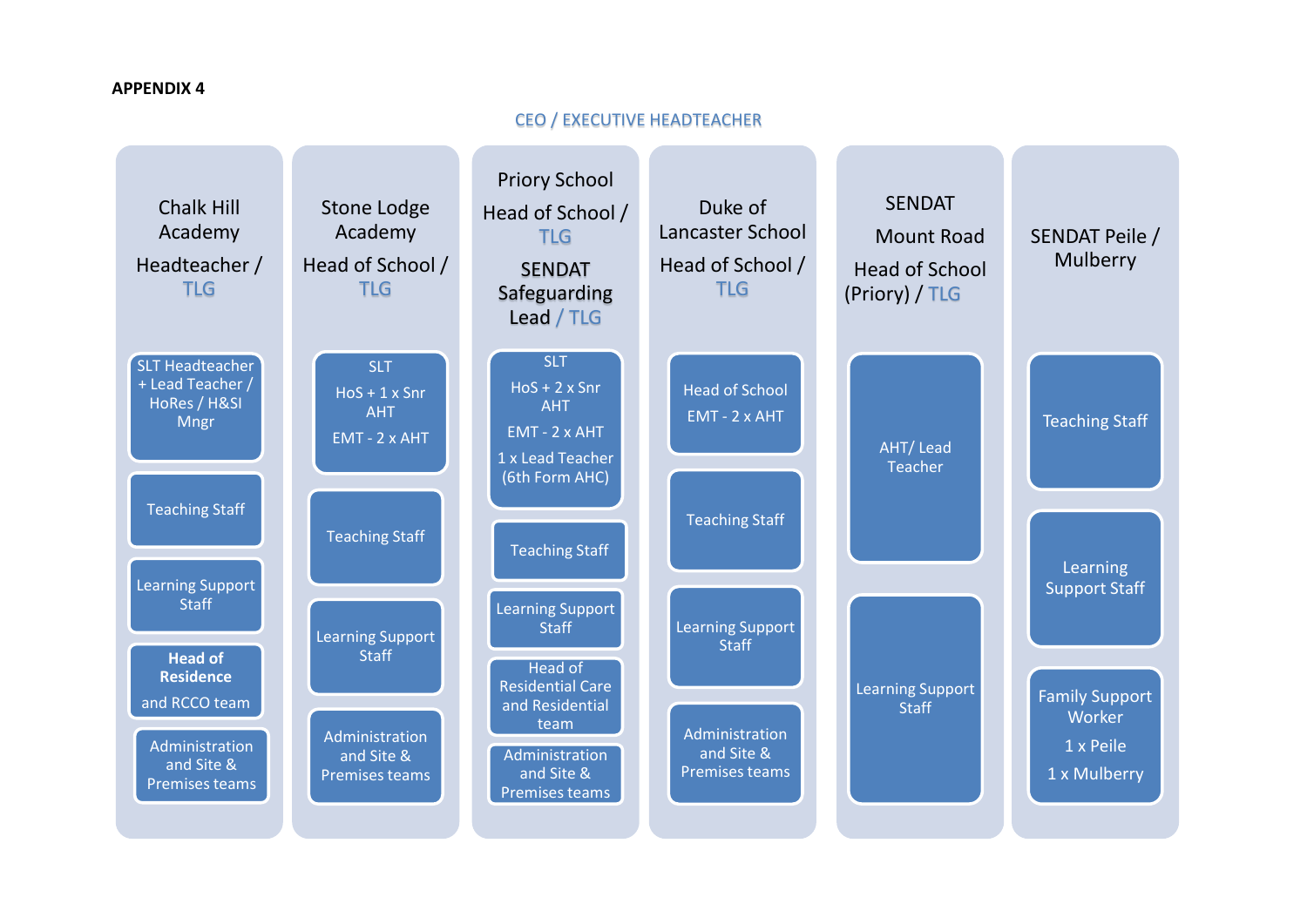#### **SENDAT CENTRAL STAFFING STRUCTURE**



KEY: Trust Leadership Group – TLG Senior Leadership Team – SLT Educational Management Team – EMT Senior Assistant Headteacher – Snr AHT Assistant Headteacher – AHT Chief Finance & Operations Officer - CFOO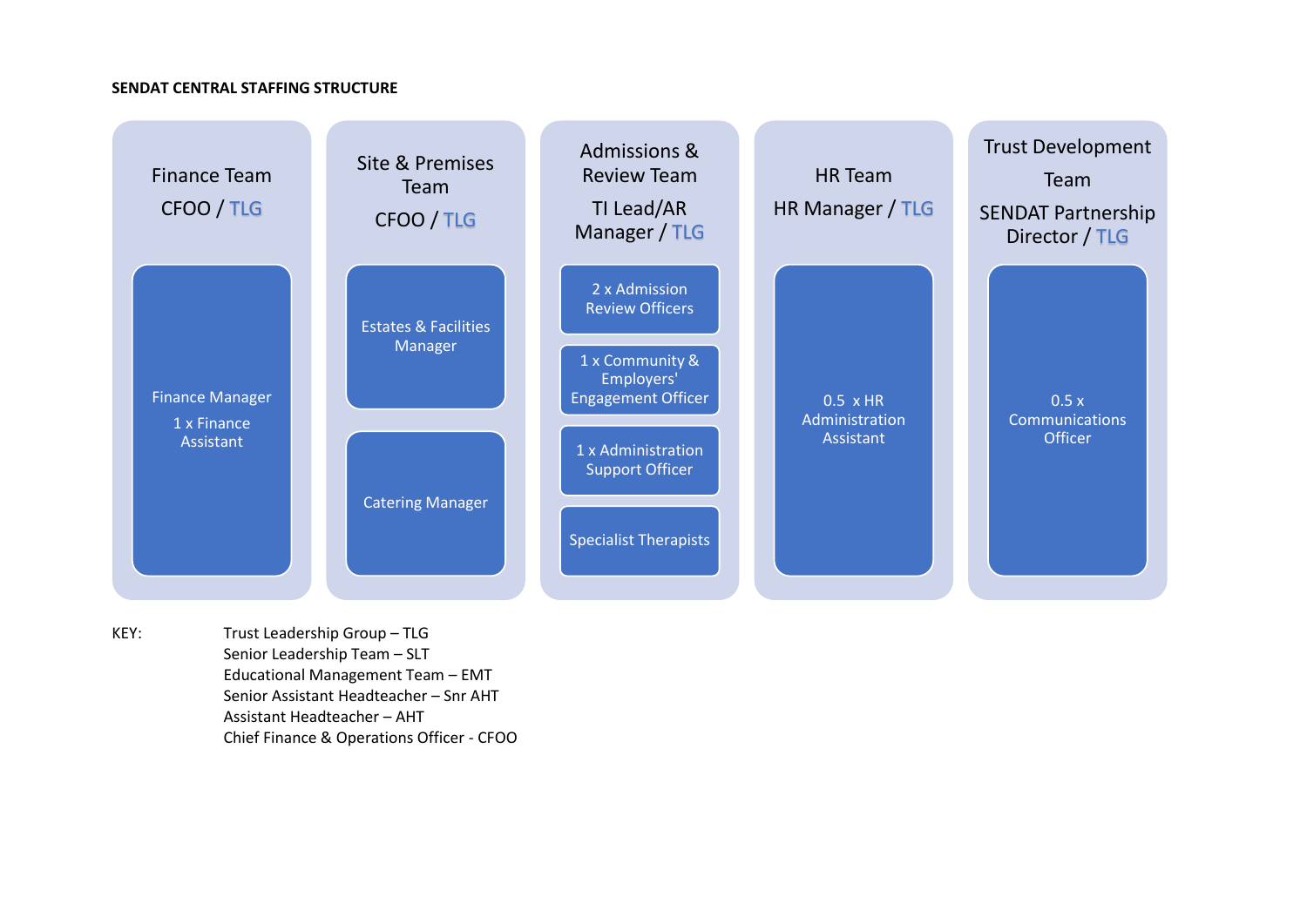#### **APPENDIX 5 – SENDAT LEADERSHIP AND TEACHING SALARY SCALES, RANGES AND ALLOWANCES**

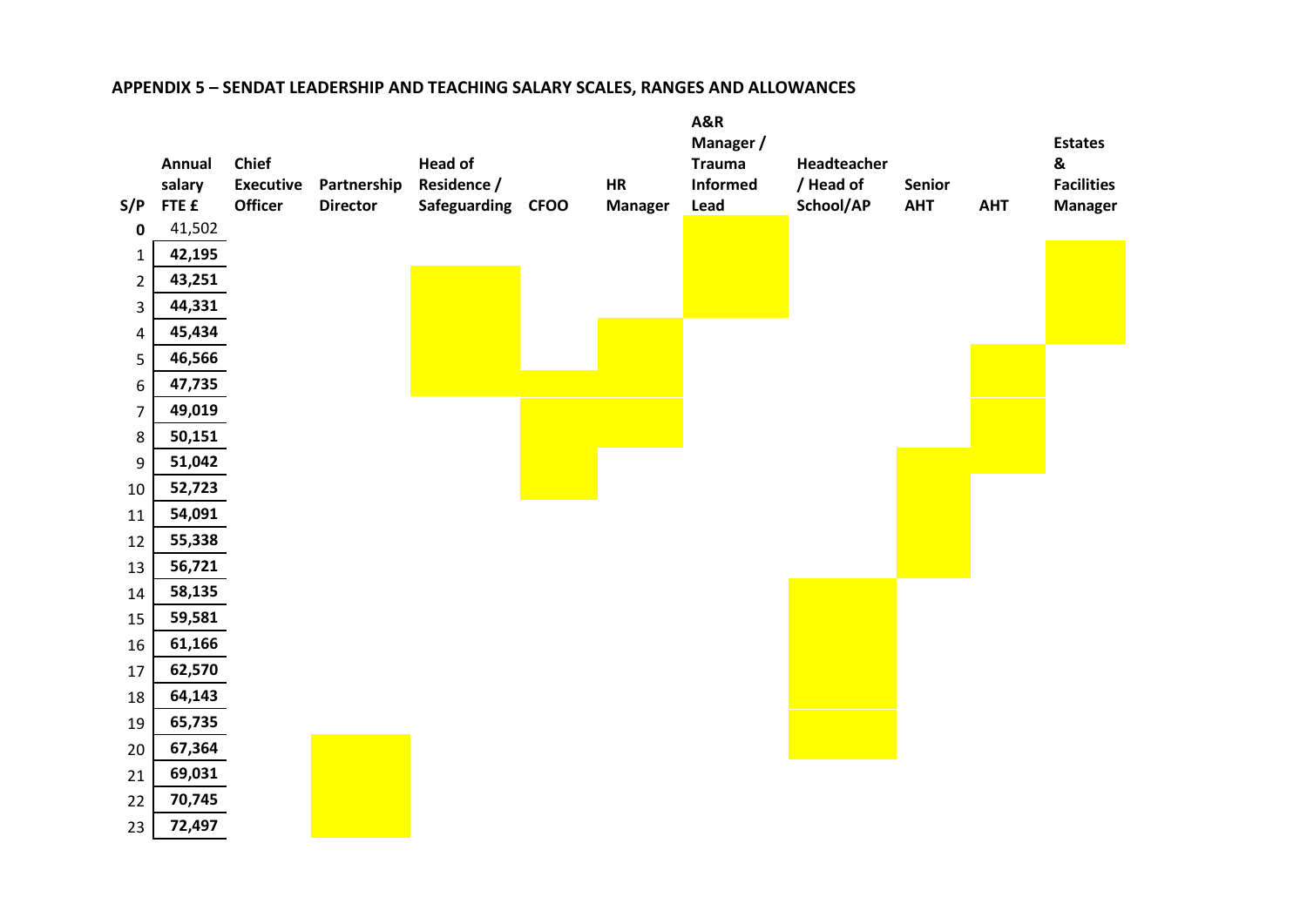| 24 | 74,295  |  |
|----|---------|--|
| 25 | 76,141  |  |
| 26 | 78,025  |  |
| 27 | 79,958  |  |
| 28 | 81,942  |  |
| 29 | 83,971  |  |
| 30 | 86,061  |  |
| 31 | 88,187  |  |
| 32 | 90,379  |  |
| 33 | 92,624  |  |
| 34 | 94,914  |  |
| 35 | 97,273  |  |
| 36 | 99,681  |  |
| 37 | 102,159 |  |

#### **Residential sleep-in allowances for Leadership staff**

Executive Headteacher / Headteacher / Head of School/AP - £ 8,052 pa Senior Assistant Headteacher - £6,839 pa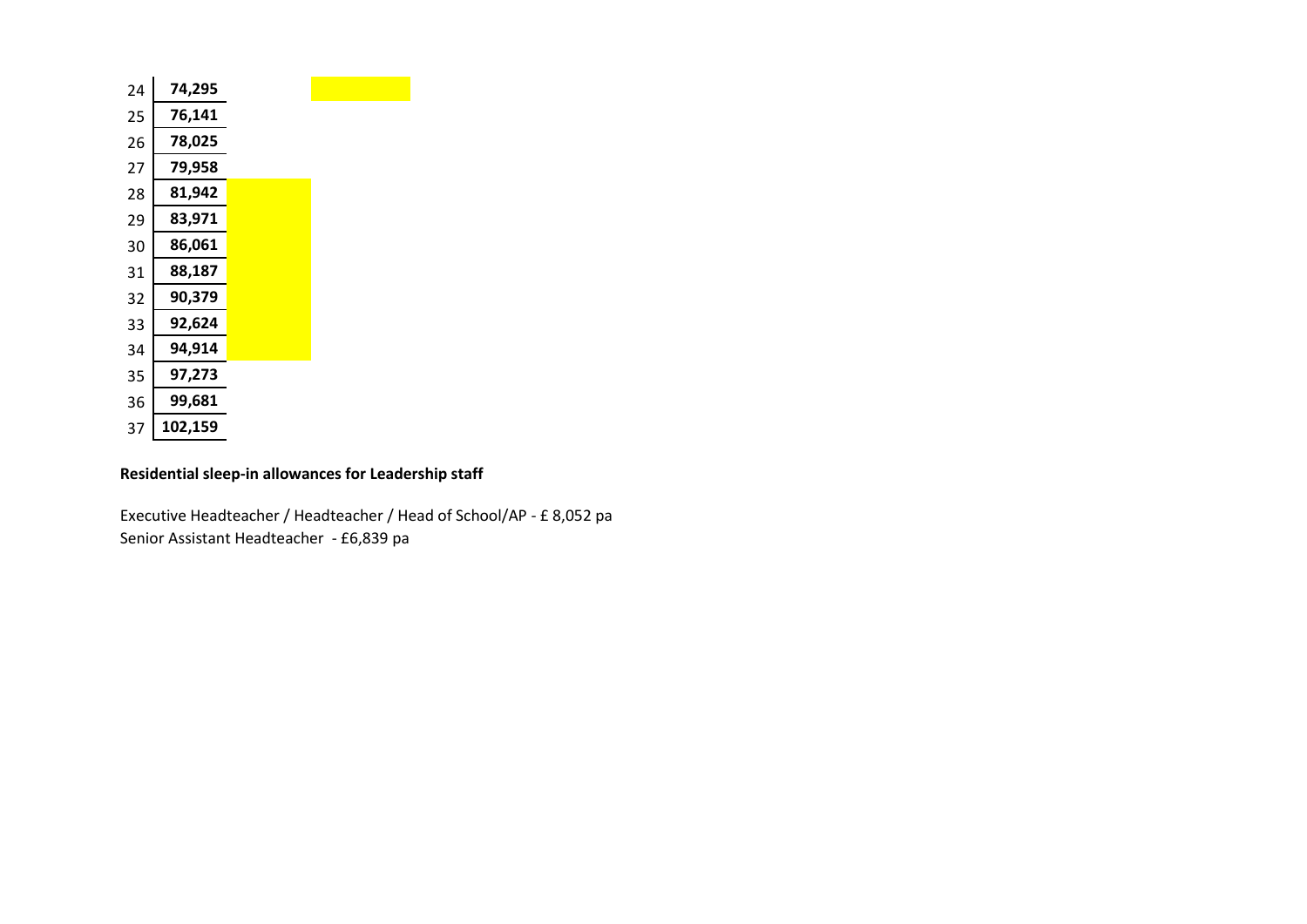# **TEACHER 2021/2022 PAY SCALES**

| <b>Unqualified Teacher Pay Range</b> | £       |
|--------------------------------------|---------|
| Minimum                              | £18,419 |
| Reference point 2                    | £20,532 |
| Reference point 3                    | £22,644 |
| Reference point 4                    | £24,507 |
| Reference point 5                    | £26,622 |
| Maximum                              | £28,735 |

| <b>Main Pay Range</b> | £      |
|-----------------------|--------|
| Minimum               | 26,714 |
| Reference point 2     | 27,600 |
| Reference point 3     | 29,664 |
| Reference point 4     | 31,778 |
| Reference point 5     | 34,100 |
| Maximum               | 36,961 |

| <b>Upper Pay Range</b> |        |
|------------------------|--------|
| Minimum                | 38,690 |
| Reference point 2      | 40,124 |
| Maximum                | 41,604 |

| Teaching and Learning Responsibility (TLR) 3 |       |
|----------------------------------------------|-------|
| Minimum                                      | 571   |
| Maximum                                      | 2,833 |

| Teaching and Learning Responsibility (TLR) 2 |       |
|----------------------------------------------|-------|
| Minimum                                      | 2,873 |
| Maximum                                      | 7,017 |

| Teaching and Learning Responsibility (TLR) 1 |        |
|----------------------------------------------|--------|
| Minimum                                      | 8,291  |
| Maximum                                      | 14,030 |

| <b>Special Educational Needs Allowance (SEN)</b> |       |
|--------------------------------------------------|-------|
| SEN1                                             | 2,270 |
| SEN <sub>2</sub>                                 | 4,479 |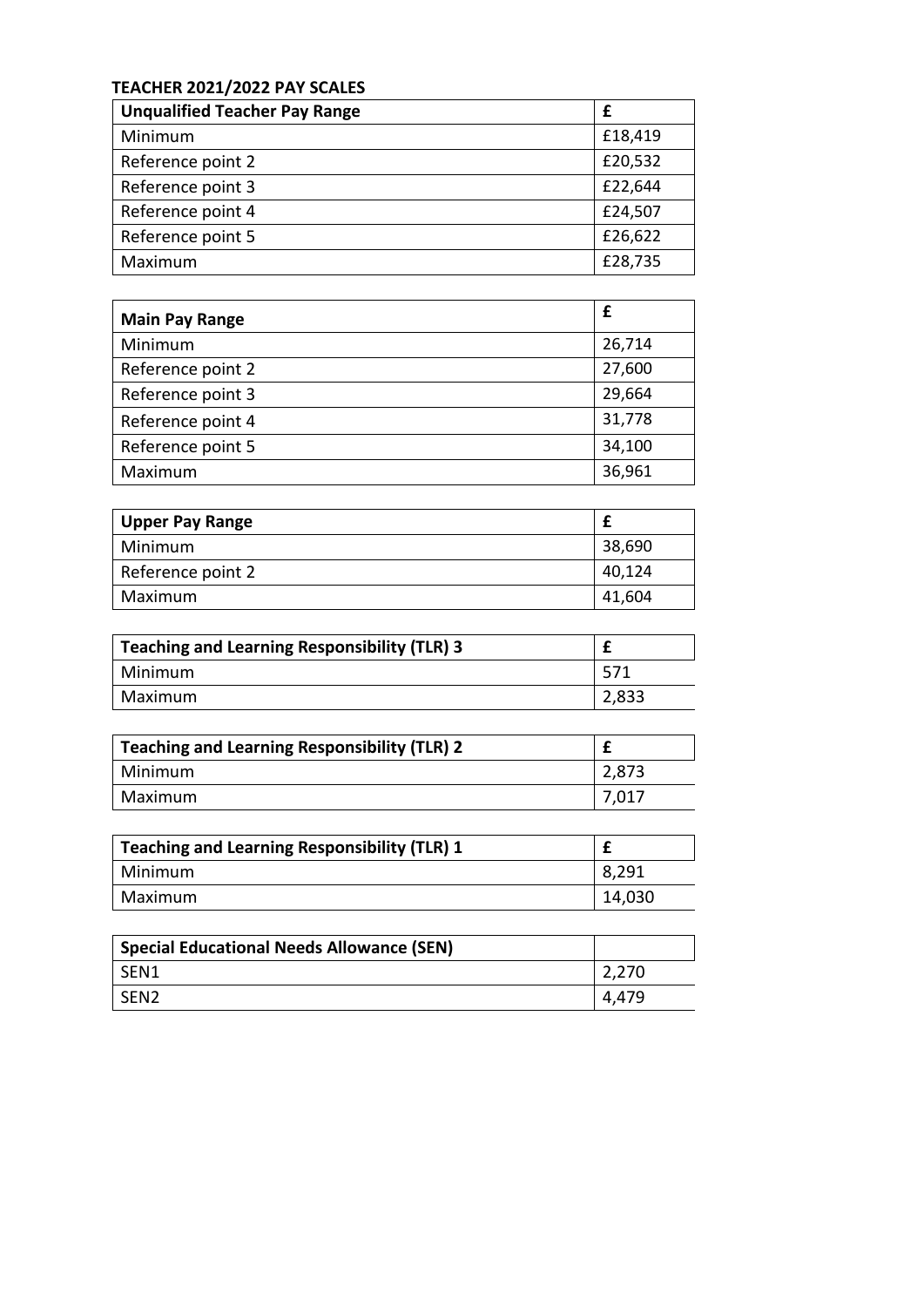#### **APPENDIX 6 – SENDAT SUPPORT STAFF PAY STAFF PAY SCALE AND RANGES**

|                 | <b>Learning Support Staff</b> |                                   |                   |                |                 |                 |                |        |                |                                      |    |                |      |      |                          |            |                                                        |        |                        |                                |            |                   |
|-----------------|-------------------------------|-----------------------------------|-------------------|----------------|-----------------|-----------------|----------------|--------|----------------|--------------------------------------|----|----------------|------|------|--------------------------|------------|--------------------------------------------------------|--------|------------------------|--------------------------------|------------|-------------------|
|                 |                               | Priory / Mount Road / Stone Lodge |                   |                | Priory          |                 |                |        |                | Stone Lodge Chalk Hill               |    |                |      |      | <b>Duke of Lancaster</b> |            |                                                        |        |                        | <b>SENDAT Mulberry / Peile</b> |            |                   |
|                 | HLTA Tier / Cover             | HLTA Tier 2                       | STA Tier STA Tier |                | FSW/<br>Medical |                 | Senior<br>Play | Play   | Residential    | Safeguarding<br>& Student<br>Welfare |    | Head of Senior |      |      |                          |            | Family<br>Support /<br>Safeguarding Support Specialist | Family |                        |                                |            | Family<br>Support |
| S/P             | 11                            | Supvr                             | $\mathbf{1}$      | $\overline{2}$ | Lead            | STA Lead Leader |                | Leader | Team Lead RCCO | Officer                              | TA | Care           | RCCO | RCCO | <b>HLTA</b>              | <b>STA</b> | Lead                                                   |        | Worker Therapists HLTA |                                | <b>STA</b> | Worker            |
| 1               |                               |                                   |                   |                |                 |                 |                |        |                |                                      |    |                |      |      |                          |            |                                                        |        |                        |                                |            |                   |
|                 | 2                             |                                   |                   |                |                 |                 |                |        |                |                                      |    |                |      |      |                          |            |                                                        |        |                        |                                |            |                   |
| $\overline{3}$  |                               |                                   |                   |                |                 |                 |                |        |                |                                      |    |                |      |      |                          |            |                                                        |        |                        |                                |            |                   |
| Δ               |                               |                                   |                   |                |                 |                 |                |        |                |                                      |    |                |      |      |                          |            |                                                        |        |                        |                                |            |                   |
|                 | 5 <sup>1</sup>                |                                   |                   |                |                 |                 |                |        |                |                                      |    |                |      |      |                          |            |                                                        |        |                        |                                |            |                   |
|                 | $6 \overline{6}$              |                                   |                   |                |                 |                 |                |        |                |                                      |    |                |      |      |                          |            |                                                        |        |                        |                                |            |                   |
|                 | $\overline{7}$                |                                   |                   |                |                 |                 |                |        |                |                                      |    |                |      |      |                          |            |                                                        |        |                        |                                |            |                   |
|                 | 8                             |                                   |                   |                |                 |                 |                |        |                |                                      |    |                |      |      |                          |            |                                                        |        |                        |                                |            |                   |
|                 | 9                             |                                   |                   |                |                 |                 |                |        |                |                                      |    |                |      |      |                          |            |                                                        |        |                        |                                |            |                   |
| 10 <sup>°</sup> |                               |                                   |                   |                |                 |                 |                |        |                |                                      |    |                |      |      |                          |            |                                                        |        |                        |                                |            |                   |
| 11              |                               |                                   |                   |                |                 |                 |                |        |                |                                      |    |                |      |      |                          |            |                                                        |        |                        |                                |            |                   |
| 12              |                               |                                   |                   |                |                 |                 |                |        |                |                                      |    |                |      |      |                          |            |                                                        |        |                        |                                |            |                   |
| 13              |                               |                                   |                   |                |                 |                 |                |        |                |                                      |    |                |      |      |                          |            |                                                        |        |                        |                                |            |                   |
| 14              |                               |                                   |                   |                |                 |                 |                |        |                |                                      |    |                |      |      |                          |            |                                                        |        |                        |                                |            |                   |
| 15              |                               |                                   |                   |                |                 |                 |                |        |                |                                      |    |                |      |      |                          |            |                                                        |        |                        |                                |            |                   |
| 16              |                               |                                   |                   |                |                 |                 |                |        |                |                                      |    |                |      |      |                          |            |                                                        |        |                        |                                |            |                   |
| 17<br>18        |                               |                                   |                   |                |                 |                 |                |        |                |                                      |    |                |      |      |                          |            |                                                        |        |                        |                                |            |                   |
| 19              |                               |                                   |                   |                |                 |                 |                |        |                |                                      |    |                |      |      |                          |            |                                                        |        |                        |                                |            |                   |
| 20              |                               |                                   |                   |                |                 |                 |                |        |                |                                      |    |                |      |      |                          |            |                                                        |        |                        |                                |            |                   |
| 21              |                               |                                   |                   |                |                 |                 |                |        |                |                                      |    |                |      |      |                          |            |                                                        |        |                        |                                |            |                   |
| 22              |                               |                                   |                   |                |                 |                 |                |        |                |                                      |    |                |      |      |                          |            |                                                        |        |                        |                                |            |                   |
| 23              |                               |                                   |                   |                |                 |                 |                |        |                |                                      |    |                |      |      |                          |            |                                                        |        |                        |                                |            |                   |
| 24              |                               |                                   |                   |                |                 |                 |                |        |                |                                      |    |                |      |      |                          |            |                                                        |        |                        |                                |            |                   |
| 25              |                               |                                   |                   |                |                 |                 |                |        |                |                                      |    |                |      |      |                          |            |                                                        |        |                        |                                |            |                   |
| 26              |                               |                                   |                   |                |                 |                 |                |        |                |                                      |    |                |      |      |                          |            |                                                        |        |                        |                                |            |                   |
| 27              |                               |                                   |                   |                |                 |                 |                |        |                |                                      |    |                |      |      |                          |            |                                                        |        |                        |                                |            |                   |
| 28              |                               |                                   |                   |                |                 |                 |                |        |                |                                      |    |                |      |      |                          |            |                                                        |        |                        |                                |            |                   |
| 29              |                               |                                   |                   |                |                 |                 |                |        |                |                                      |    |                |      |      |                          |            |                                                        |        |                        |                                |            |                   |
| 30 <sup>°</sup> |                               |                                   |                   |                |                 |                 |                |        |                |                                      |    |                |      |      |                          |            |                                                        |        |                        |                                |            |                   |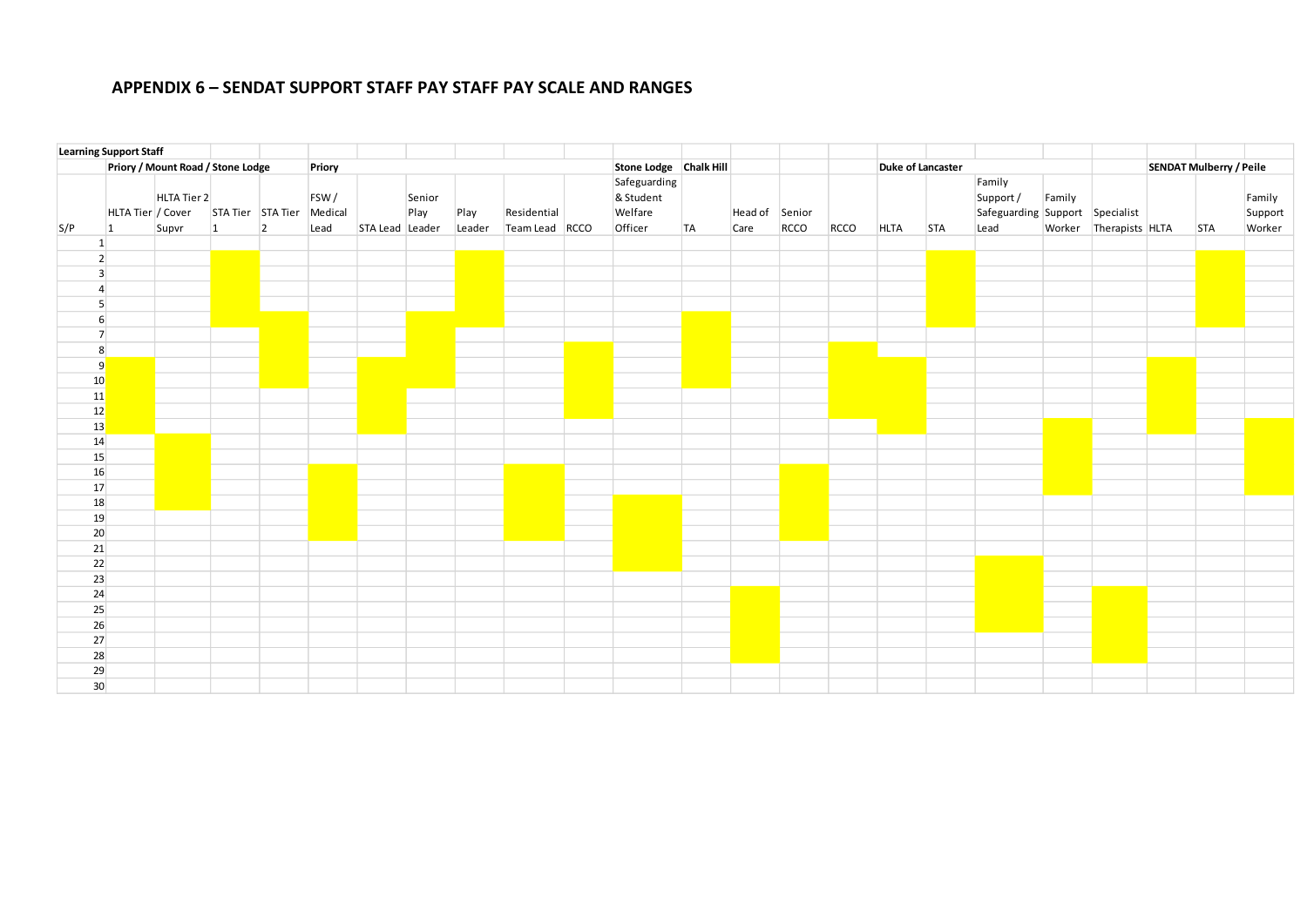| <b>School based Administration Support</b> |         |                           |             |                    |                 |                   |        |                                |  |
|--------------------------------------------|---------|---------------------------|-------------|--------------------|-----------------|-------------------|--------|--------------------------------|--|
|                                            | Priory  |                           |             | <b>Stone Lodge</b> |                 |                   |        | Chalk Hill / Duke of Lancaster |  |
|                                            |         |                           |             |                    |                 | <b>Business</b>   |        |                                |  |
|                                            |         | Business Business Exams / |             | School             | <b>Business</b> | Support /         |        | <b>Business</b>                |  |
|                                            | Support | Support                   | Information | <b>Business</b>    | Support         | Exams             | Office | Support                        |  |
| S/P                                        | Mngr    | Assistant Officer         |             | Manager            | Officer         | Assistant Manager |        | Assistant                      |  |
| $\mathbf 1$                                |         |                           |             |                    |                 |                   |        |                                |  |
| $\mathbf 2$                                |         |                           |             |                    |                 |                   |        |                                |  |
| 3                                          |         |                           |             |                    |                 |                   |        |                                |  |
| $\pmb{4}$                                  |         |                           |             |                    |                 |                   |        |                                |  |
| 5                                          |         |                           |             |                    |                 |                   |        |                                |  |
| $\boldsymbol{6}$                           |         |                           |             |                    |                 |                   |        |                                |  |
| $\overline{7}$                             |         |                           |             |                    |                 |                   |        |                                |  |
| 8                                          |         |                           |             |                    |                 |                   |        |                                |  |
| 9                                          |         |                           |             |                    |                 |                   |        |                                |  |
| 10                                         |         |                           |             |                    |                 |                   |        |                                |  |
| 11                                         |         |                           |             |                    |                 |                   |        |                                |  |
| 12                                         |         |                           |             |                    |                 |                   |        |                                |  |
| 13                                         |         |                           |             |                    |                 |                   |        |                                |  |
| 14                                         |         |                           |             |                    |                 |                   |        |                                |  |
| 15                                         |         |                           |             |                    |                 |                   |        |                                |  |
| 16                                         |         |                           |             |                    |                 |                   |        |                                |  |
| 17                                         |         |                           |             |                    |                 |                   |        |                                |  |
| 18                                         |         |                           |             |                    |                 |                   |        |                                |  |
| 19                                         |         |                           |             |                    |                 |                   |        |                                |  |
| 20                                         |         |                           |             |                    |                 |                   |        |                                |  |
| 21                                         |         |                           |             |                    |                 |                   |        |                                |  |
| 22                                         |         |                           |             |                    |                 |                   |        |                                |  |
| 23                                         |         |                           |             |                    |                 |                   |        |                                |  |
| 24                                         |         |                           |             |                    |                 |                   |        |                                |  |
| 25                                         |         |                           |             |                    |                 |                   |        |                                |  |
| 26                                         |         |                           |             |                    |                 |                   |        |                                |  |
| 27                                         |         |                           |             |                    |                 |                   |        |                                |  |
| 28                                         |         |                           |             |                    |                 |                   |        |                                |  |
| 29                                         |         |                           |             |                    |                 |                   |        |                                |  |
| 30                                         |         |                           |             |                    |                 |                   |        |                                |  |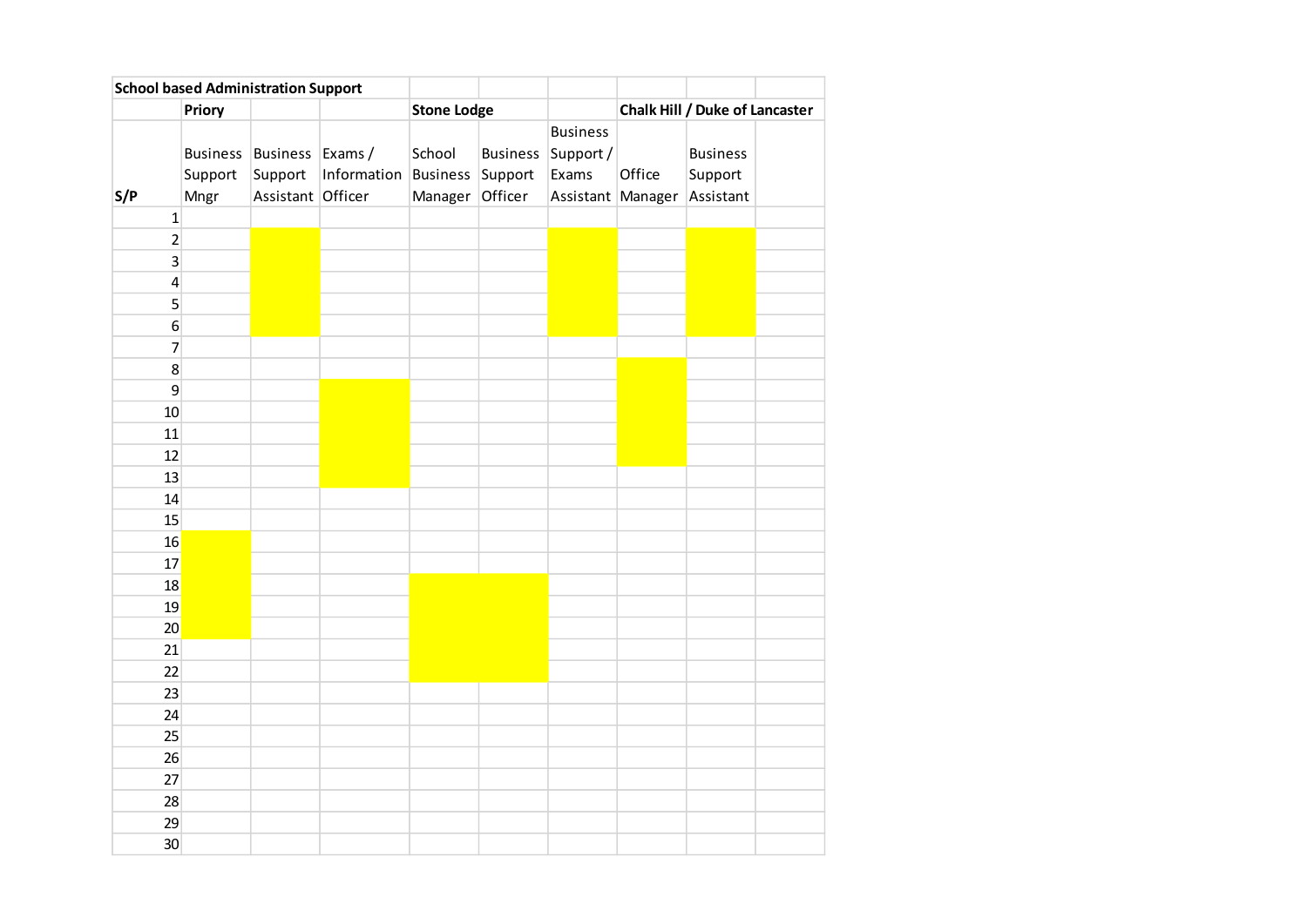|                 |                 | <b>School based Site &amp; Premises Support</b> |      |                  |         |             |                |                   |                     |
|-----------------|-----------------|-------------------------------------------------|------|------------------|---------|-------------|----------------|-------------------|---------------------|
|                 |                 | Priory / Stone Lodge / Chalk Hill               |      |                  |         |             |                |                   |                     |
|                 | Site &          |                                                 |      | <b>Assistant</b> |         |             |                | Senior            |                     |
|                 | <b>Premises</b> |                                                 | Lead | <b>Caretaker</b> |         | Head        | <b>Head of</b> | Catering Catering |                     |
| S/P             |                 | Manager Caretaker Cleaner                       |      | / Cleaner        | Cleaner | <b>Chef</b> | Kitchen        |                   | Assistant Assistant |
| $\mathbf 1$     |                 |                                                 |      |                  |         |             |                |                   |                     |
| $\overline{2}$  |                 |                                                 |      |                  |         |             |                |                   |                     |
| $\overline{3}$  |                 |                                                 |      |                  |         |             |                |                   |                     |
| $\pmb{4}$       |                 |                                                 |      |                  |         |             |                |                   |                     |
| 5               |                 |                                                 |      |                  |         |             |                |                   |                     |
| $6 \mid$        |                 |                                                 |      |                  |         |             |                |                   |                     |
| $\overline{7}$  |                 |                                                 |      |                  |         |             |                |                   |                     |
| 8 <sup>1</sup>  |                 |                                                 |      |                  |         |             |                |                   |                     |
| $\mathsf{g}$    |                 |                                                 |      |                  |         |             |                |                   |                     |
| 10 <sup>1</sup> |                 |                                                 |      |                  |         |             |                |                   |                     |
| 11              |                 |                                                 |      |                  |         |             |                |                   |                     |
| 12              |                 |                                                 |      |                  |         |             |                |                   |                     |
| 13              |                 |                                                 |      |                  |         |             |                |                   |                     |
| 14              |                 |                                                 |      |                  |         |             |                |                   |                     |
| 15              |                 |                                                 |      |                  |         |             |                |                   |                     |
| 16              |                 |                                                 |      |                  |         |             |                |                   |                     |
| 17              |                 |                                                 |      |                  |         |             |                |                   |                     |
| 18              |                 |                                                 |      |                  |         |             |                |                   |                     |
| 19              |                 |                                                 |      |                  |         |             |                |                   |                     |
| 20              |                 |                                                 |      |                  |         |             |                |                   |                     |
| 21              |                 |                                                 |      |                  |         |             |                |                   |                     |
| 22              |                 |                                                 |      |                  |         |             |                |                   |                     |
| 23              |                 |                                                 |      |                  |         |             |                |                   |                     |
| 24              |                 |                                                 |      |                  |         |             |                |                   |                     |
| 25              |                 |                                                 |      |                  |         |             |                |                   |                     |
| 26              |                 |                                                 |      |                  |         |             |                |                   |                     |
| 27              |                 |                                                 |      |                  |         |             |                |                   |                     |
| 28              |                 |                                                 |      |                  |         |             |                |                   |                     |
| 29              |                 |                                                 |      |                  |         |             |                |                   |                     |
| 30              |                 |                                                 |      |                  |         |             |                |                   |                     |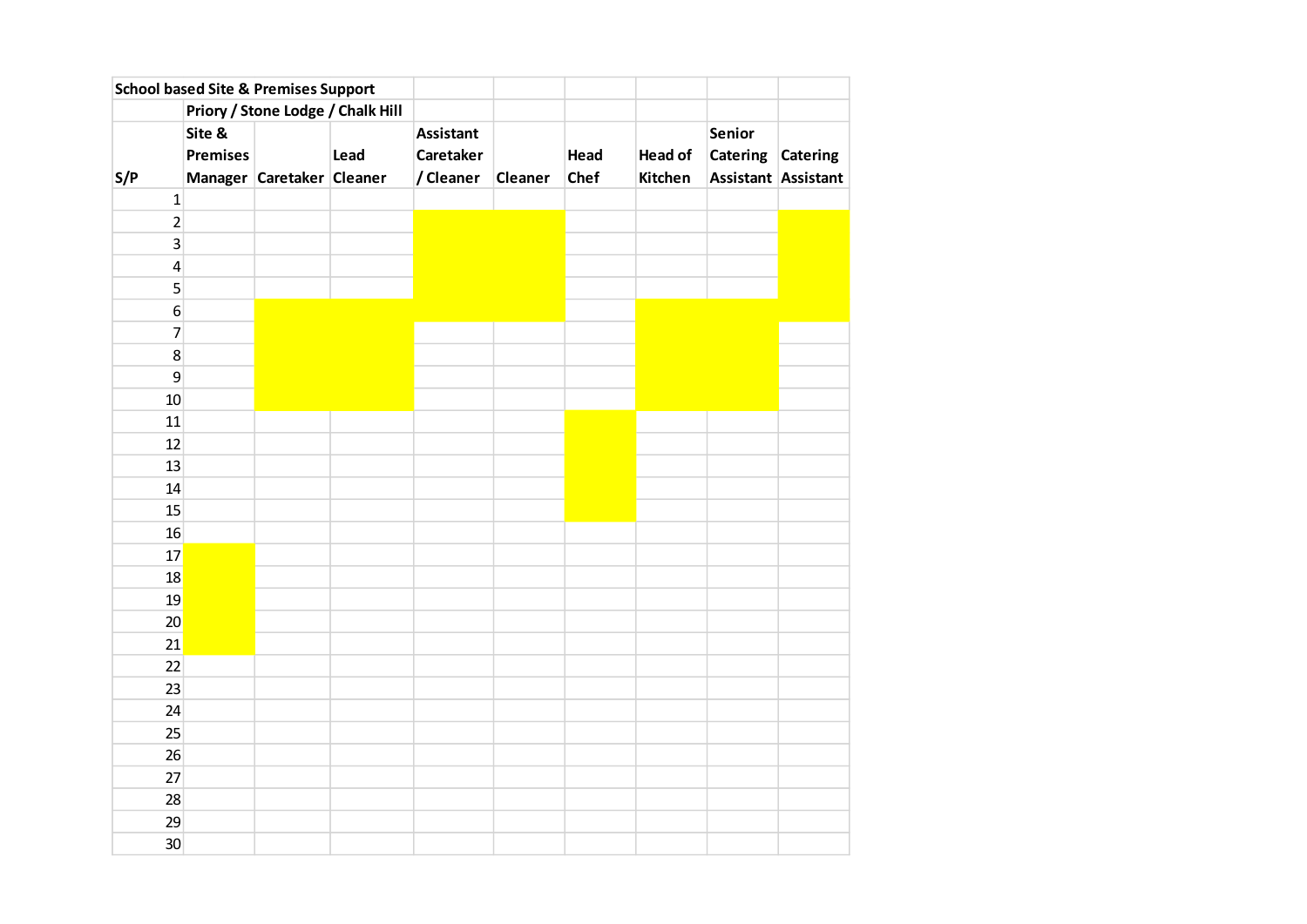|                  | <b>SENDAT CENTRAL TEAM</b>                        |                                                     |                                  |                                                       |             |                            |                             |                                 |                                |                                   |                            |
|------------------|---------------------------------------------------|-----------------------------------------------------|----------------------------------|-------------------------------------------------------|-------------|----------------------------|-----------------------------|---------------------------------|--------------------------------|-----------------------------------|----------------------------|
|                  |                                                   |                                                     |                                  |                                                       |             |                            |                             |                                 |                                |                                   |                            |
| S/P              | <b>SENDAT</b><br><b>Finance</b><br><b>Manager</b> | <b>SENDAT</b><br><b>Finance</b><br><b>Assistant</b> | <b>A&amp;R</b><br><b>Officer</b> | <b>Business</b><br><b>Support</b><br><b>Assistant</b> | <b>CEEO</b> | Occupational<br>therapists | Art<br>Psycho-<br>therapist | <b>Trust</b><br>Outdoor<br>Lead | <b>Comms</b><br>$/$ HR<br>Asst | <b>Catering</b><br><b>Manager</b> | Governance<br>Professional |
| $\mathbf{1}$     |                                                   |                                                     |                                  |                                                       |             |                            |                             |                                 |                                |                                   |                            |
| $\overline{2}$   |                                                   |                                                     |                                  |                                                       |             |                            |                             |                                 |                                |                                   |                            |
| $\mathsf 3$      |                                                   |                                                     |                                  |                                                       |             |                            |                             |                                 |                                |                                   |                            |
| $\pmb{4}$        |                                                   |                                                     |                                  |                                                       |             |                            |                             |                                 |                                |                                   |                            |
| 5                |                                                   |                                                     |                                  |                                                       |             |                            |                             |                                 |                                |                                   |                            |
| $\boldsymbol{6}$ |                                                   |                                                     |                                  |                                                       |             |                            |                             |                                 |                                |                                   |                            |
| $\overline{7}$   |                                                   |                                                     |                                  |                                                       |             |                            |                             |                                 |                                |                                   |                            |
| 8                |                                                   |                                                     |                                  |                                                       |             |                            |                             |                                 |                                |                                   |                            |
| $\boldsymbol{9}$ |                                                   |                                                     |                                  |                                                       |             |                            |                             |                                 |                                |                                   |                            |
| 10               |                                                   |                                                     |                                  |                                                       |             |                            |                             |                                 |                                |                                   |                            |
| 11               |                                                   |                                                     |                                  |                                                       |             |                            |                             |                                 |                                |                                   |                            |
| 12               |                                                   |                                                     |                                  |                                                       |             |                            |                             |                                 |                                |                                   |                            |
| 13               |                                                   |                                                     |                                  |                                                       |             |                            |                             |                                 |                                |                                   |                            |
| $14\,$           |                                                   |                                                     |                                  |                                                       |             |                            |                             |                                 |                                |                                   |                            |
| 15               |                                                   |                                                     |                                  |                                                       |             |                            |                             |                                 |                                |                                   |                            |
| 16               |                                                   |                                                     |                                  |                                                       |             |                            |                             |                                 |                                |                                   |                            |
| $17\,$           |                                                   |                                                     |                                  |                                                       |             |                            |                             |                                 |                                |                                   |                            |
| 18               |                                                   |                                                     |                                  |                                                       |             |                            |                             |                                 |                                |                                   |                            |
| 19               |                                                   |                                                     |                                  |                                                       |             |                            |                             |                                 |                                |                                   |                            |
| $20\,$           |                                                   |                                                     |                                  |                                                       |             |                            |                             |                                 |                                |                                   |                            |
| 21               |                                                   |                                                     |                                  |                                                       |             |                            |                             |                                 |                                |                                   |                            |
| 22               |                                                   |                                                     |                                  |                                                       |             |                            |                             |                                 |                                |                                   |                            |
| 23               |                                                   |                                                     |                                  |                                                       |             |                            |                             |                                 |                                |                                   |                            |
| 24               |                                                   |                                                     |                                  |                                                       |             |                            |                             |                                 |                                |                                   |                            |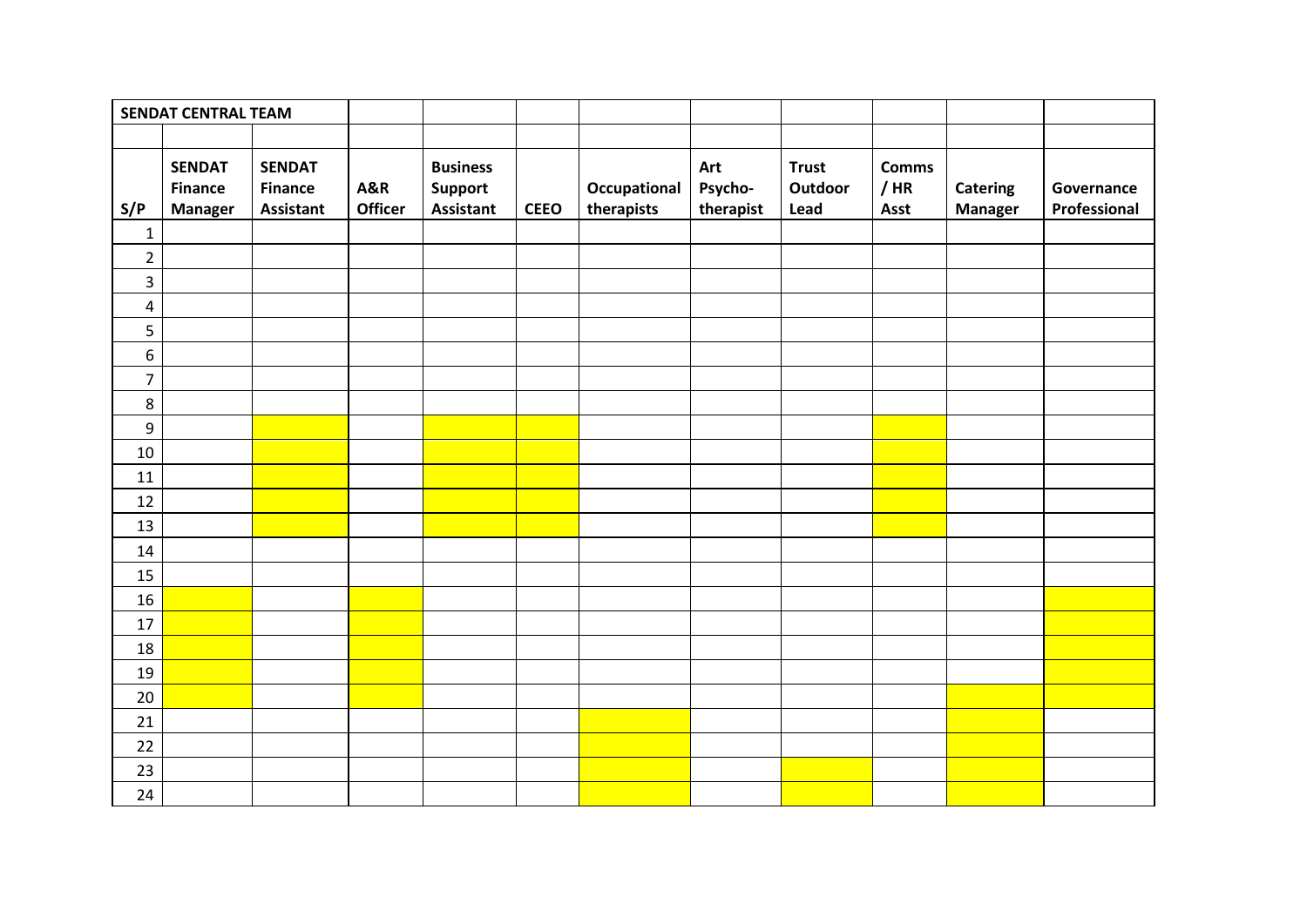| 25       |  |  |  |  |  |  |
|----------|--|--|--|--|--|--|
| 26       |  |  |  |  |  |  |
| 27<br>27 |  |  |  |  |  |  |
| 28       |  |  |  |  |  |  |
| 29       |  |  |  |  |  |  |
| 30       |  |  |  |  |  |  |
| 32       |  |  |  |  |  |  |
| 33       |  |  |  |  |  |  |